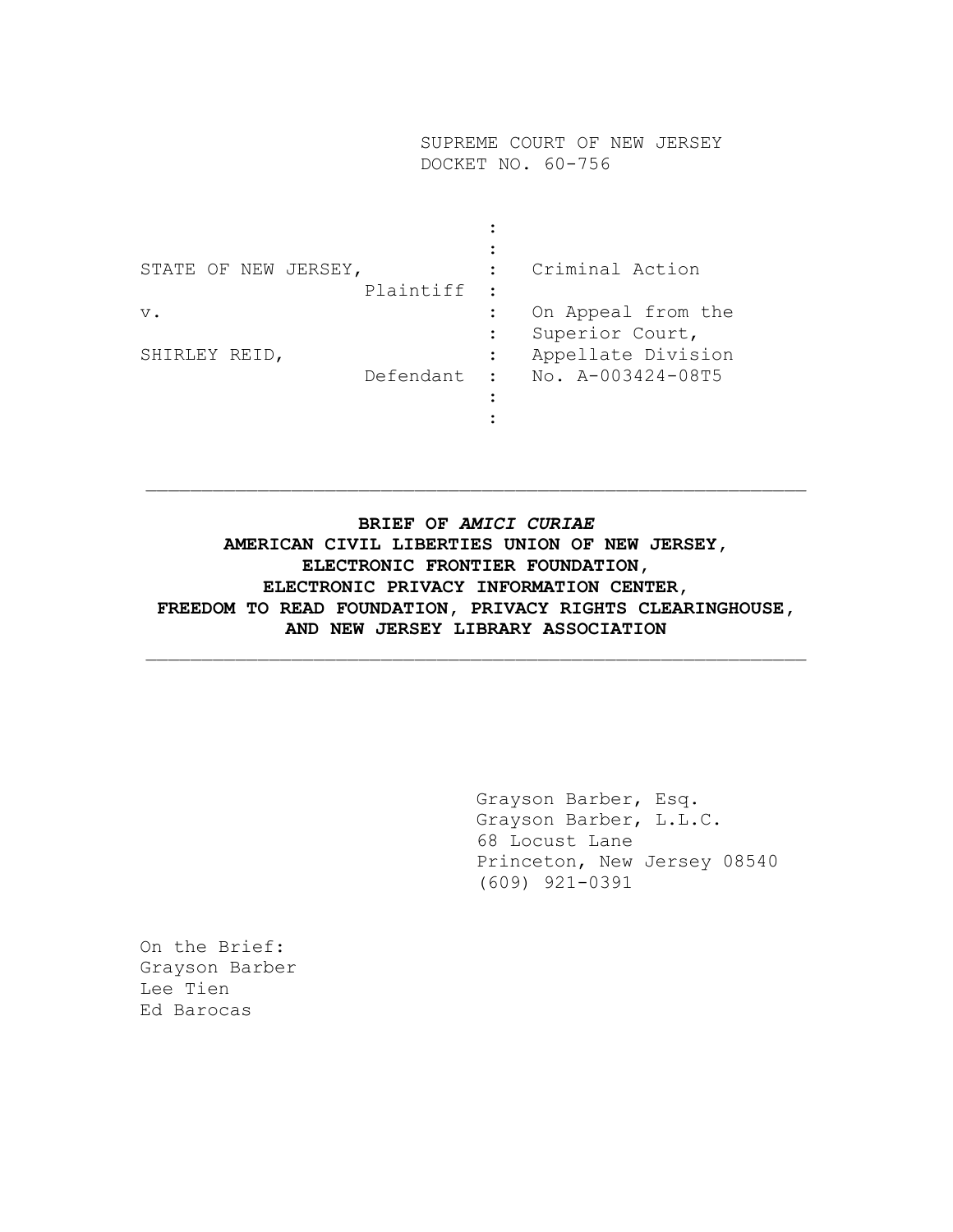### **TABLE OF CONTENTS**

|                 | STATEMENT OF INTEREST OF AMICI CURIAE                                                                      | 1  |
|-----------------|------------------------------------------------------------------------------------------------------------|----|
| <b>ARGUMENT</b> |                                                                                                            | 4  |
|                 | I. THE NEW JERSEY CONSTITUTION IS AN<br>INDEPENDENT SOURCE OF PROTECTION<br>FOR INDIVIDUAL RIGHTS          | 5  |
|                 | II. INTERNET SUBSCRIBER RECORDS IMPLICATE<br>SEVERAL PRIVACY AND FIRST AMENDMENT FREE<br>SPEECH INTERESTS  | 10 |
|                 | III. THIRD-PARTY SUBPOENAS THAT IMPINGE UPON<br>CONSTITUTIONAL INTERESTS MERIT<br><b>JUDICIAL SCRUTINY</b> | 30 |
|                 | IV. THE DOUBLY DEFECCTIVE SUBPOENA FOR<br>INFORMATION ABOUT REID VIOLATED<br><b>STATE STATUTE</b>          | 40 |

**CONCLUSION**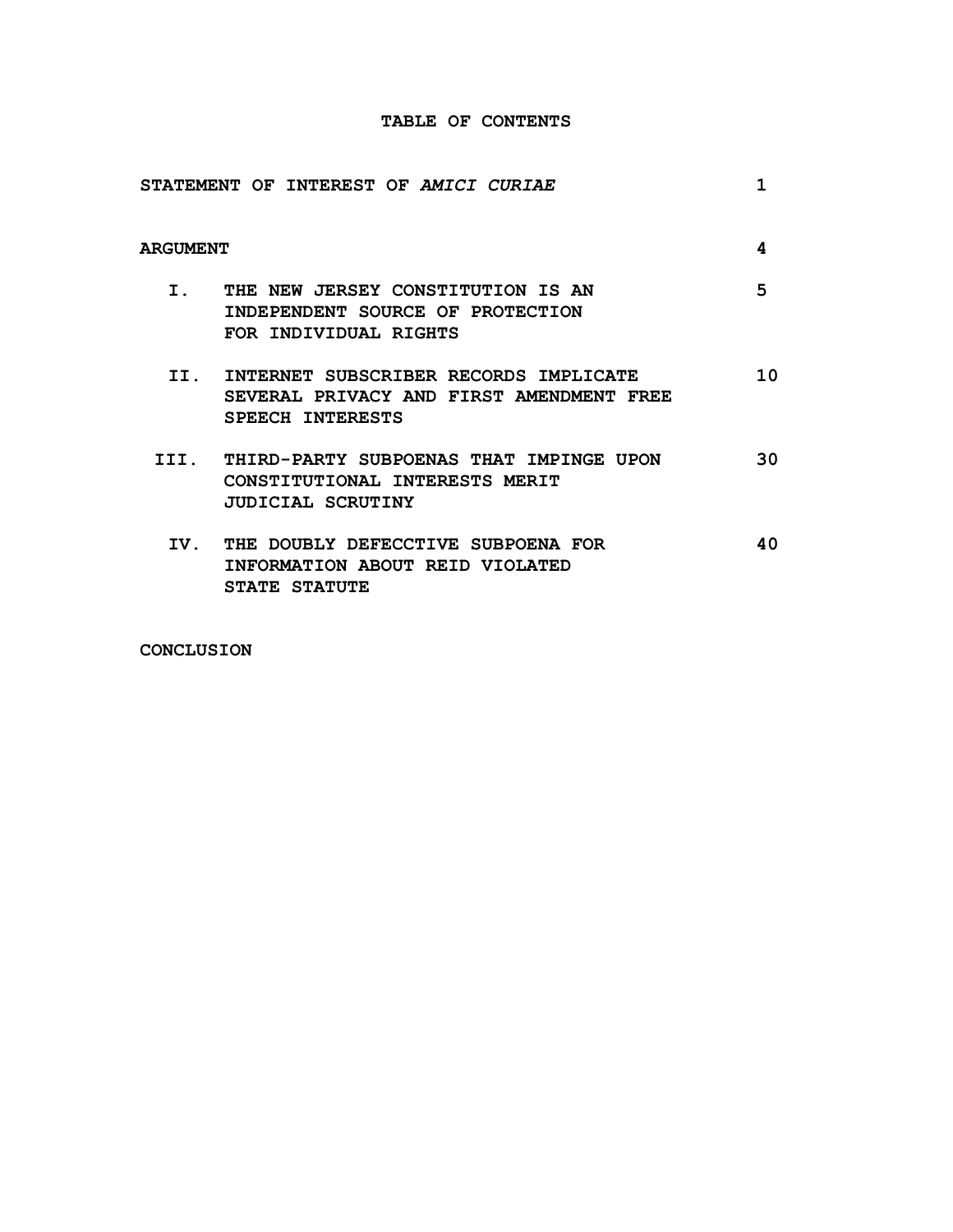### **TABLE OF AUTHORITIES**

| Berger v. New York, 388 U.S. 41 (1967)                                       |            | 12            |
|------------------------------------------------------------------------------|------------|---------------|
| Bron v. Weintraub, 42 N.J. 87 (1964)                                         |            | 5             |
| Buckley v. American Const. Law Found,<br>525 U.S. 182 (1999)                 |            | 22            |
| Burrows v. Superior Court,<br>13 Cal.3d 238 (1975)                           |            | 19            |
| Casey v. Male, 63 N.J. Super. 255<br>(Co. Ct. 1960)                          |            | $\mathcal{S}$ |
| Columbia Ins.Co. v. Seescandy.com,<br>185 F.R.D. 573 (N.D.Cal. 1999)         |            | 33            |
| Dendrite Int'l, Inc. v. John Doe No. 3, 342 N.J. Super. 134 (App. Div. 2001) | 30, 32, 33 |               |
| Doe v. 2TheMart.com, 140 F.Supp.2d 1088<br>(W.D. Wa. 2001)                   |            | 33            |
| Doe v. Poritz, 142 N.J. 1 (1995)                                             | 11, 12, 17 |               |
| Gibson v. Fla. Legislative Investigation Comm.,<br>372 U.S. 539 (1963)       |            | 11            |
| Greenberg v. Kimmelman, 99 N.J. 552 (1985)                                   |            | 11            |
| Hennessey v. Coastal Eagle Point Oil Co.,<br>129 N.J. 81 (1992)              |            | 9             |
| Immunomedics v. Doe, 342 N.J. Super. 160<br>(App. Div. 2001)                 |            | 33            |
| In re Addonizio, 53 N.J. 107 (1968)                                          |            | 30            |
| In re Grady, 85 N.J. 235 (1981)                                              |            | 11            |
| In re Martin, 90 N.J. 295 (1982)                                             |            | 8             |
| In re Quinlan, 70 N.J. 10 (1976)                                             |            | 11            |
| Katz v. United States, 389 U.S. 347 (1967)                                   |            | 8             |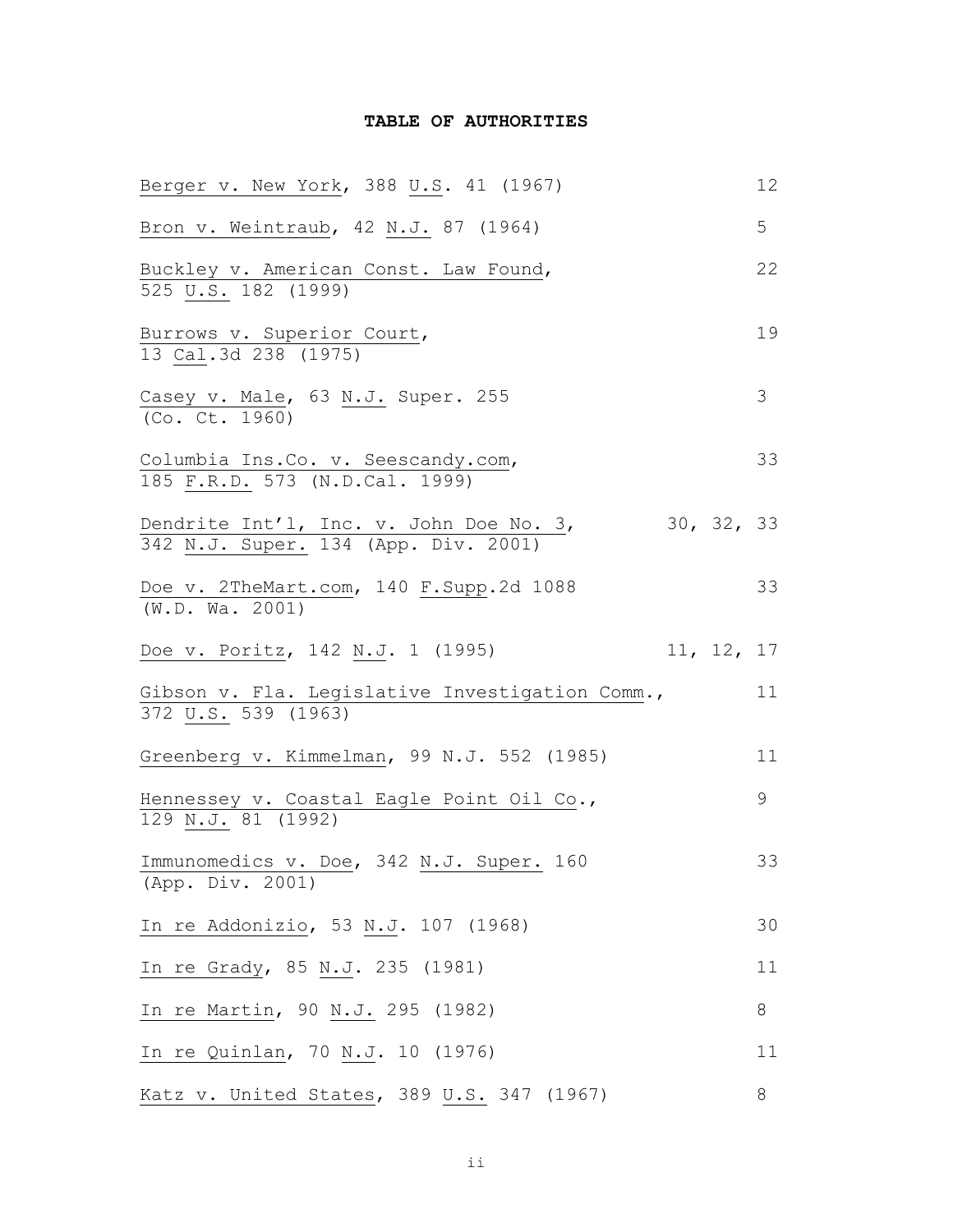| Klimas v. Comcast, 465 F.3d 271 ( $6^{th}$ Cir. 2006)                                     | 14     |
|-------------------------------------------------------------------------------------------|--------|
| Kreimer v. Morristown, 958 F.3d 1242 (3d Cir. 1992)                                       | 28     |
| Kyllo v. United States, 533 U.S. 27 (2001)                                                | 12     |
| McIntyre v. Ohio Elections Comm'n,<br>514 U.S. 334 (1995)                                 | 20, 21 |
| NAACP v. Alabama ex rel Patterson,<br>357 U.S. 449 (1958)                                 | 11     |
| New Jersey Coalition Against War in the Middle<br>East v. JMB Realty, 138 N.J. 326 (1994) | 21     |
| Olmstead v. United States, 277 U.S. 438 (1928)                                            | 37     |
| Planned Parenthood v. Farmer, 165 N.J. 609 (2000)                                         | 7      |
| 21, 23, 28<br>Reno v. ACLU, 521 U.S. 844 (1997)                                           |        |
| Right to Choose v. Byrne, 91 N.J. 287 (1982)                                              | 11     |
| Shelton v. Tucker, 364 U.S. 479, 490 (1960)                                               | 11     |
| State v. Alston, 88 N.J. 211 (1981)                                                       | 7, 10  |
| State v. Baker, 81 N.J. 99 (1979)                                                         | 12     |
| State v. Ballard, 331 N.J.Super. 529 (App. Div. 2000)                                     | 38     |
| State v. Bruzzese, 94 N.J. 210 (1983)                                                     | 9      |
| State v. Domicz, 188 N.J. 285 (2006)                                                      | 10     |
| State v. Evers, 175 N.J. 355 (2003)                                                       | 25     |
| 9 <sub>r</sub><br>State v. Hempele, 120 N.J. 182 (1990)                                   | 34     |
| State v. Hunt, 91 N.J. 338 (1982)                                                         | 10     |
| State v. Johnson, 68 N.J. 349 (1975)                                                      | 10     |
| State v. McAllister, 184 N.J. 17 (2005) 10, 17, 19, 20, 31, 35                            |        |
| State v. Mollica, 114 N.J. 329 (1989)                                                     | 5, 10  |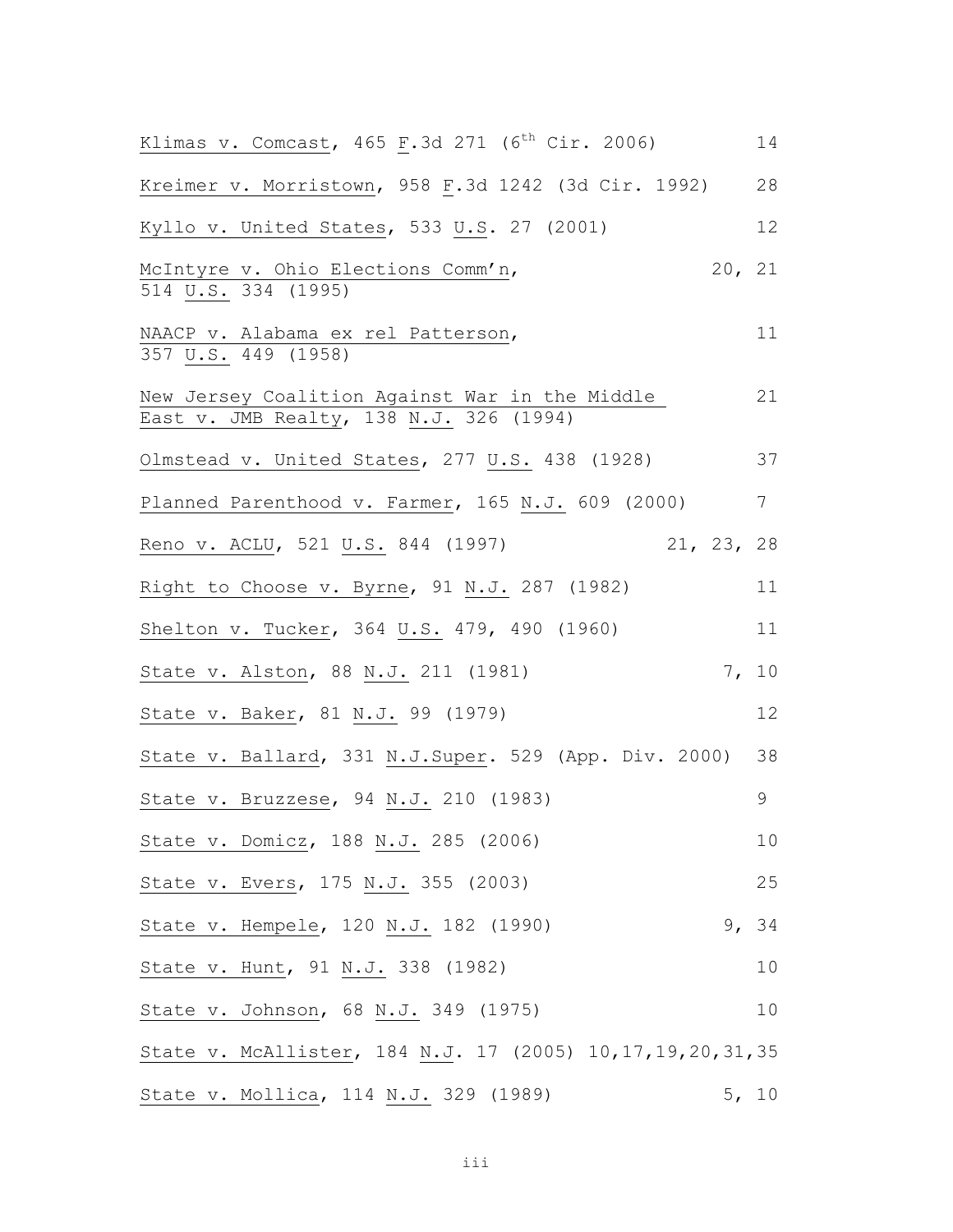| State v. Novembrino, 105 N.J. 95 (1987)                                                                                                              |        | 6, 9  |  |
|------------------------------------------------------------------------------------------------------------------------------------------------------|--------|-------|--|
| State v. Pierce, 136 N.J. 184 (1994)                                                                                                                 | 9, 10  |       |  |
| State v. Reid, 389 N.J. Super. 563 (App. Div. 2007)                                                                                                  |        | 40    |  |
| State v. Saunders, 75 N.J. 200 (1977)                                                                                                                | 9, 11  |       |  |
| State v. Schmid, 84 N.J. 535 (1980), appeal<br>dismissed, sub nom., Princeton University<br>v. Schmid, 455 U.S. 100 (1982)                           |        | 5     |  |
| State v. Soto, 324 N.J.Super. 66 (Law Div. 1996)                                                                                                     |        | 38    |  |
| Talley v. California, 362 U.S. 60 (1960)                                                                                                             |        | 21    |  |
| Tattered Cover v. City of Thornton,<br>44 P.3d 1044 (2002)                                                                                           |        | 36    |  |
| Taxpayers Assoc. of Weymouth Twp. v. Weymouth Twp.,<br>80 N.J. 6 (1976), cert. denied, 430 U.S. 977 (1977)                                           |        | 3     |  |
| Warshak v. U.S., $--$ F.3d $--$ ,<br>2007 U.S.App. Lexis 14297 (6 <sup>th</sup> Cir. 2007)                                                           | 13, 25 |       |  |
| Wilson v. Layne, 526 U.S. 603 (1999)                                                                                                                 |        | 12    |  |
| Zeran v. America Online, 129 F.3d 327 (4th Cir.<br>1997), cert. denied, 524 U.S. 937 (1998)                                                          |        | 27    |  |
| Constitution of the State New Jersey,<br>Article I, Paragraphs 1 and 7                                                                               |        | 6     |  |
| N.J.S.A. 2A:156A-29f                                                                                                                                 | 40, 41 |       |  |
| N.J.S.A. 18A:73-43.1 to 18A:73-43.3                                                                                                                  |        | 2, 28 |  |
| "Bronco" a.k.a. C.R. Scott, "Benefits and<br>Drawbacks of Anonymous Online Communication: Legal<br>Challenges and Communicative Recommendations." In | 22, 23 |       |  |

S. Drucker (Ed.), 41 Free Speech Yearbook 127 (2004)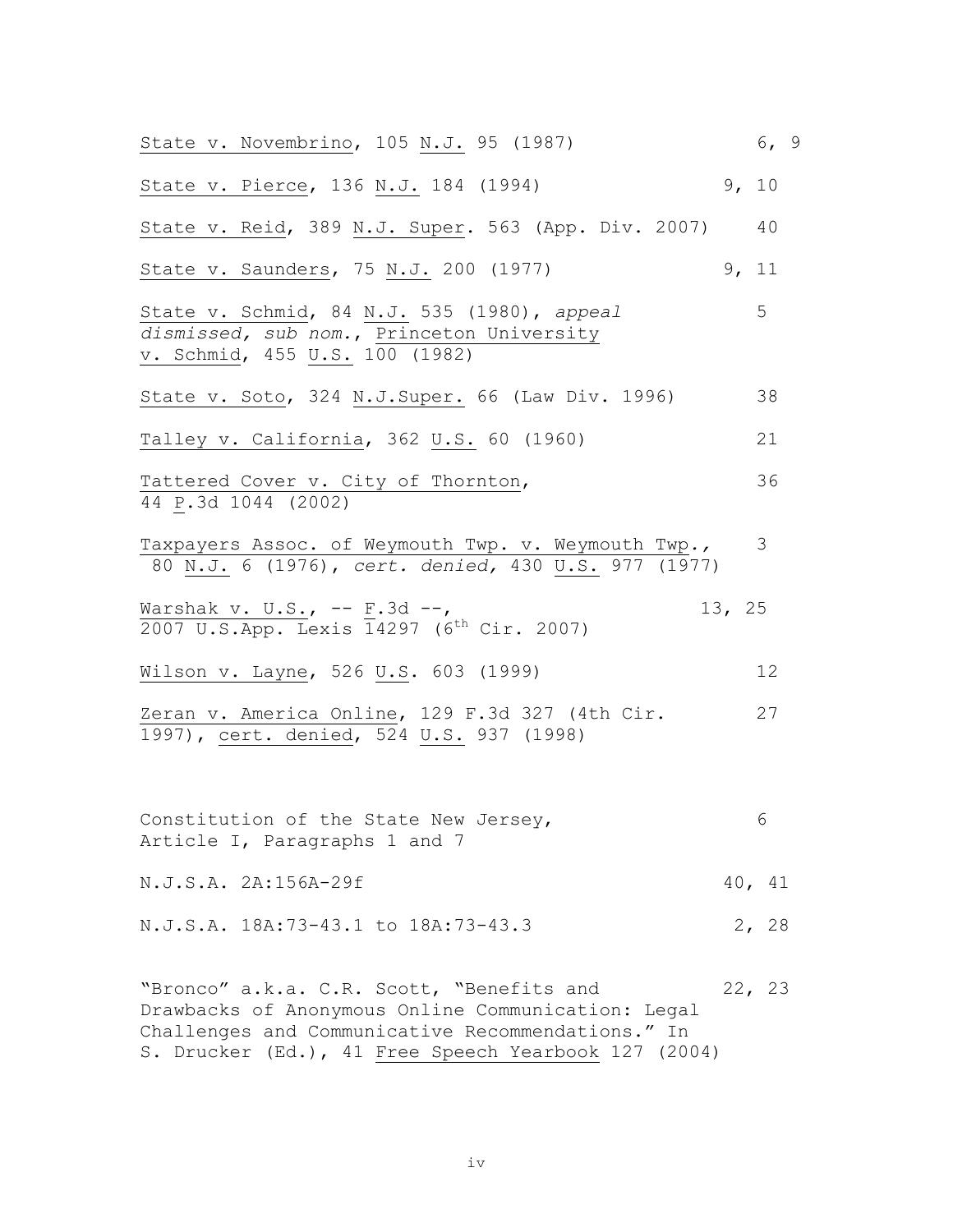|  | Preston Gralla, How the Internet Works |  |
|--|----------------------------------------|--|
|  | (MacMillan Computer Publishing 1999)   |  |

Orin S. Kerr, A User's Guide to the Stored 18 Communications Act, and a Legislator's Guide to Amending it, 72 Geo.Wash.L.Rev. 1208 (2004)

Deirdre K. Mulligan, Reasonable Expectations in 32 Electronic Communications: A Critical Perspective on the Electronic Communications Privacy Act, 72 Geo. Wash. L. Rev. 1557, 1598 (2004)

Daniel Solove, Reconstructing Electronic 16, 17 Surveillance Law, 72 Geo. Wash. L. Rev. 1264 (2004)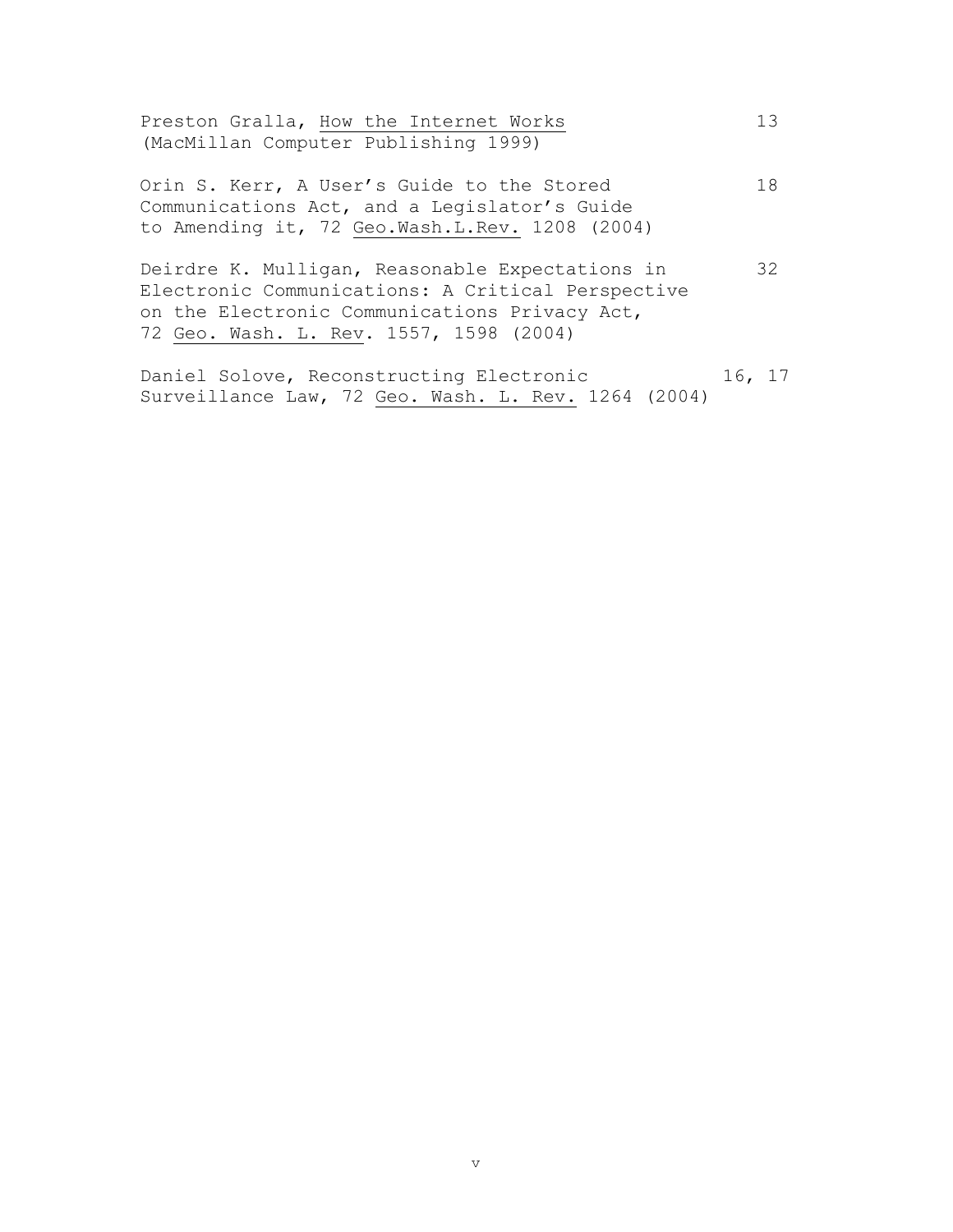#### **STATEMENT OF INTEREST OF AMICUS CURIAE**

*Amicus curiae* American Civil Liberties Union of New Jersey (ACLU-NJ) is a private non-profit, non-partisan membership organization dedicated to the principle of individual liberty embodied in the Constitution. Founded in 1960, the ACLU-NJ has approximately 14,000 members in the State of New Jersey. The ACLU-NJ is the state affiliate of the American Civil Liberties Union, which was founded in 1920 for identical purposes, and is composed of over 400,000 members nationwide.

The Electronic Frontier Foundation (EFF) is a nonprofit, membership-supported civil liberties organization working to protect civil rights and free expression in the digital world. EFF's interest in this case arises because the government's use of third-party subpoenas poses a significant threat to free and robust expression on the Internet.

The Electronic Privacy Information Center (EPIC) is a public interest research center dedicated to protecting individual privacy and bringing public attention to emerging civil liberties issues. EPIC has participated as amicus curiae in numerous privacy cases before the U.S. Supreme Court and nationwide.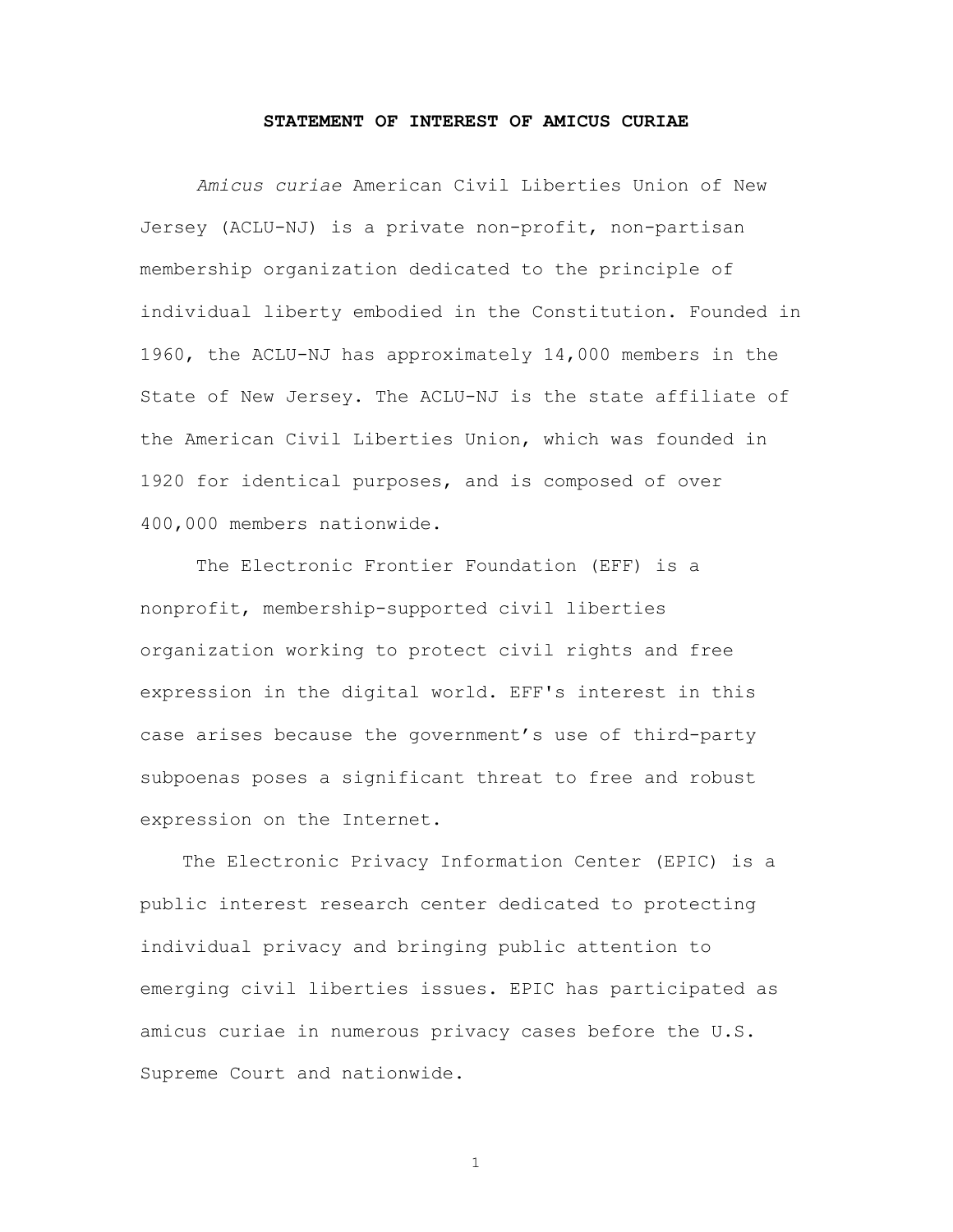The Freedom to Read Foundation is a not-for-profit organization established in 1969 by the American Library Association to promote and defend First Amendment rights, to foster libraries as institutions that fulfill the promise of the First Amendment for every citizen, to support the right of libraries to include in their collections and make available to the public any work they may legally acquire, and to establish legal precedent for the freedom to read of all citizens.

The Privacy Rights Clearinghouse (PRC) is a nonprofit consumer organization with a two-part mission -- consumer information and consumer advocacy. Based in San Diego, California, it is primarily grant-supported and serves individuals nationwide. One of PRC's primary goals is to raise awareness of how technology affects personal privacy.

The New Jersey Library Association (NJLA), established in 1890 and with current membership exceeding 1700 individuals and libraries, is the oldest and largest library association in New Jersey. NJLA is active in a variety of public policy arenas advocating for the advancement of library services in New Jersey and training its members in best practices of library administration and management. The New Jersey library confidentiality statute, N.J.S.A. 18A:73-43.1 to 43.3, requires all library staff to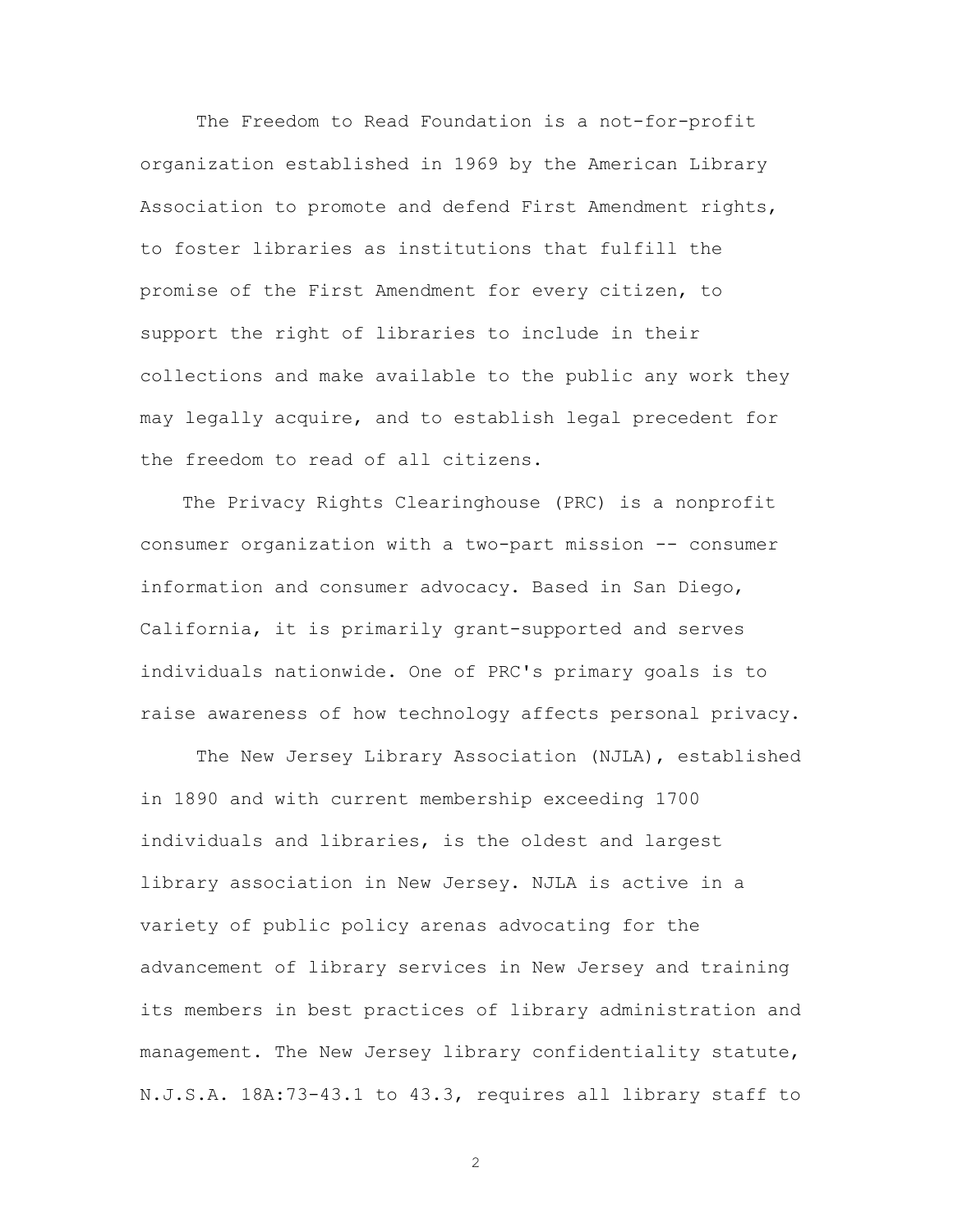ask for a "subpoena issued by a court" or a count order before disclosing patron information to any individual including law enforcement officials.

This case raises far-reaching questions about the scope of privacy protection in the electronic environment. The participation of *amici curiae* is particularly appropriate in cases with "broad implications," Taxpayers Assoc. of Weymouth Twp. v. Weymouth Twp*.,* 80 N.J. 6, 17 (1976), *cert. denied,* 430 U.S. 977 (1977), or in cases of "general public interest." Casey v. Male, 63 N.J. Super. 255, 259 (Co. Ct. 1960) (history and parameters of *amicus curiae* participation). This is such a case.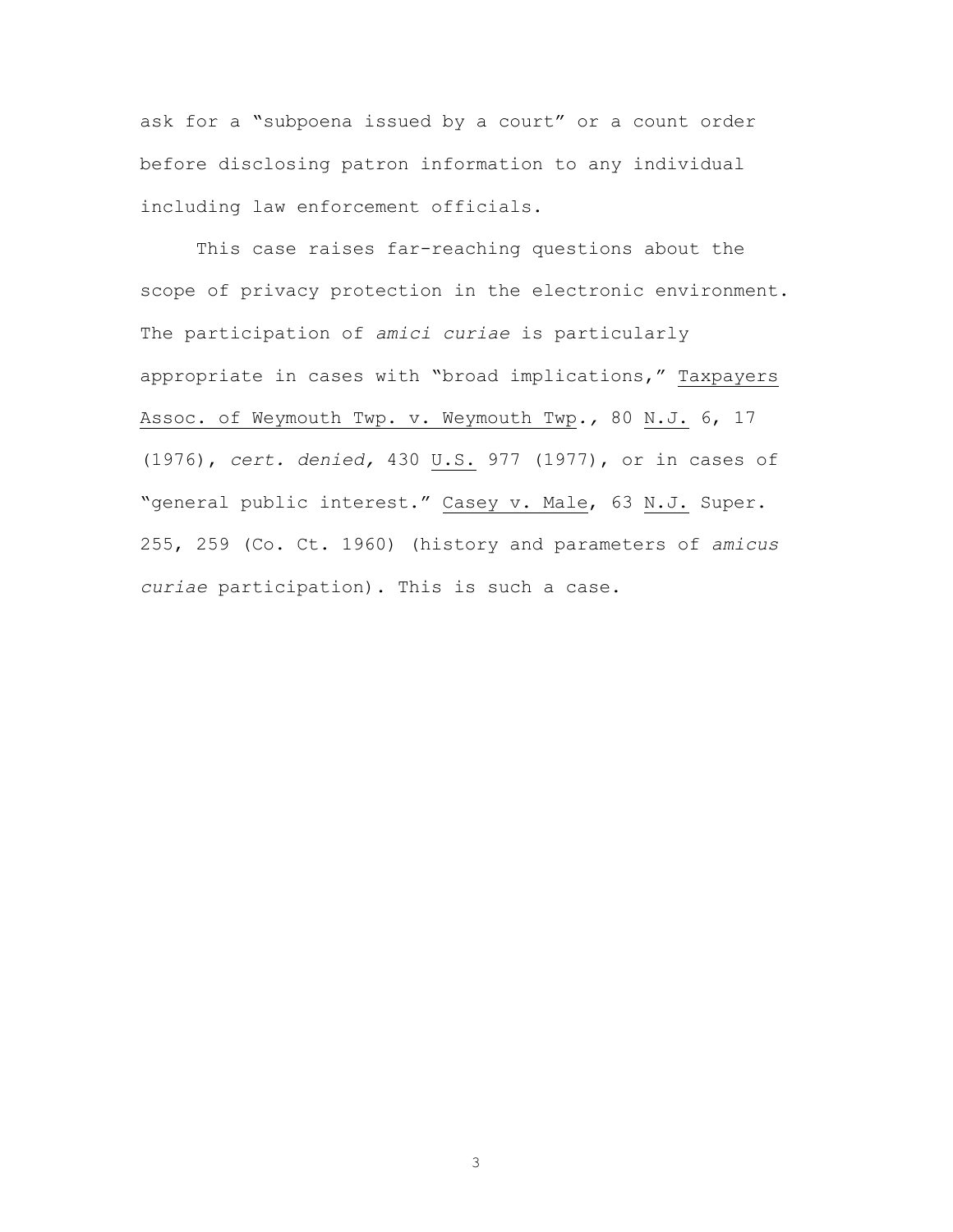#### **ARGUMENT**

It is without question a burden to the police that they may not freely seize evidence, intercept phone calls, or detain individuals without probable cause, but this is a burden that every constitutional democracy accepts as a fundamental requirement to safeguard the rights of its citizens. When the government obtains personal information through improper means, New Jersey courts should suppress that information in order to protect the fundamental right of privacy.

It is a fact of modern life that in the digital age, a great deal of personal communication occurs over the Internet. In addition, personal information that people used to keep in paper files or on computer hard drives is increasingly stored online, beyond the physical confines of home or office. The method required to engage in this medium inexorably involves third parties: Internet Service Providers (ISPs). Online service providers offer their customers the ability to store photos, e-mail, calendars, and documents on the Internet. Yet this fact of modern life must not be permitted to erode privacy and speech rights. Indeed, this Court had made clear that when "society becomes from time to time more complex … new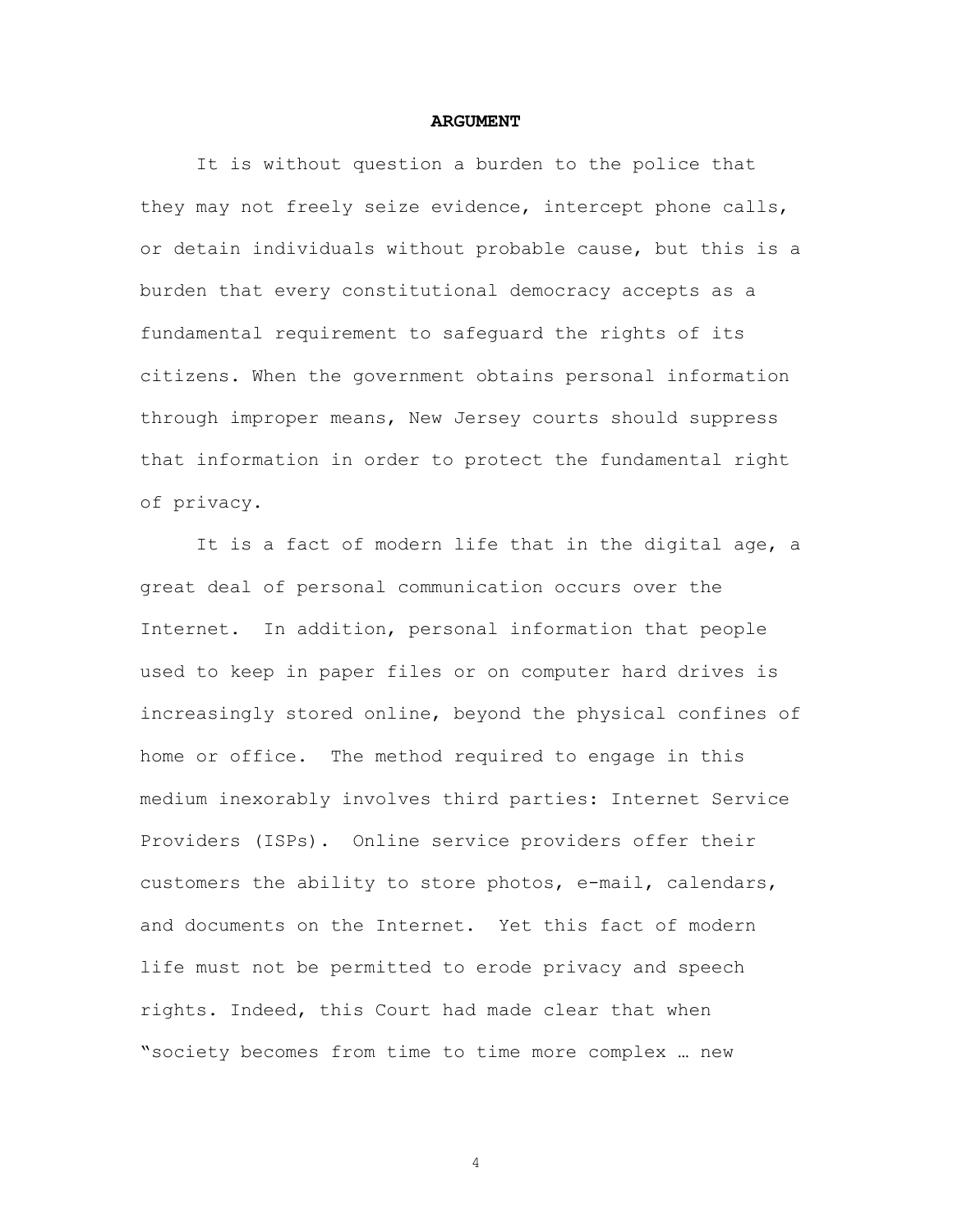applications of old principles are required." Bron v. Weintraub, 42 N.J. 87, 93 (1964).

### **I. THE NEW JERSEY CONSTITUTION IS AN INDEPENDENT SOURCE OF PROTECTION FOR INDIVIDUAL RIGHTS.**

A very important function of the state constitution is to protect individuals against unwarranted intrusion by the government. The constitution and laws of New Jersey provide structure to the relationships between individuals and law enforcement, maintaining an appropriate balance of power in these relationships. This Court must interpret the constitution to safeguard liberty, and to control law enforcement institutions so that they remain accountable to the people.

"It is now firmly recognized that state constitutions do not simply mirror the federal Constitution; they are a basis for independent rights and protections that are available and applicable to the citizens of the state." State v. Mollica, 114 N.J. 329, 352 (1989). This Court has repeatedly expressed the firm belief that "state constitutions exist as a cognate source of individual freedoms and that state constitutional guarantees of these rights may indeed surpass the guarantees of the federal Constitution." State v. Schmid, 84 N.J. 535, 553 (1980), *appeal dismissed sub nom*., Princeton University v. Schmid,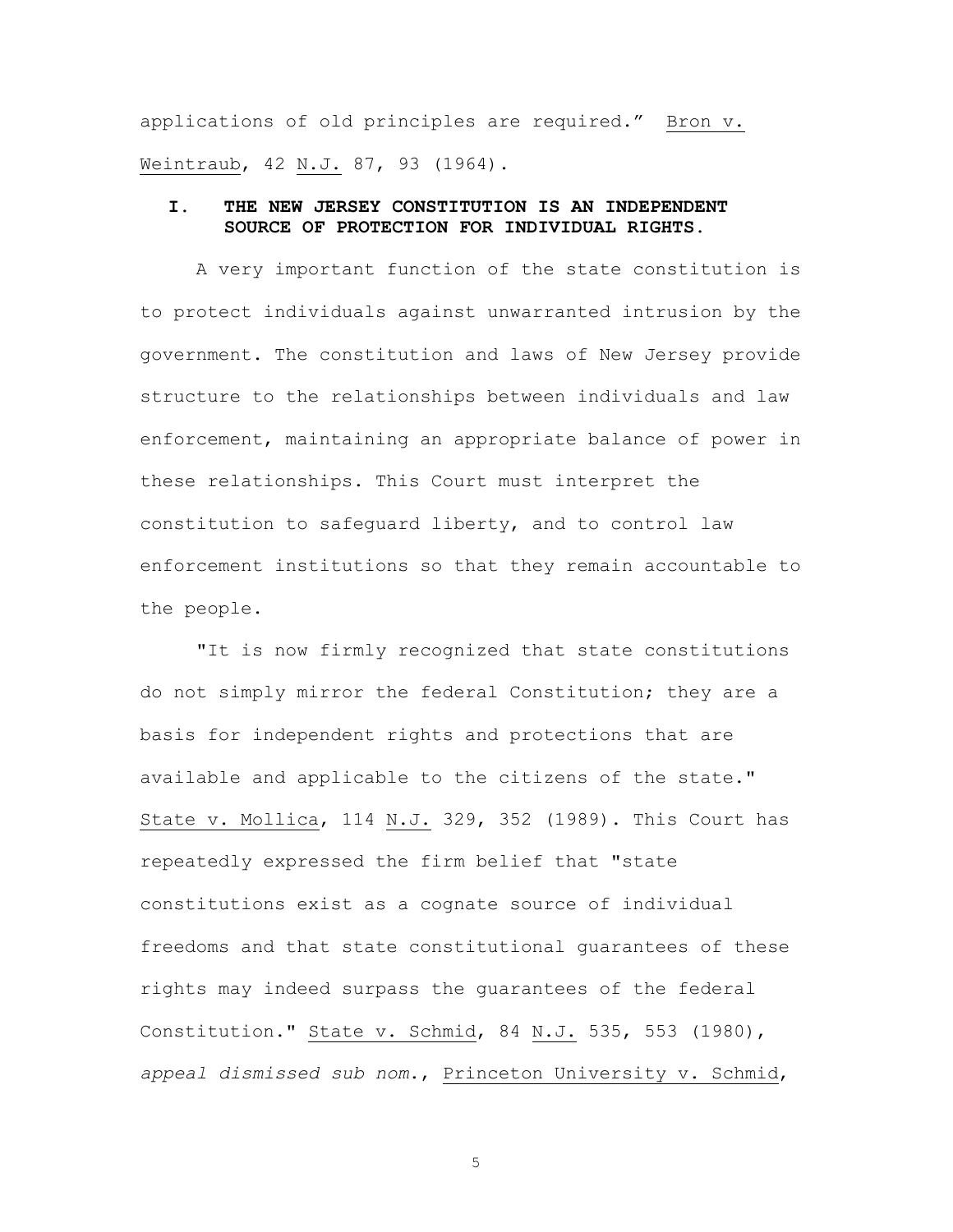455 U.S. 100 (1982). "This Court has frequently resorted to our State Constitution in order to afford our citizens broader protection of certain personal rights than that afforded by analogous or identical provisions of the federal constitution." State v. Novembrino, 105 N.J. 95, 145 (1987).

In New Jersey, the constitutional right to privacy includes a right to be free from state interference on illegitimate grounds. It is found in two paragraphs of Article I, Paragraph 1 provides that: "All persons are by nature free and independent, and have certain natural and inalienable rights, among which are those of enjoying life and liberty, of acquiring, possessing and protecting property and of pursuing and obtaining safety and happiness." Paragraph 7 provides a privacy right in the context of search and seizure: "The right of the people to be secure in their persons, houses, papers, and effects, against unreasonable searches and seizures, shall not be violated."

As to Article I, paragraph 1, this Court has made it clear that "the language of the paragraph is more expansive than that of the U.S. Constitution. It incorporates within its terms the right of privacy and its concomitant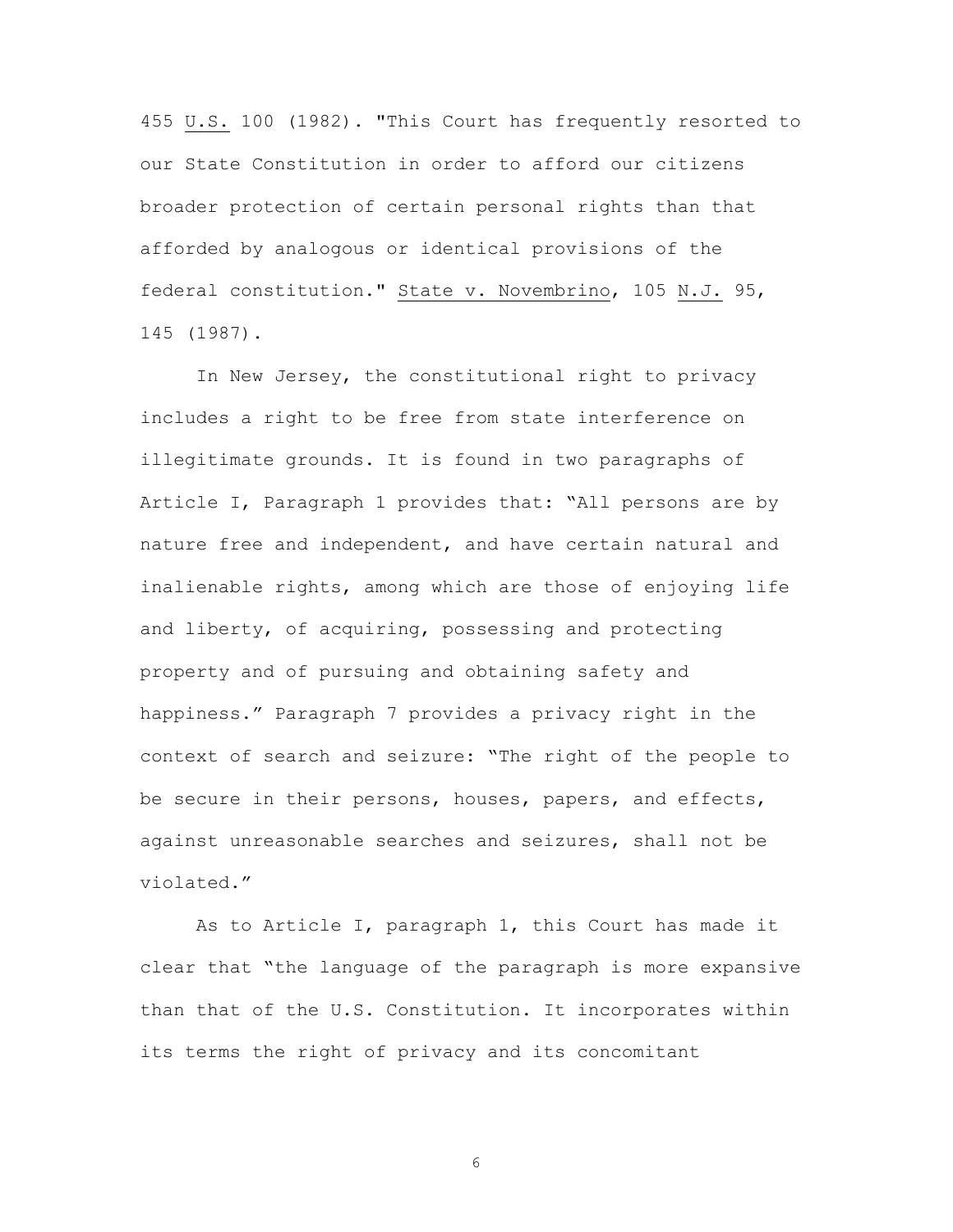rights…." Planned Parenthood v. Farmer, 165 N.J. 609, 629 (2000). *See also* State v. Alston, 88 N.J. 211, 225 (1981).

Privacy involves aspects of personal life and social practices that pertain to our most basic needs and desires: family life, sexual activity, political activity, finances, employment, and free expression. Solicitous of the individual rights conferred by the state constitution, this Court has rejected the more parsimonious interpretations of federal law in the area of privacy. Id.

This right is not constrained by the "reasonable expectation of privacy" rubric of federal Fourth Amendment jurisprudence. This Court has recognized that the federal standard is vague and subject to the potential for inconsistent and capricious application. Alston, 88 N.J. at 227-228 (rejecting as "amorphous" the "legitimate expectations of privacy in the area searched" standard). Rather, the New Jersey standard provides protection beyond that, focusing on whether there is a possessory interest in the information or items being seized. Id.

Even under the less protective federal standard, however, it is a common myth that there is no "reasonable expectation of privacy" against practices that have been in place for some time or against practices that have, to some extent, occurred in public. The U.S. Supreme Court's 1967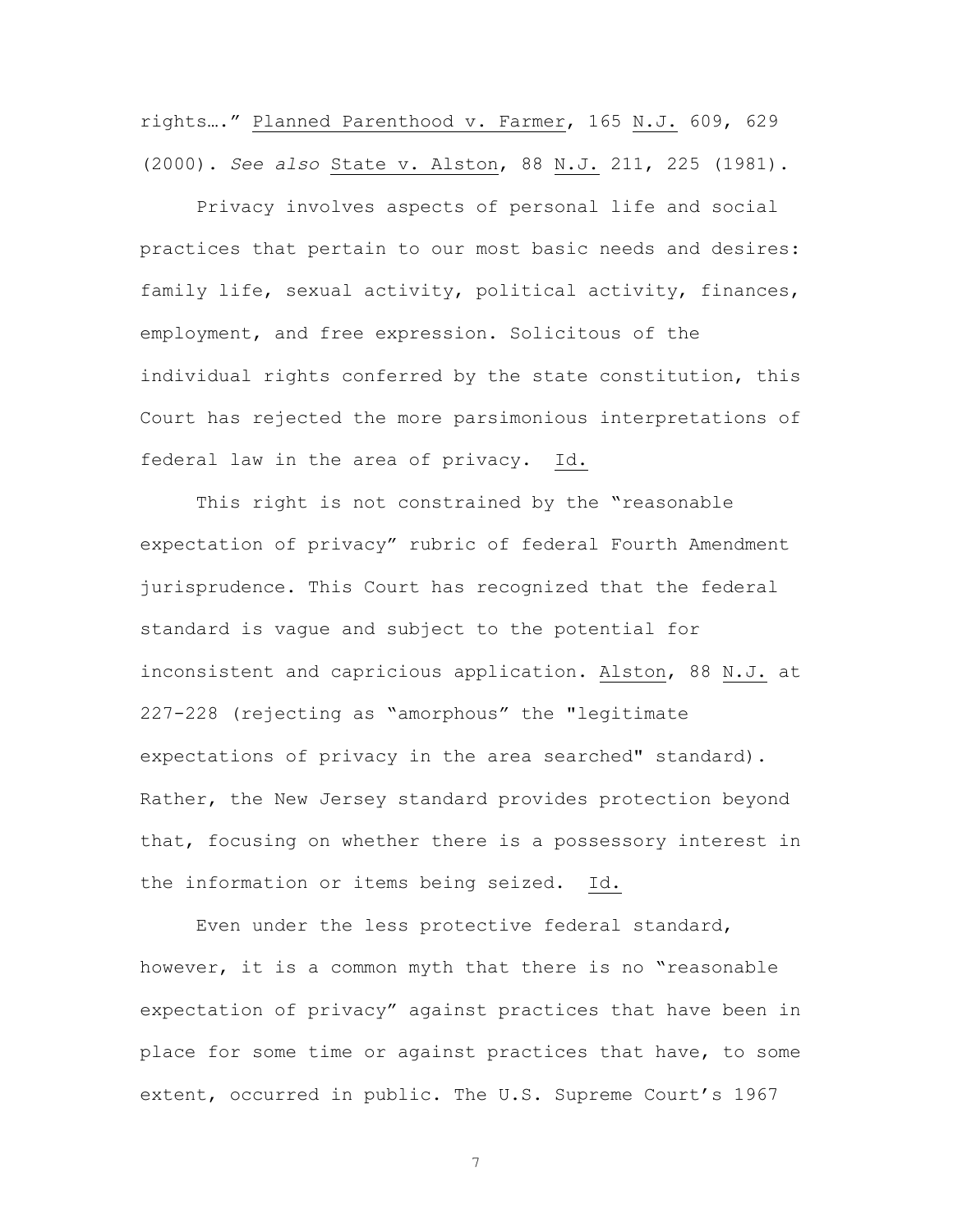decision in Katz v. United States, 389 U.S. 347 (1967), invalidated the kind of government wiretapping that had been commonplace since the invention of the telephone system. Moreover, Katz made his telephone call from a glass booth in downtown Los Angeles. Despite that, the Court spoke of "the privacy upon which he justifiably relied." Although "[w]hat a person *knowingly* exposes to the public … is not a subject of Fourth Amendment protection," id. at 351 (emphasis added), protection still exists for disclosures made under duress, or in circumstances understood to be confidential – as was the case here with the transmission of personal information to an ISP.

A cognizable privacy interest still exists even in very public actions, such as computer-aided transactions in open-air venues considered "public," such as ATM machines. Similarly, the secrecy of the ballot box must be preserved, notwithstanding that one must now use the process of electronic voting machines.

The privacy interest protected by the state constitution is a fundamental right. In re Martin, 90 N.J. 295, 318 (1982) (the Court must balance government's need of information against the individual's right of confidentiality). The right to privacy is one of the "natural and inalienable rights" recognized by the state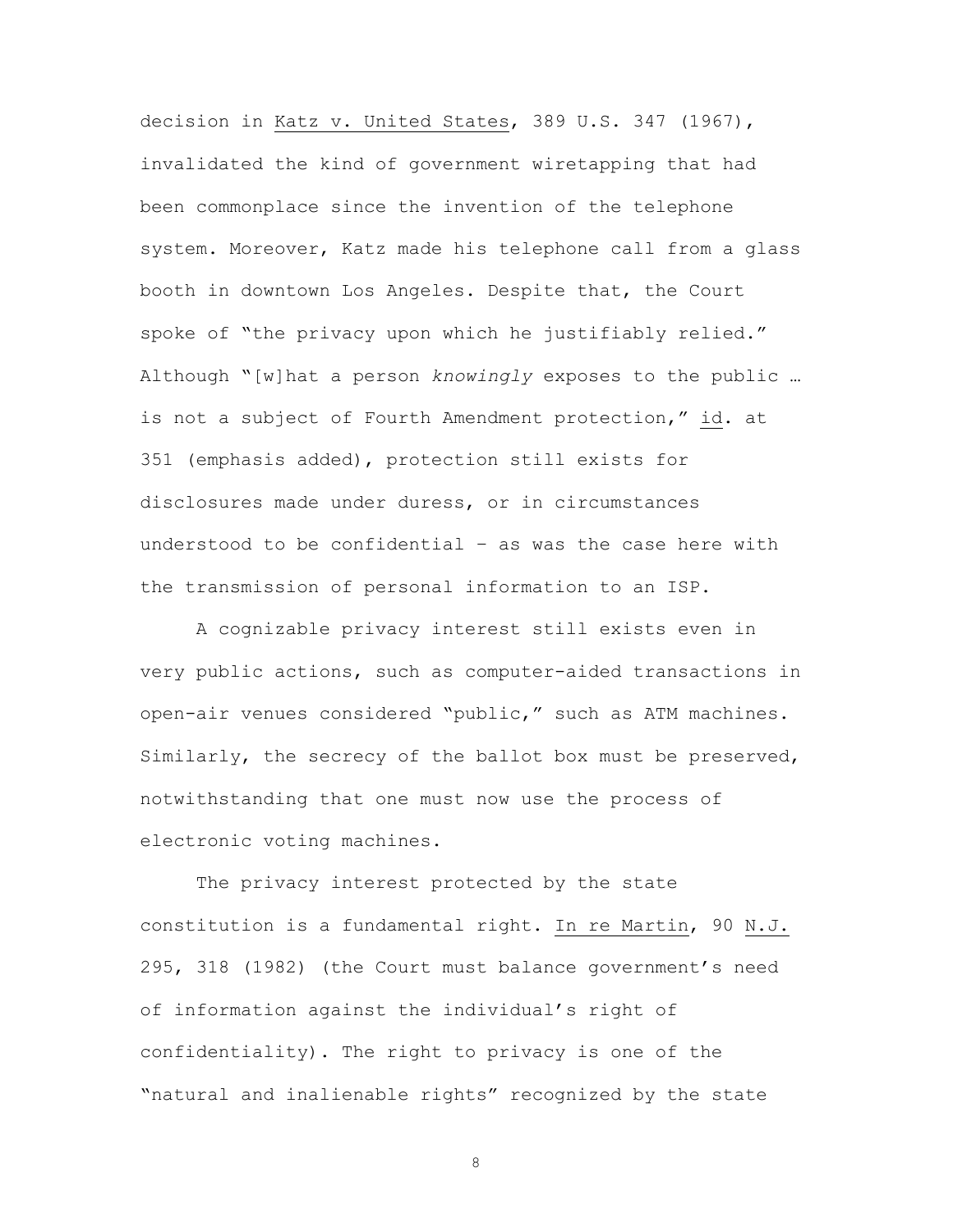constitution. Hennessey v. Coastal Eagle Point Oil Co., 129 N.J. 81, 96 (1992). As such, governmental interference with the right can be justified only by a compelling state interest. Even if the governmental purpose is legitimate and substantial, the invasion of the fundamental right of privacy must be minimized by utilizing the narrowest means which can be designed to achieve the public purpose. State v. Saunders, 75 N.J. 200, 217 (1977).

As to Article I paragraph 7, likewise, this Court has found that the State constitution affords our citizens greater protections against unreasonable searches and seizures than does the Fourth Amendment. "We recognize that this Court has the power to afford citizens of this State greater protection against unreasonable searches and seizures than may be required by the Supreme Court's prevailing interpretation of the Fourth Amendment." State v. Bruzzese, 94 N.J. 210, 216 (1983).

In each of the following cases, this Court has held that paragraph 7 affords greater privacy protection than federal law: State v. Novembrino, *supra*, 105 N.J. at 158 (no good faith exception to the exclusionary rule); State v. Hempele, 120 N.J. 182 (1990)(garbage left at the curbside); State v. Pierce, 136 N.J. 184 (1994) (police are not authorized to search a vehicle incident to warrantless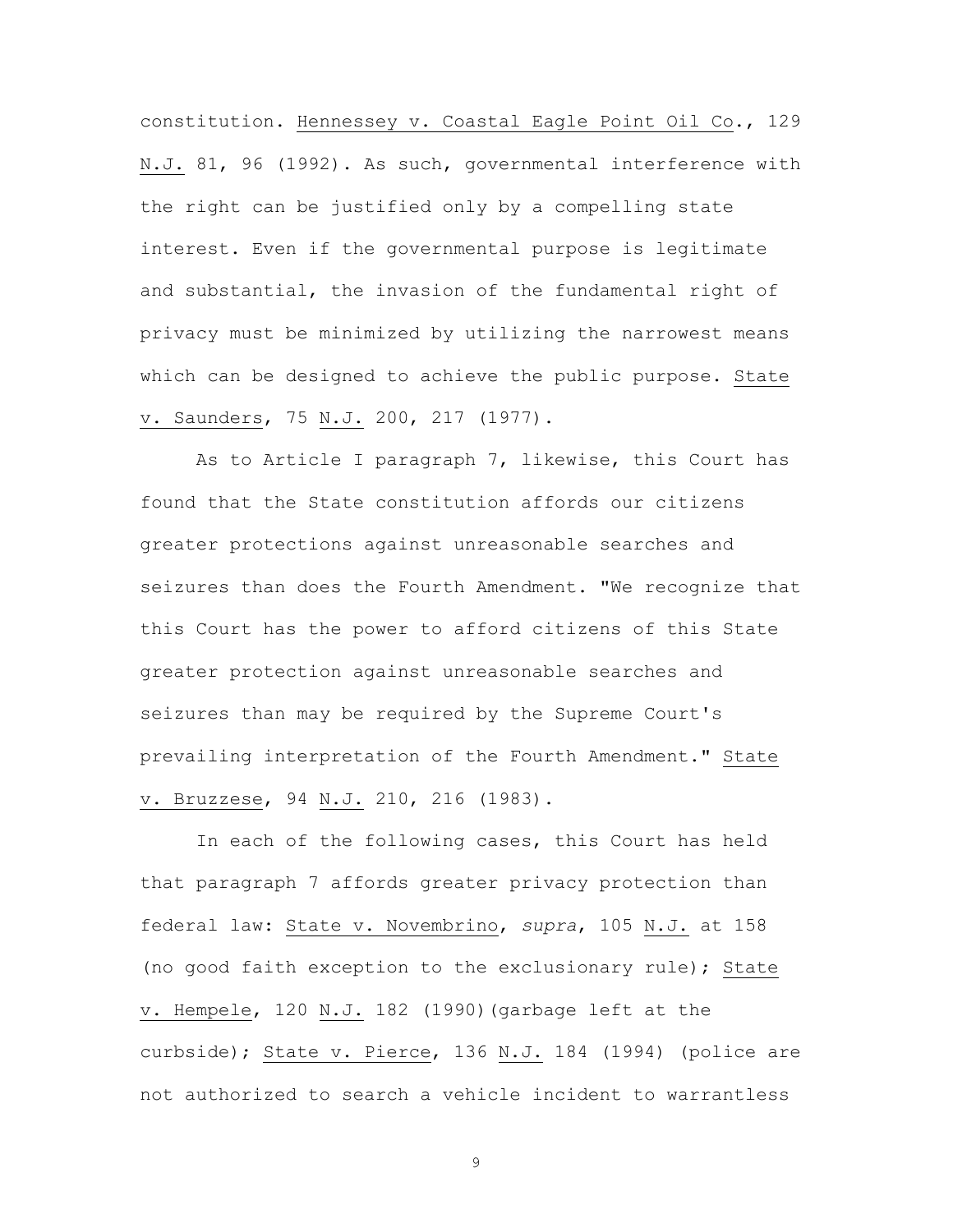arrest of driver for driving with suspended license); State v. Hunt, 91 N.J. 338 (1982) (phone-toll billing records); State v. Alston, 88 N.J. 211 (1981) (standing to challenge validity of searches); State v. Johnson, 68 N.J. 349 (1975) (burden to show validity of non-custodial consent to search). This "body of decisional law reflects a steadilyevolving commitment by our State courts to provide enhanced protection for our citizens against encroachment of their right to be free from unreasonable searches and seizures." Pierce, 136 N.J. at 209.

### **II. INTERNET SUBSCRIBER RECORDS IMPLICATE SEVERAL SIGNIFICANT PRIVACY AND FREE SPEECH INTERESTS**

New Jersey courts have long recognized that the state constitution protects New Jersey residents' rights of privacy in records about them and their activities. State v. Hunt, 91 N.J. 338 (1982) (records of home telephone use); State v. Mollica, 114 N.J. 329 (1989) (records of hotel telephone use); State v. McAllister, 184 N.J. 17 (2005) (bank records); State v. Domicz, 188 N.J. 285 (2006) (utility records).

This case implicates several different privacy interests. "*Privacy of communications*" covers the security and privacy of mail, telephones, e-mail and other forms of communication. *See, e.g.*, State v. Hunt, 91 N.J. 338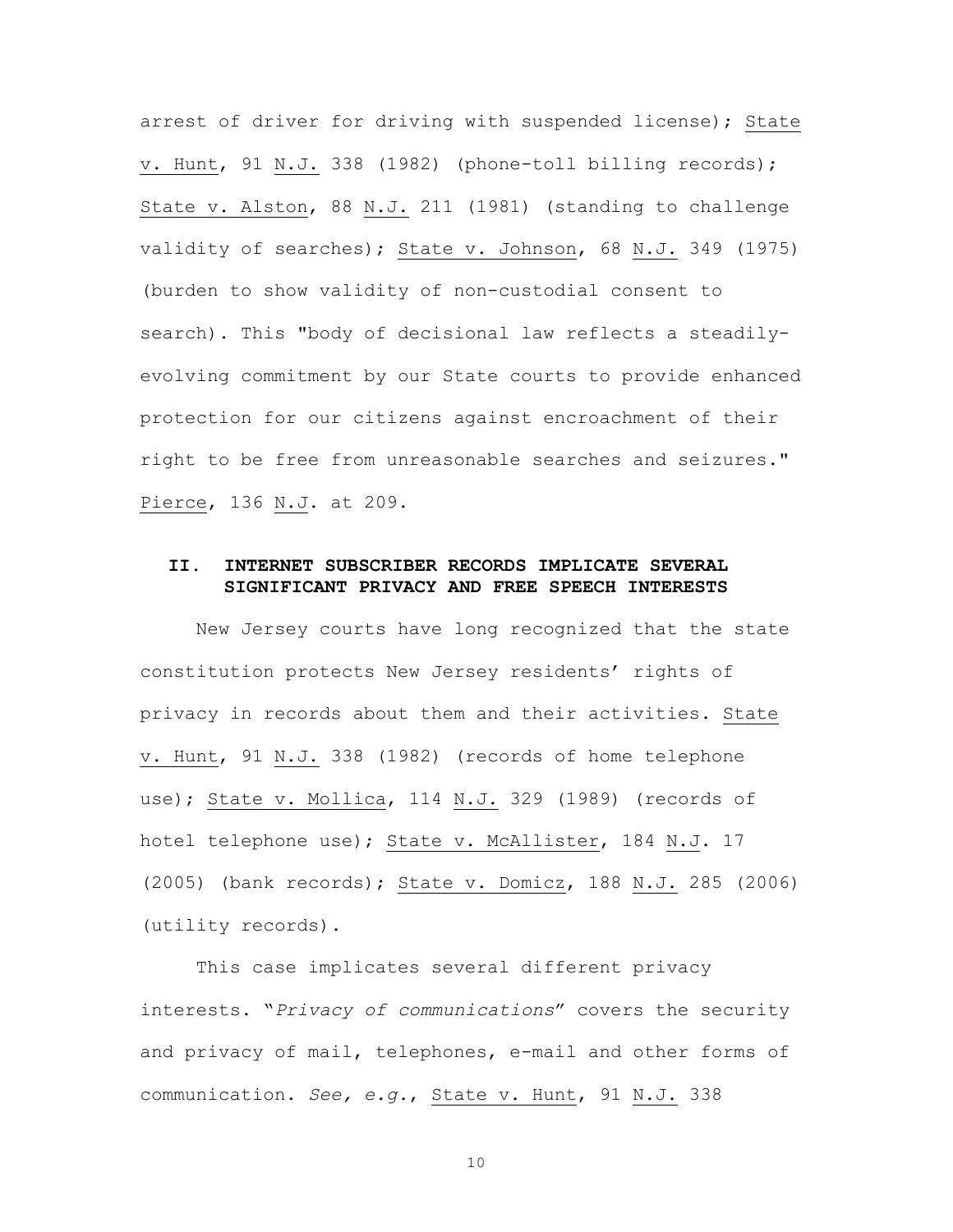(1982)(wiretaps). "*Information privacy*" pertains to the treatment of personally identifiable information. *See, e.g.,* Doe v. Poritz, 142 N.J. 1, 87 (1995). It involves the establishment of rules governing the collection and handling of personal data such as credit information, and medical and government records. Id., 142 N.J. at 87 (home address). $<sup>1</sup>$ </sup>

Communications records, and Internet records in particular, also implicate "*Associational privacy*." There is a "vital relationship between freedom to associate and privacy in one's associations." NAACP v. Alabama ex rel Patterson, 357 U.S. 449, 462 (1958); *see* Gibson v. Fla. Legislative Investigation Comm., 372 U.S. 539, 558 (1963) (rejecting attempt of state legislative committee to require NAACP to produce membership records); Shelton v. Tucker, 364 U.S. 479, 490 (1960) (striking down state statute requiring that teachers list all of their association memberships in the previous five years.)

1 New Jersey also recognizes "bodily privacy," concerning the protection of people's physical selves against governmental intrusion. *See, e.g.*, In re Quinlan, 70 N.J. 10 (1976) ("right to die"); State v. Saunders, 75 N.J. 200 (1977) (consensual sexual relations between adults); In re Grady, 85 N.J. 235 (1981) (sterilization); Right to Choose v. Byrne, 91 N.J. 287 (1982) (procreation); Greenberg v. Kimmelman, 99 N.J. 552 (1985) (right to marry).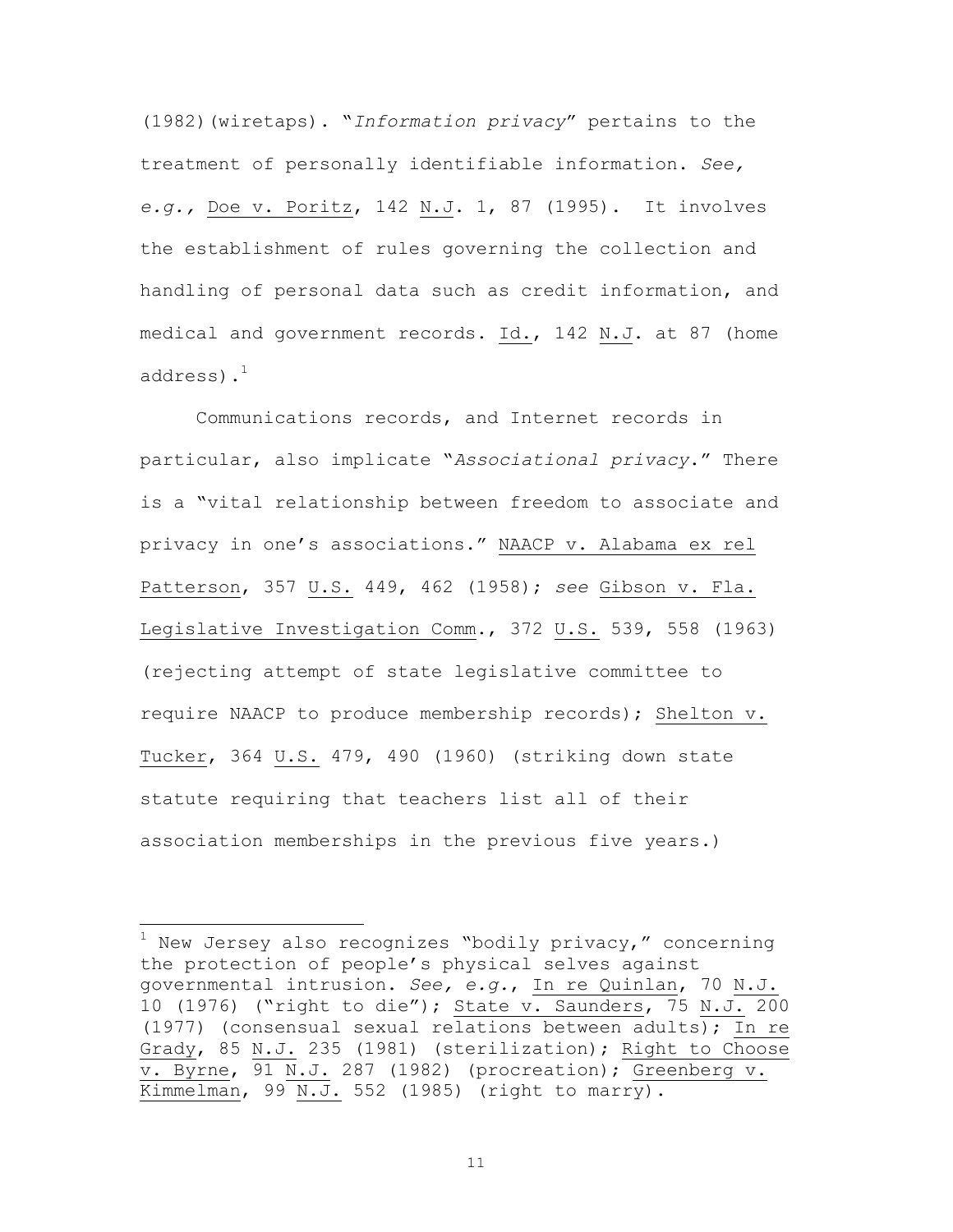That Shirley Reid's use of her computer occurred in her home also has constitutional significance. The privacy of the home is fundamental, woven into the very fabric of life in New Jersey. Doe v. Poritz, 142 N.J. at 87 (privacy interest in home address information); s*ee also* Berger v. New York, 388 U.S. 41, 50 (1967) (wiretap of a home phone constitutes a search). Thus, this case involves "*territorial privacy,*" which limits intrusion into domestic and other environments such as the home, the workplace, or public space. *See, e.g.,* State v. Baker, 81 N.J. 99, 109 (1979) (family composition). Indeed, essential to the balance between state power and individual liberty is "the right of a man to retreat into his own home and there be free from unreasonable governmental intrusion." Kyllo v. United States, 533 U.S. 27, 31 (2001) (thermal imaging). The aphorism that "a man's house is his castle" dates from at least 1604, and the courts have consistently registered concern when the doors of citizens' homes are "broken open" by the government. *See* Wilson v. Layne, 526 U.S. 603, 610 (1999) (media ride-along violates privacy of the home). Like the ability to engage in phone calls confidentially from one's home, so too is the right to make confidential electronic communications for one's home computer deserving of protection.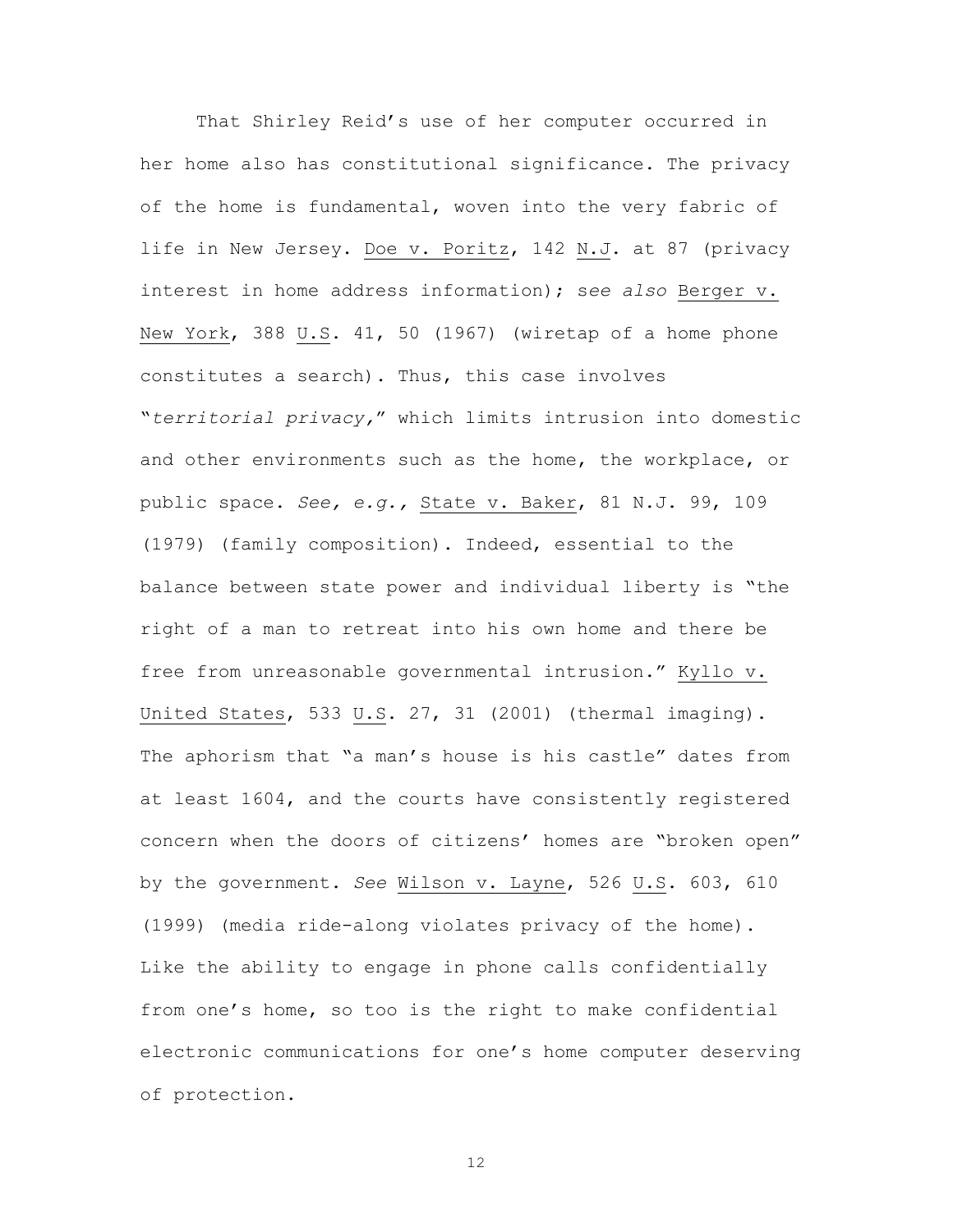### **A. The Private Information ISP Providers Compile Is Vast and Includes Sensitive Personal Information.**

By necessity, in order to use the Internet, New Jersey citizens must communicate through ISPs. ISPs are conduits, not parties to the communication. Though they screen communications for viruses, etc., this screening is performed not by humans, but by software. *See* Warshak, *supra*, U.S. App. Lexis 14297 at \*42-43.

An IP or "Internet Protocol" address is a number that uniquely identifies a computer or other Internet $^2$  device,

2 A brief discussion of the Internet's basic workings may be of aid to the Court. For an introductory volume on the subject suitable for a lay audience, see Preston Gralla, How the Internet Works (MacMillan Computer Publishing 1999): The Internet is a global network of many individual computer networks, all speaking the same networking protocol, the **Internet Protocol** (**IP**). Every computer connected to the Internet has an **IP address**, a unique numeric identifier that can be "static", i.e. unchanging, or may be "dynamically" assigned by your ISP, such that your computer's address changes with each new Internet session. More sophisticated networking protocols may be "layered" on top of the IP protocol, enabling different types of Internet communications. For instance, **World Wide Web (Web)** communications are transmitted via the HypterText Transfer Protocol (**HTTP**) and **e-mails** via the Simple Mail Transport Protocol (**SMTP**). Additional protocols use their own types of addresses. For example, to download a **Web page** you need its **Web address**, known as a Uniform Resource Locator (**URL**) (e.g., <www.eff.org>. To exchange e-mails both the sender and recipient need e-mail addresses  $(e,q,$ user@isp.com). Computers that offer files for download over the Internet are called **servers** or **hosts**. For example, a computer that offers Web pages for download is called an HTTP server or Web host. The amount of data in an Internet communication is measured in computer bytes. Communications to and from an Internet-connected computer occur through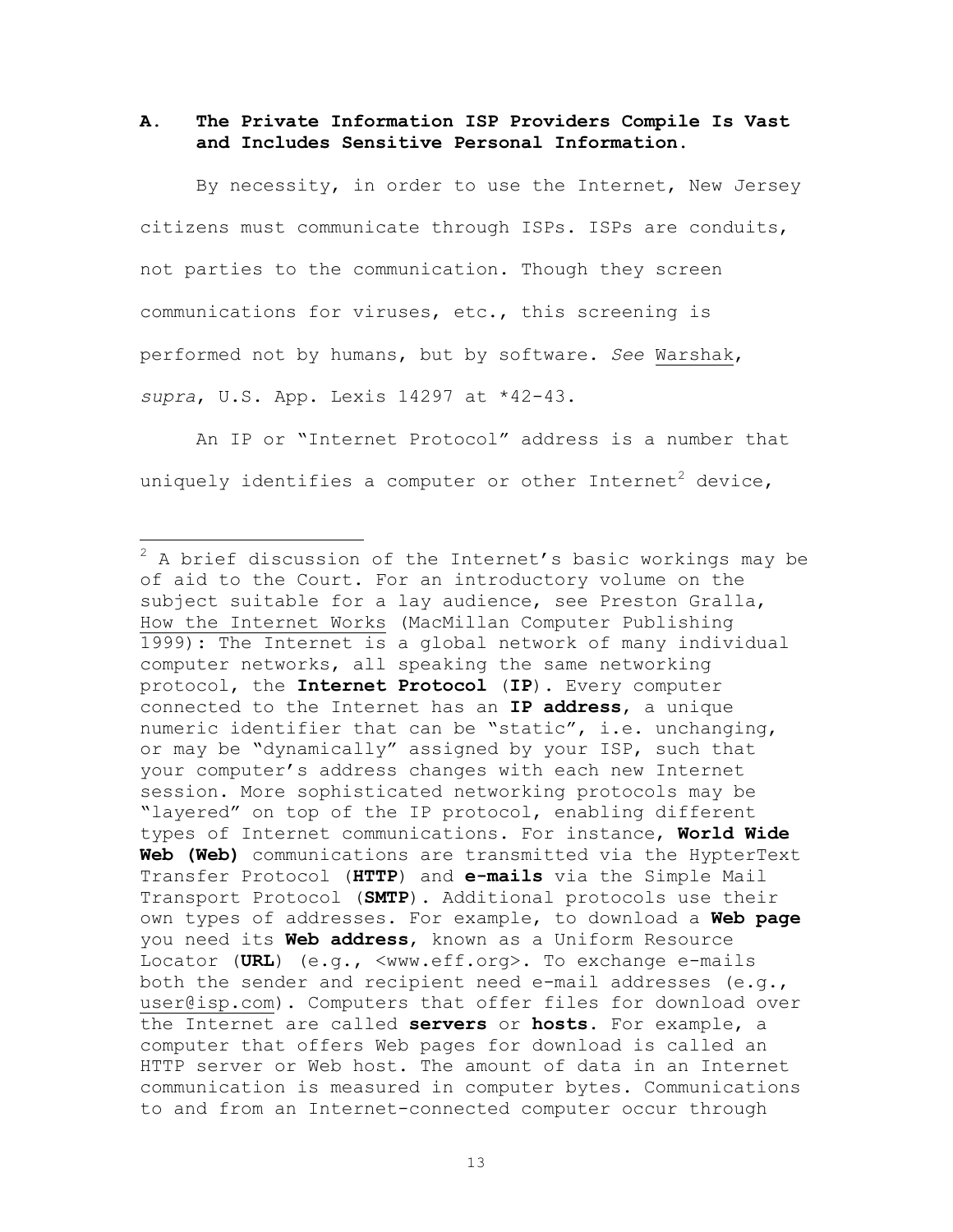similar to the way a telephone number identifies a telephone. *See* Klimas v. Comcast, 465 F.3d 271, 273 (6<sup>th</sup> Cir. 2006)("Any computer from which a person accesses the internet is assigned an IP address, which may be either 'static' (remain constant) or 'dynamic' (change periodically)."). Just as one cannot use the telephone system without a telephone number assigned by your telephone company, one cannot use the Internet without an IP address (e.g.,  $111.222.255.4$ ) assigned by one's ISP.<sup>3</sup>

Unlike most phone numbers, however, there are no publicly available directories of IP addresses or email addresses. Thus, an IP address or email address can only be linked to an individual's true identity by her ISP. In this case, for example, a member of the public could not

65,536 different computer software **ports**. Many networking protocols have been assigned to particular port numbers by the Internet Engineering Task Force. For example, HTTP (Web) is assigned to port 80 and SMTP (e-mail) is assigned to port 25.

 $\overline{a}$ 

<sup>3</sup> Blocks of IP addresses are delegated to ISPs. As part of providing Internet service, the ISP then delegates one or more IP addresses to its subscribers, and can maintain records of which IP addresses are assigned to each subscriber. By proxy, these records turn IP addresses into information that can uniquely identify ISP subscribers. If the subscriber is a small enough group (as with a family at home), an IP address is as useful in identifying a person as a home telephone number. The only exception is when one uses another's Internet connection, such as at work, a public library, a school, or a private home network.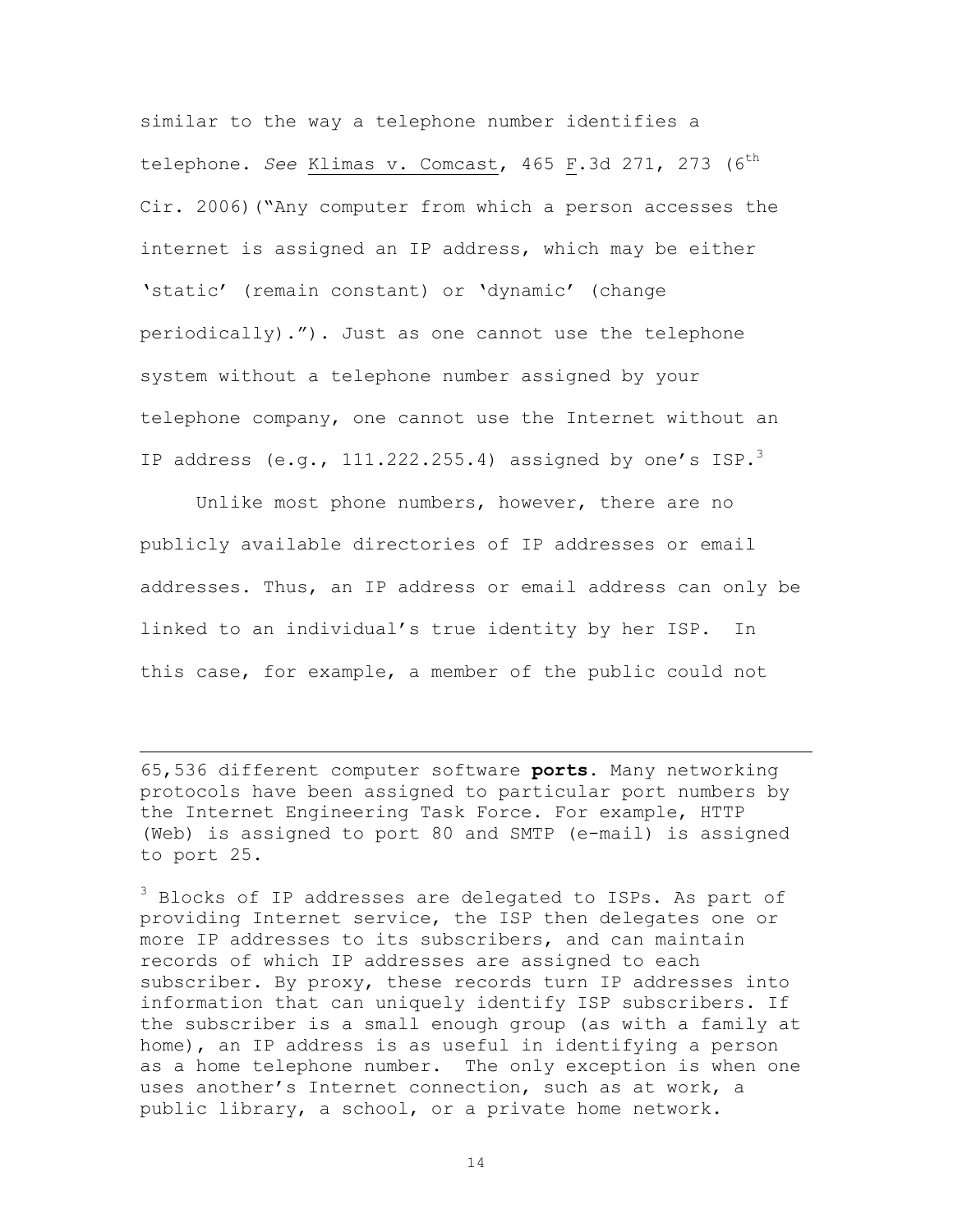obtain defendant's name merely from knowing her IP address; only Comcast holds that information.

Another important difference between IP addresses and phone numbers is that an IP address can reveal substantially more about an individual than, for example, the phone numbers she dials. Even "basic subscriber information,"4 has significant constitutional value.

When an individual accesses a website or sends an email, her IP address is typically logged on the computer system with which she is communicating. "When a URL, or website name, is typed into internet-browser software, a network of computers is able to connect to a corresponding IP address, permitting the transmission by internet of various types of information between the two addresses. [ISPs] have the capacity to maintain databases containing a history of the linkages created by such transmissions." 465 F.3d at 273.

4 "Basic subscriber information" comprises name; address; telephone or instrument number or other subscriber number or identity, including any temporarily assigned network address; local and long distance telephone connection records or records of session times and durations; length of service, including start date, and types of services utilized; and means and source of payment for such service, including any credit card or bank account number. *See* N.J.S.A. 2A:156A-29f.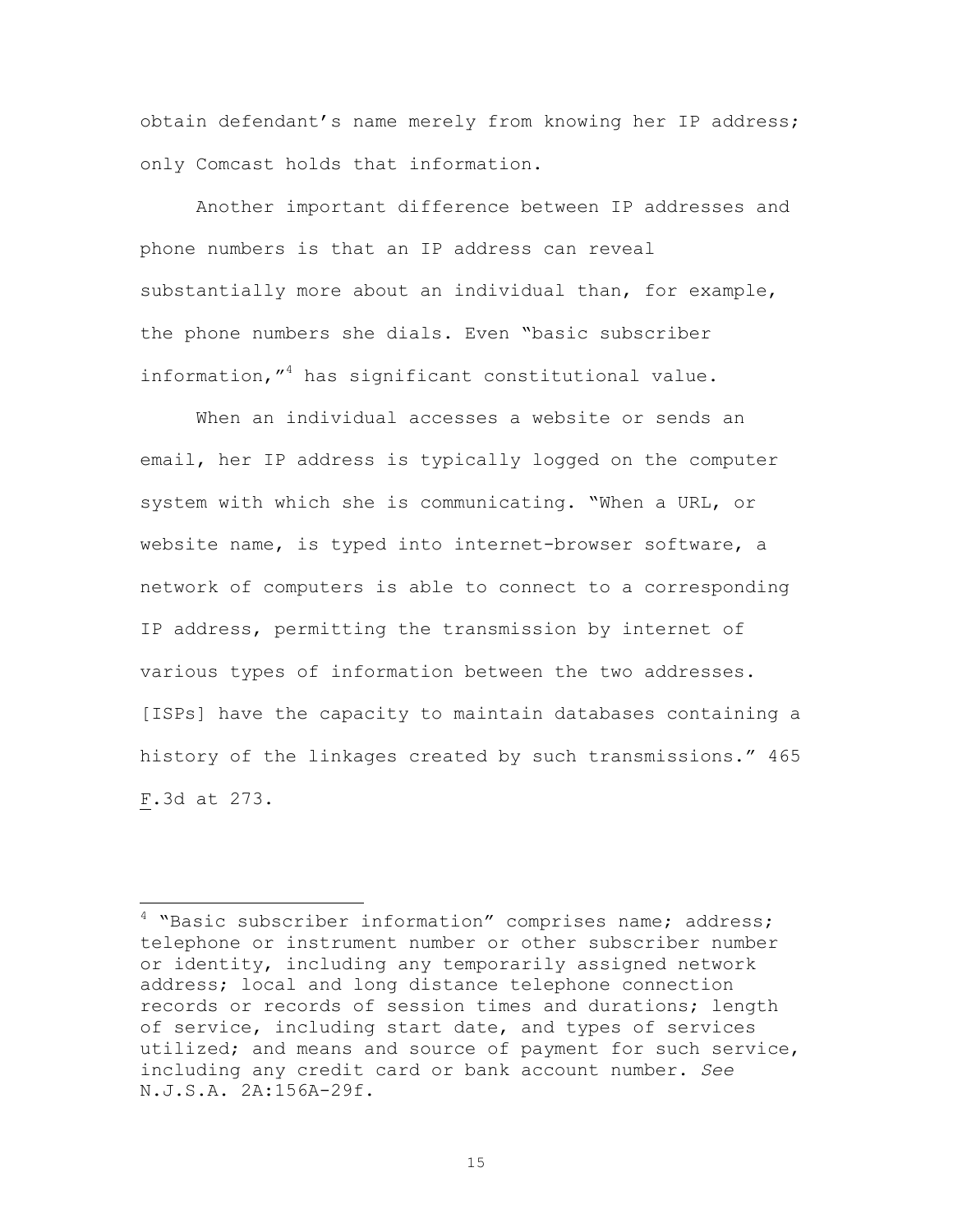The ISP can record of all the sites a person visits and all the emails she sends. The ability to link an IP address or email address to a person therefore involves enormous privacy ramifications.

As internet privacy expert Professor Daniel Solove writes:

On the surface, a list of IP addresses is simply a list of numbers; but it is actually much more. With a complete listing of IP addresses, the government can learn quite a lot about a person because it can trace how that person surfs the Internet. The government can learn the names of stores at which a person shops, the political organizations a person finds interesting, a person's sexual fetishes and fantasies, her health concerns, and so on.

Daniel Solove, *Reconstructing Electronic Surveillance Law*,

72 Geo. Wash. L. Rev. 1264, 1287 (2004).

The problem is not merely hypothetical. According to its website, www.comcast.com/customerprivacy, Comcast currently collects and stores information about its high-

speed Internet users when they:

send and receive e-mail, video mail, and instant messages; transfer and share files; make files accessible; visit websites; place or receive calls; leave and receive voice mail messages; use the Comcast Digital Voice Center (where available); establish custom settings or preferences; communicate with [Comcast] for support; or otherwise use the services and their features.

Through this broad array of activities, Comcast collects:

- billing, payment, and deposit history;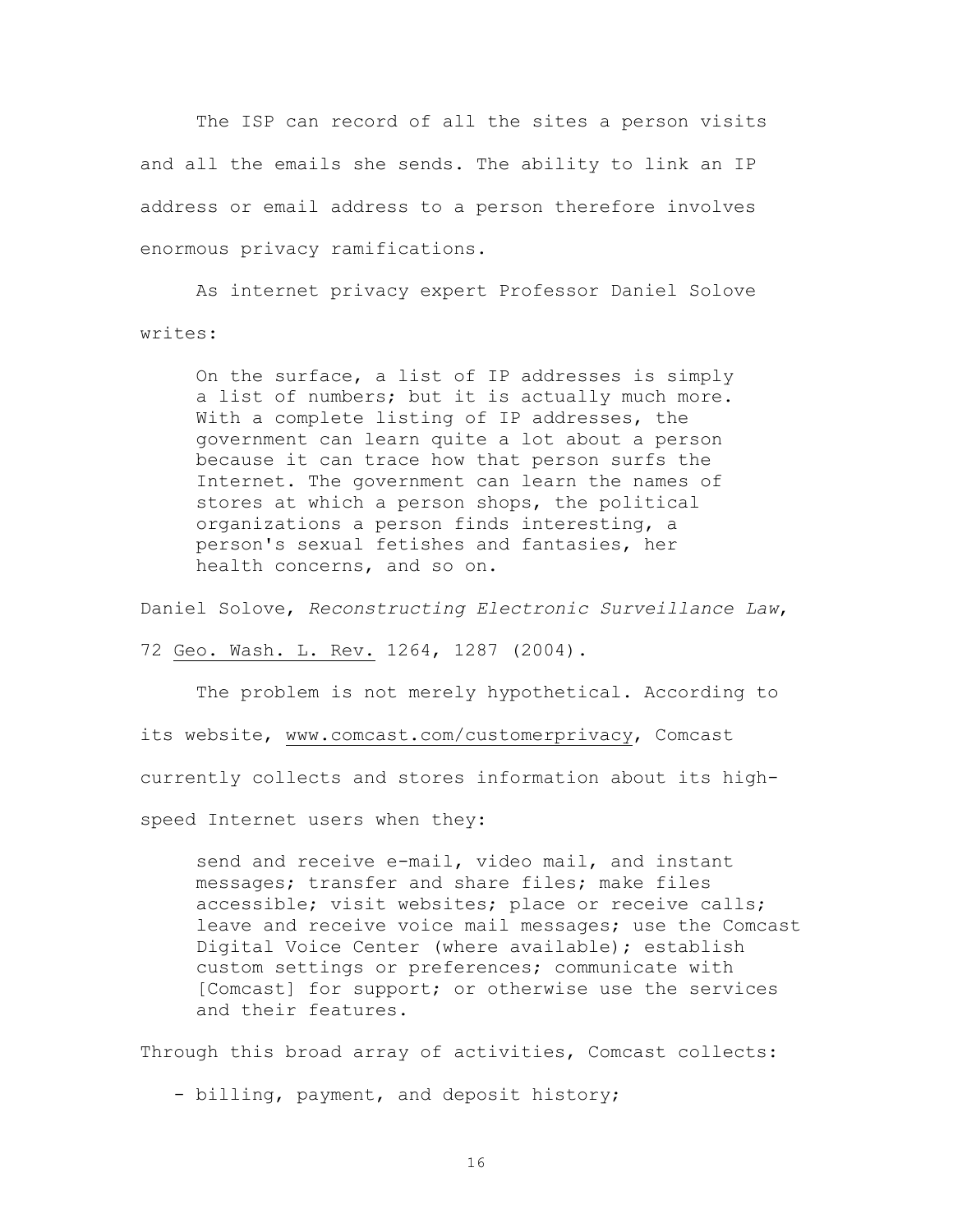- additional service information; -customer correspondence and communications records; - maintenance and complaint information; - records indicating the number of television sets, set-top boxes, modems, or telephones connected to [Comcast's] cable system; and - additional information about the service options [users] have chosen

Id*.* This is an enormous amount of personal information, that, taken as a whole, could provide a "virtual current biography" of the user. McAllister, 184 N.J. at 31. Failing to recognize the privacy interests in this personal information would significantly erode the privacy protections that New Jersey has long recognized.

Doe v. Poritz directly references the type of linking that occurred in Shirley Reid's case. "We believe a privacy interest is implicated when the government assembles those diverse pieces of information into a single package and disseminates that package to the public, thereby ensuring that a person cannot assume anonymity..." 142 N.J. at 87. The Court found that the state's interest in the disclosure of a sex offender's information outweighed the invasion of privacy. Id*.* at 88-89. In the case of an IP address and contact information, no such overwhelming countervailing public interest exists.

Furthermore, no public disclosure occurs that might reduce the legitimacy of a privacy interest in one's IP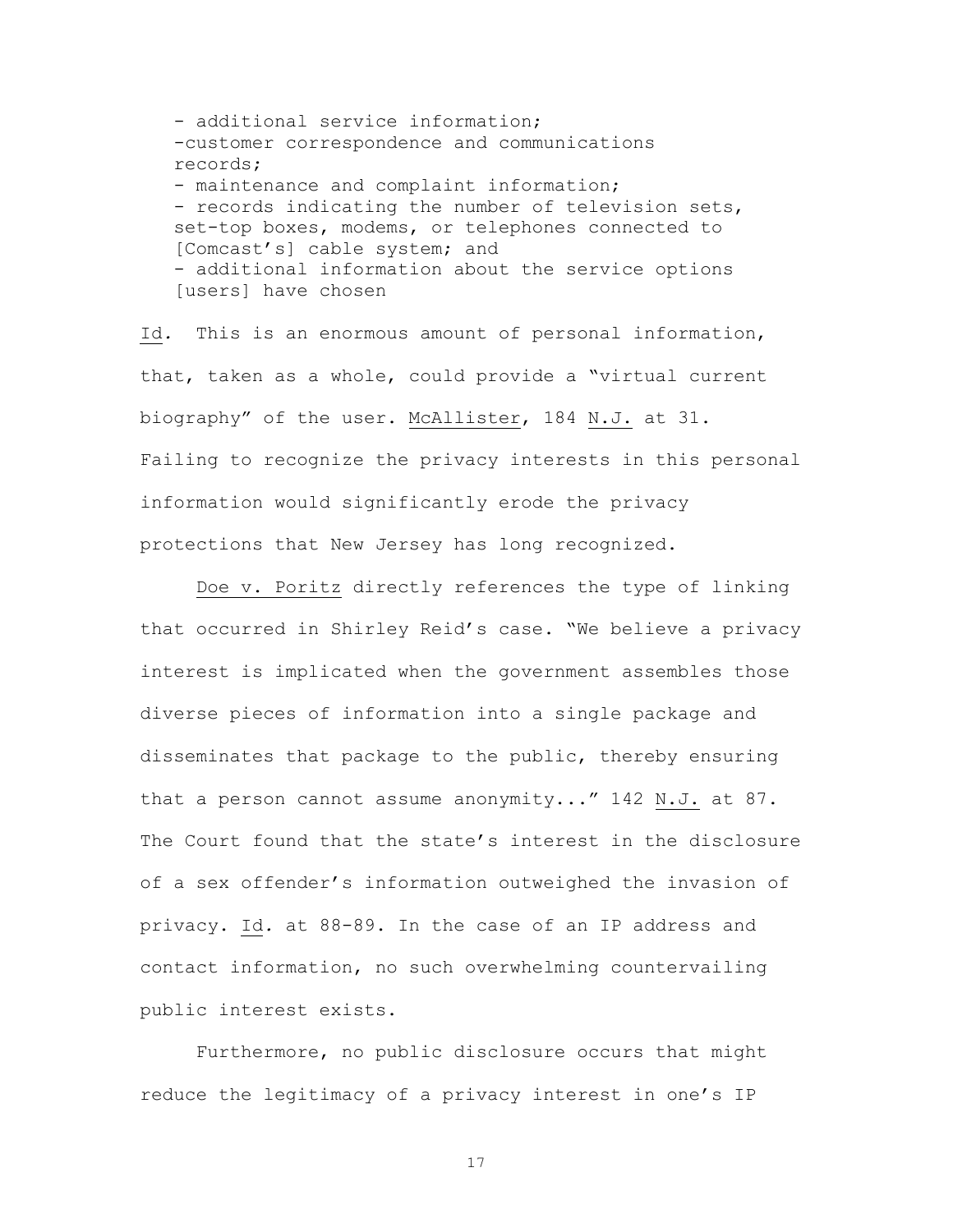address. The public generally cannot link an IP address to a name, home address, phone number, email address, or any of the information provided by Comcast to the police, although some of that information may be available, separately, to the public. "An individual's interest in controlling the dissemination of information regarding personal matters does not dissolve simply because that information may be available to the public in some form." Id. at 83. Although Shirley Reid's IP address may be captured publicly, and her contact information may be in the phone book, these facts by themselves should not be permitted to destroy her privacy online.

There is a fundamental flaw behind failing to protect the privacy of subscriber information, or "envelope information." As Professor Solove describes, "The difficulty is that the distinction between content and envelope information does not correlate well to the distinction between sensitive and innocuous information. Envelope information can be quite sensitive; content information can be quite innocuous." Reconstructing Electronic Surveillance Law, *supra*, 72 Geo.Wash.L.Rev. at 1288. Professor Orin Kerr acknowledges that "Solove is correct that in particular circumstances and subject to particular assumptions, noncontent information can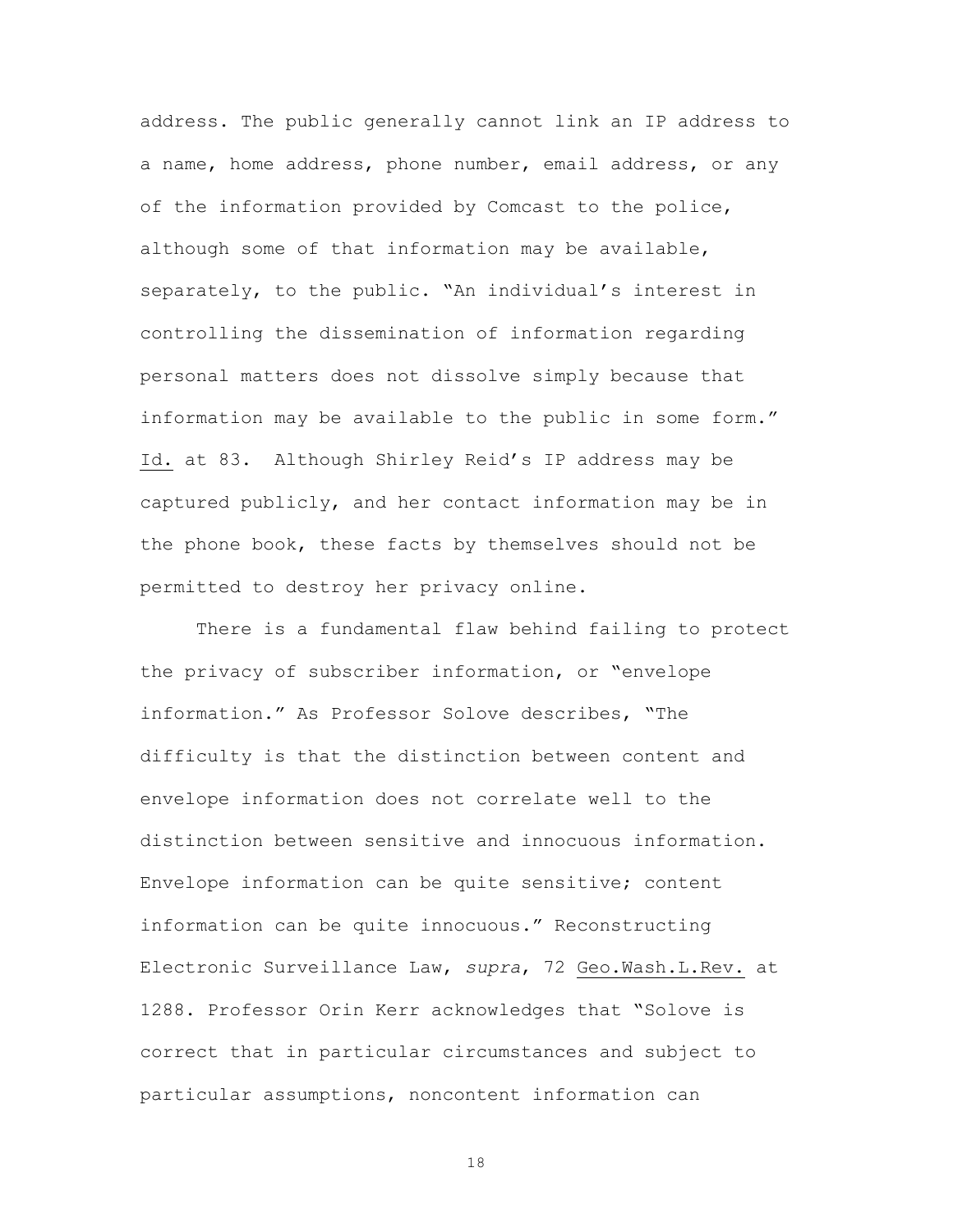sometimes yield the equivalent of content information," although he dismisses this on grounds that it is a rare scenario. Orin S. Kerr, A User's Guide to the Stored Communications Act, and a Legislator's Guide to Amending it, 72 Geo.Wash.L.Rev. 1208, 1243 n.142 (2004). But the law does not and should not dismiss privacy concerns merely because an invasion is uncommon.

New Jersey cases involving other kinds of third-party subpoenas provide further support along these lines. In McAllister, *supra*, this Court held that "under the New Jersey Constitution, citizens have a reasonable expectation of privacy in bank records." 184 N.J. at 19.

To be sure, bank customers voluntarily provide their information to banks, but they do so with the understanding that it will remain confidential. A bank customer may not care that employees of the bank know a lot about his financial affairs, but it does not follow that he is indifferent to having those affairs broadcast to the world or disclosed to the government.

Id. at 31 (internal citation omitted).

In McAllister, *citing* Burrows v. Superior Court, 13 Cal.3d 238, 247 (1975)**,** this Court emphasized that technological advances "have accelerated the ability of government to intrude into areas which a person normally chooses to exclude from prying eyes and inquisitive minds." 184 N.J. at 31. Particularly virulent risks emerge when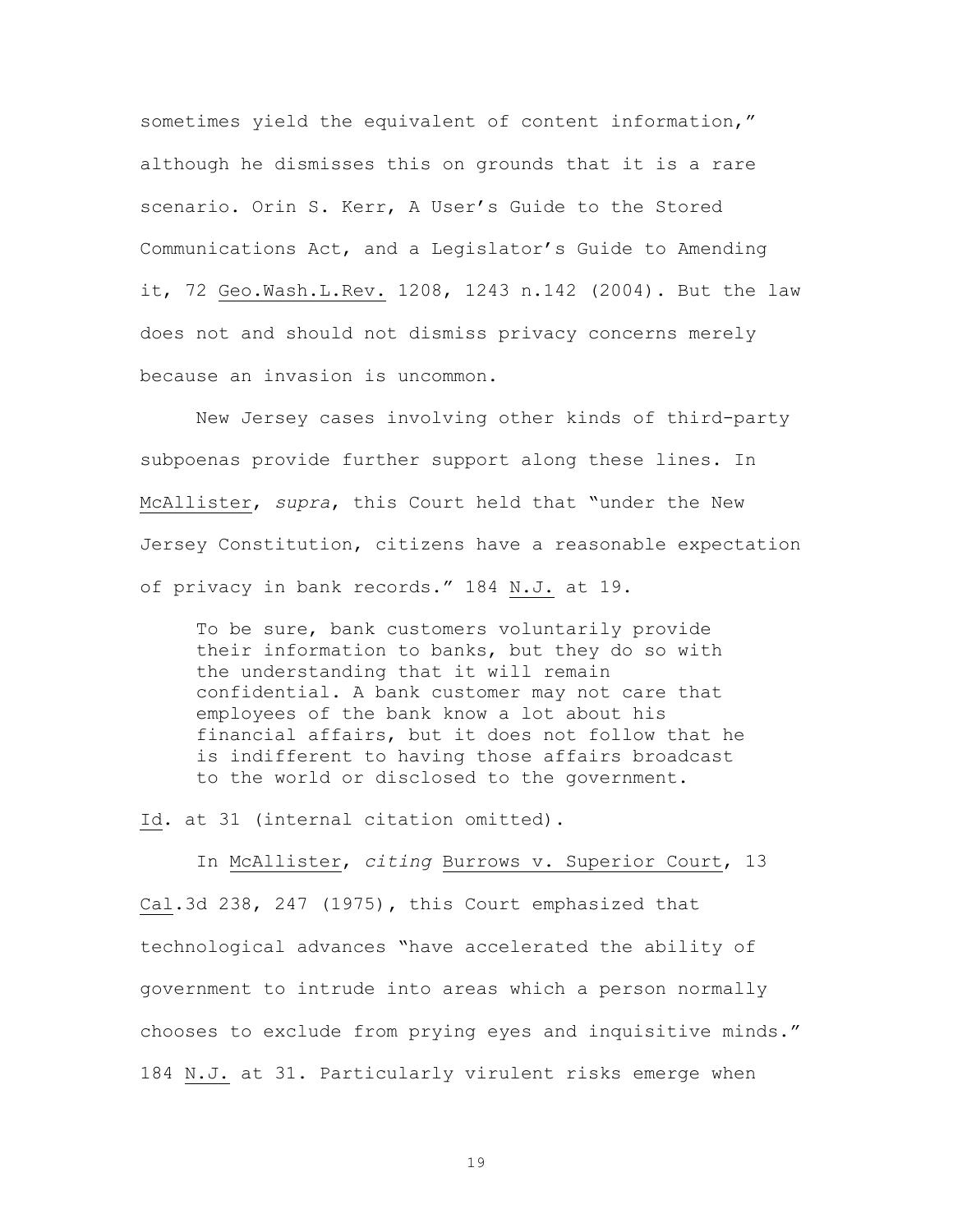personal information is compiled by one entity. As this Court recognized in McAllister, bank records individually may be "a veritable chronicle of the mundane," but "when compiled and indexed, individually trivial transactions take on a far greater significance." Id. at 30. Here, as in McAllister, law enforcement must not be able to obtain large amounts of personal information about citizens without proper justification.

## **B. The Right to Anonymous Speech, Protected by the First Amendment, Is Undermined By Disclosure of ISP Information.**

At the intersection of privacy and free speech is anonymity. Anonymity is an essential device to protect individuals against governmental overreaching, from whistleblowers to pamphleteers. Anonymity "exemplifies the purpose behind the Bill of Rights, and the First Amendment in particular: to protect unpopular individuals from retaliation - and their ideas from suppression - at the hand of an intolerant society." McIntyre v. Ohio Elections Comm'n, 514 U.S. 334, 357 (1995).

Always a source of discomfort to law enforcement, anonymity is an important component of democratic participation, because it can be essential for forthright expression. "Identification and fear of reprisal might deter perfectly peaceful discussions of public matters of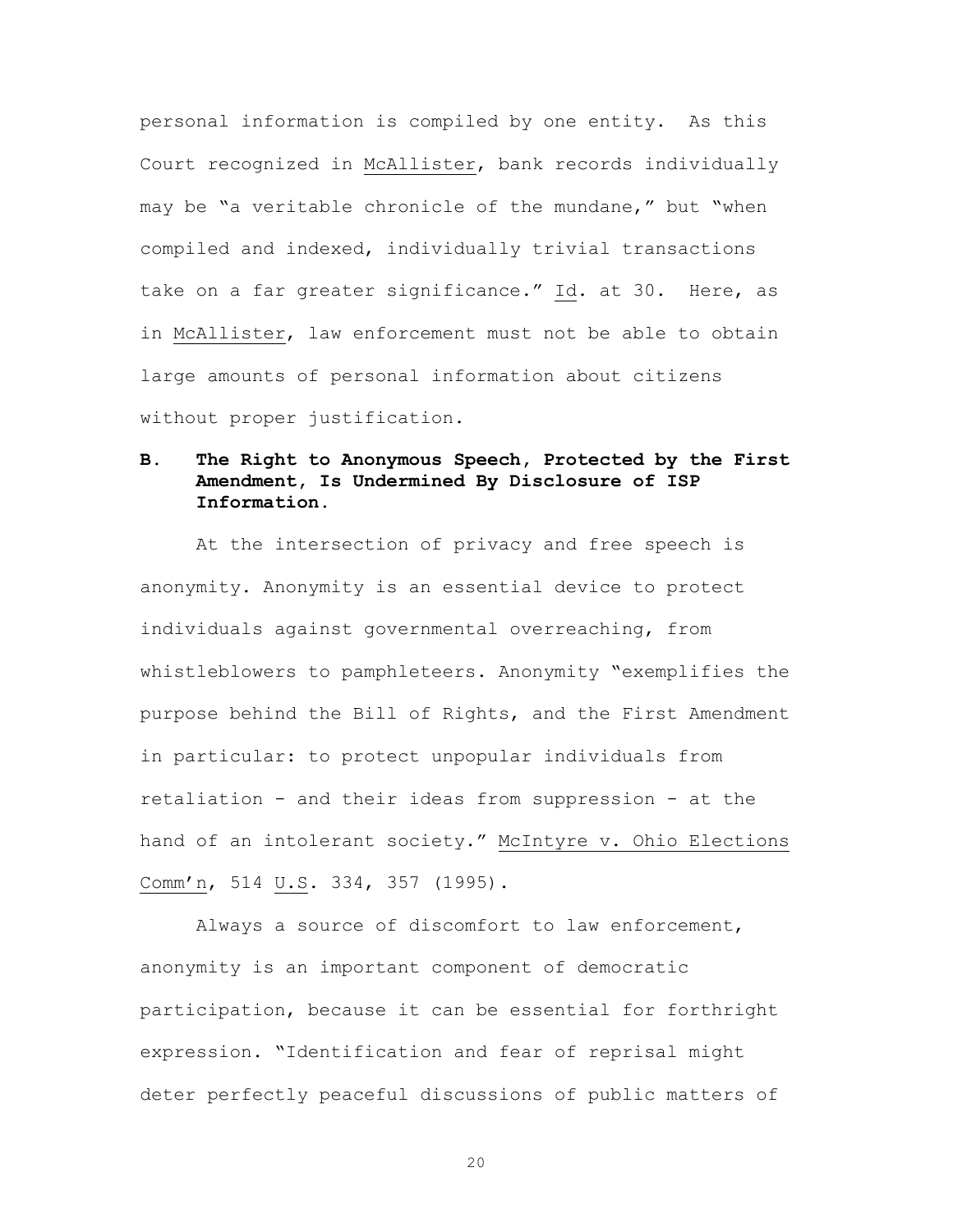importance." Talley v. California, 362 U.S. 60, 65 (1960). The U.S. Supreme Court has held that protecting anonymity is necessary to foster speech about unpopular views. "Persecuted groups and sects from time to time throughout history have been able to criticize oppressive practices and laws either anonymously or not at all." Id. at 64.

The First Amendment therefore guarantees the right to speak anonymously. McIntyre, 514 U.S. at 347, 357. Interestingly, Justice Clarence Thomas's concurring opinion discusses the role of anonymous political speech in New Jersey in particular. Id. at 362 (Thomas, J., concurring).

The U.S. Supreme Court has also stated that First Amendment protections apply to speech on the Internet. Reno v. ACLU, 521 U.S. 844, 885 (1997). The fact that speech has been transmitted over the Internet, through an ISP, does not strip the speech of its constitutional protection.

This Court has stated that state constitutional protection of free speech is "the most substantial in our Constitutional scheme." New Jersey Coalition Against War in the Middle East v. JMB Realty, 138 N.J. 326, 363 (1994). To protect the free speech right of computer users in New Jersey, this Court must acknowledge the chilling effect of use of third-party subpoenas by law enforcement to obtain information about computer communications.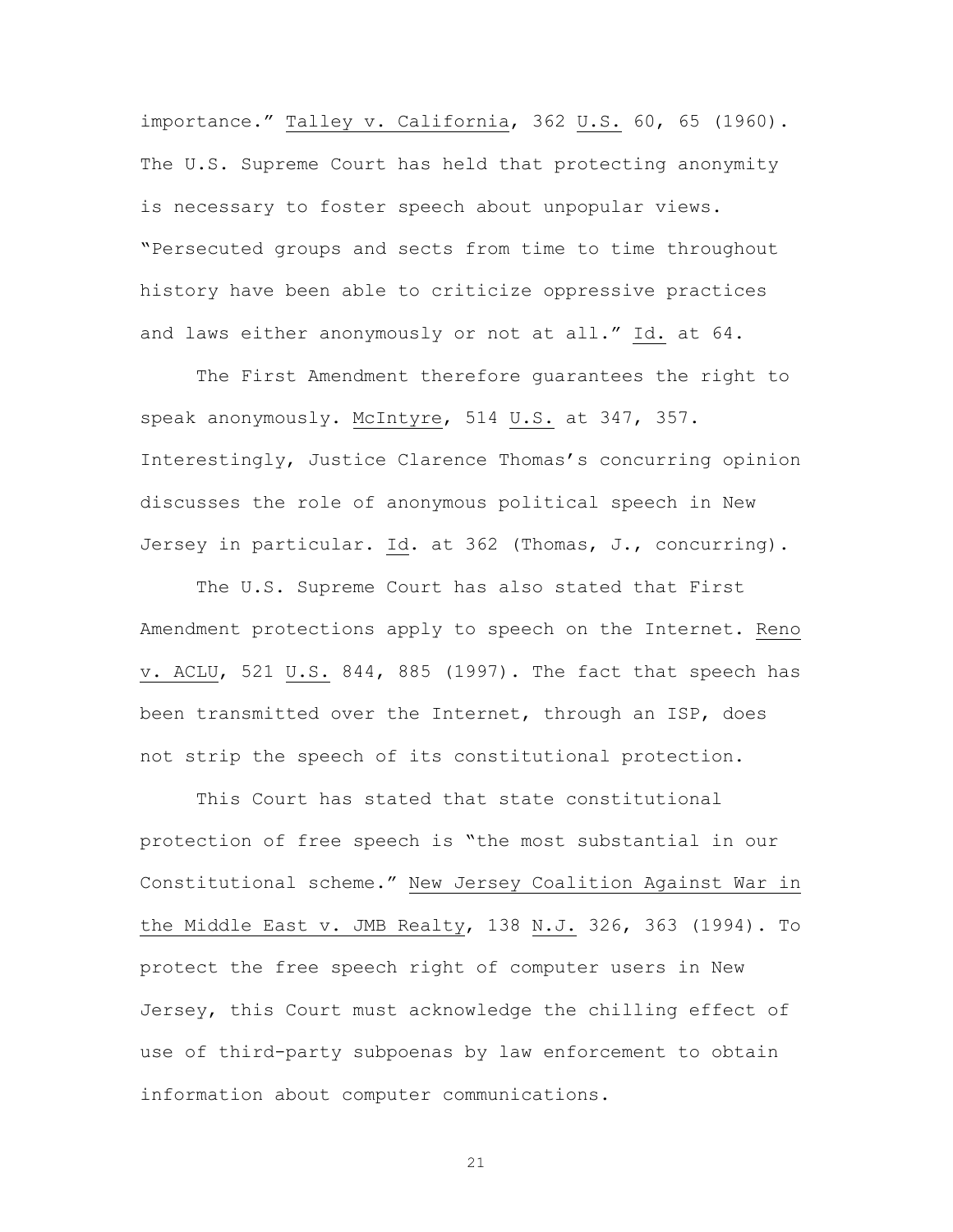Governmental surveillance, including surveillance in cyberspace, can deter speakers from stating their views. This chilling effect carries a significant risk of harm to democratic values. The secret ballot box, for example, was conceived to protect voters because anonymity, rather than visibility, makes political dissention safer. "Bronco" a.k.a. C.R. Scott, "Benefits and Drawbacks of Anonymous Online Communication: Legal Challenges and Communicative Recommendations." In S. Drucker (Ed.), 41 Free Speech Yearbook 127, 132 (2004). Similarly, requiring political canvassers to wear badges violates the First Amendment protection of anonymity. Buckley v. American Const. Law Found, 525 U.S. 182, 197 (1999).

From the anonymous publication of the Federalist Papers to anonymous sources such as "Deep Throat" during the Watergate scandal, anonymity has played and continues to play an important role in American democracy. Anonymous communication on the Internet plays a similar role. Online anonymity must be protected because it is used for purposes that reflect democratic values: (a) facilitating the flow of communication on public issues without killing the messenger (e.g., tiplines, whistleblowing, unsigned political communication); (b) obtaining sensitive information (e.g., for research); (c) focusing attention on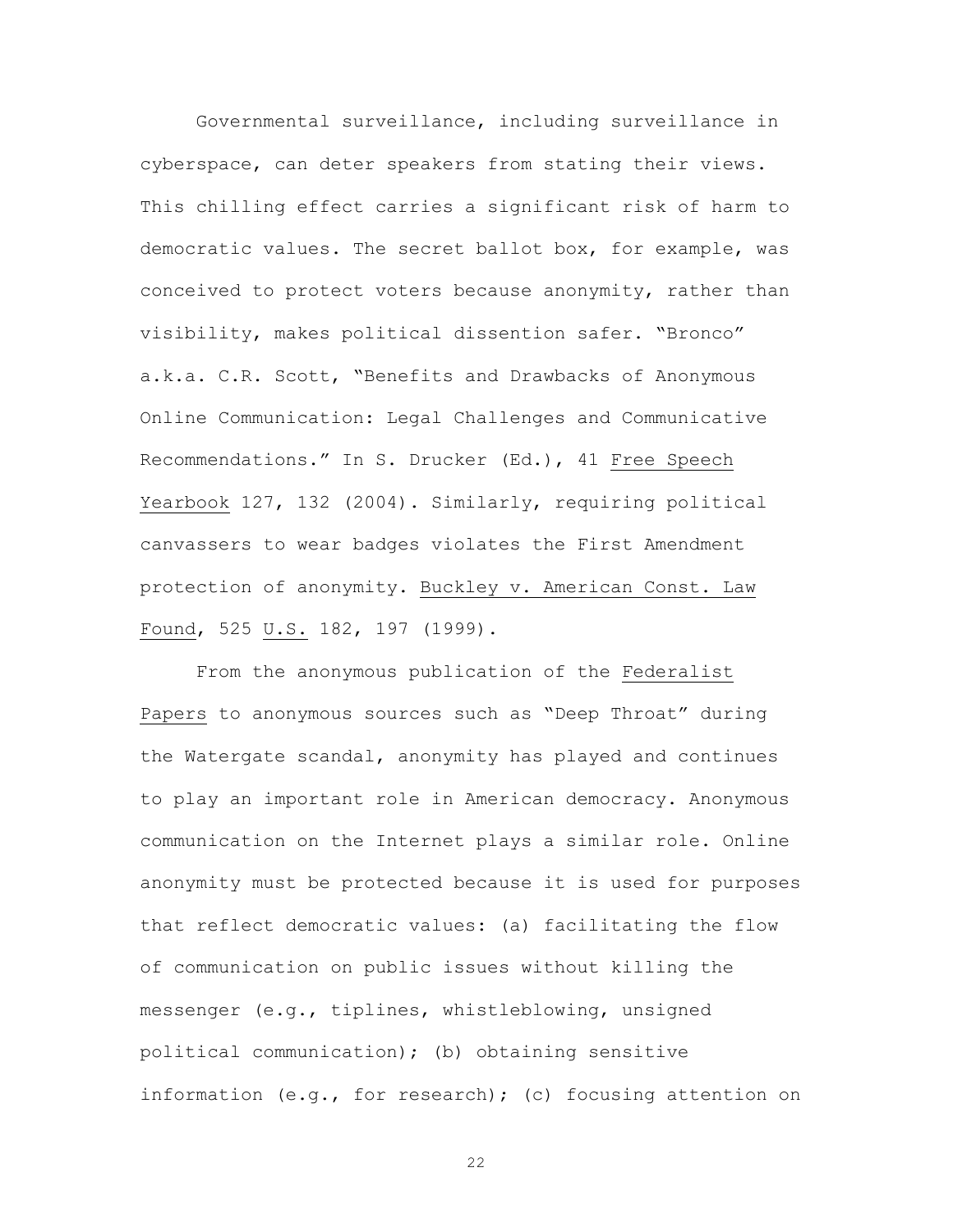message content rather than status of source; (d) encouraging reporting, sharing, etc. for stigmatized situations; (e) protecting one from subsequent contact (e.g., anonymous donors); (f) avoiding persecution and retaliation for one's beliefs; (g) encouraging risk-taking, innovation and experimentation; and (h) enhancing play/recreational interaction.

Other reasons for anonymous speech include:

having less relational status than the message receiver, needing to convey sensitive or suspect information, having low concerns about credibility and low need for credit…. Users may desire online anonymity in situations where they have been harassed/stalked, experienced previous embarrassment, wish to avoid recognition by others on multiple lists, want to voice controversial statements, or need to discuss personal/intimate topics. In all these instances, individuals are able to speak more freely (or even do so at all) because of the anonymity provided.

"Bronco," supra, 41 Free Speech Yearbook at 127.

These long-standing rights to anonymity and privacy are critically important to a modern medium of expression, the Internet. As the U.S. Supreme Court recognized, the Internet offers a new and powerful democratic forum in which anyone can become a "pamphleteer" or "a town crier with a voice that resonates farther than it could from any soapbox." Reno v. ACLU, 521 U.S. at 870. Expansion of the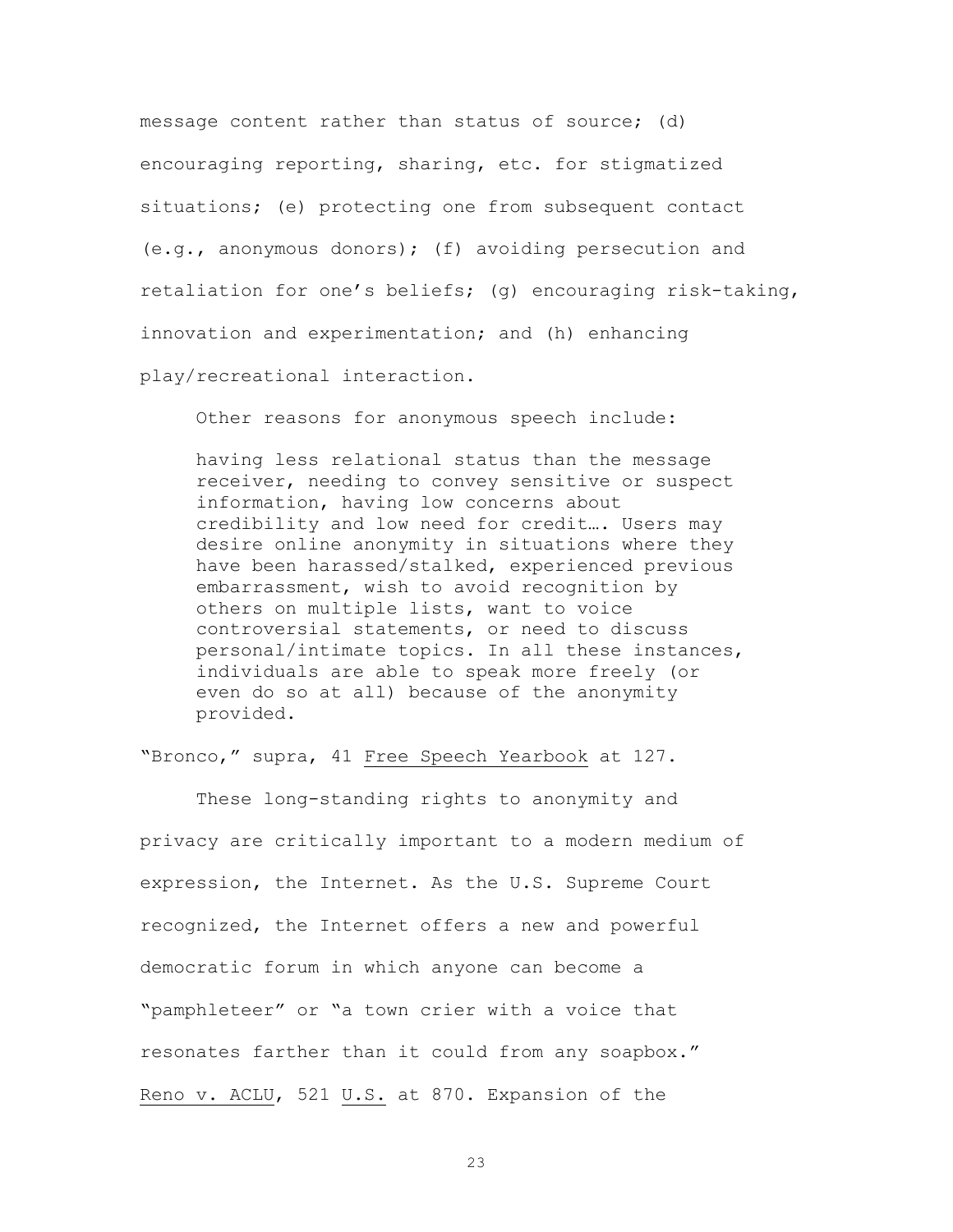Internet has created countless new opportunities for discourse and self-expression, ranging from the private diary to the multi-million-reader broadcast. The medium hosts tens of millions of dialogues carried out via e-mail publications, Web publications, Usenet Newsgroup message boards, and more, as individuals and associations use the Internet to convey their opinions and ideas whenever they want and to whomever cares to read them.

Many of these millions of dialogues occur anonymously or pseudonymously. Most e-mail providers, including free Web-based services such as Yahoo! Mail and Hotmail, allow subscribers to create e-mail accounts using pseudonyms or pseudonymous e-mail addresses, such that subscribers can send messages or subscribe to newsletters without disclosing their names. Subscribers who post to newsgroups hosted on Usenet servers, as well as other message board services, such as Yahoo! Groups, are identified only by e-mail address, which again may be pseudonymous. Similarly, hosts of online diaries and journals, known as "weblogs" or "blogs," allow subscribers to publish anonymously, while readers may post anonymous comments. Anonymity and pseudonymity are widespread on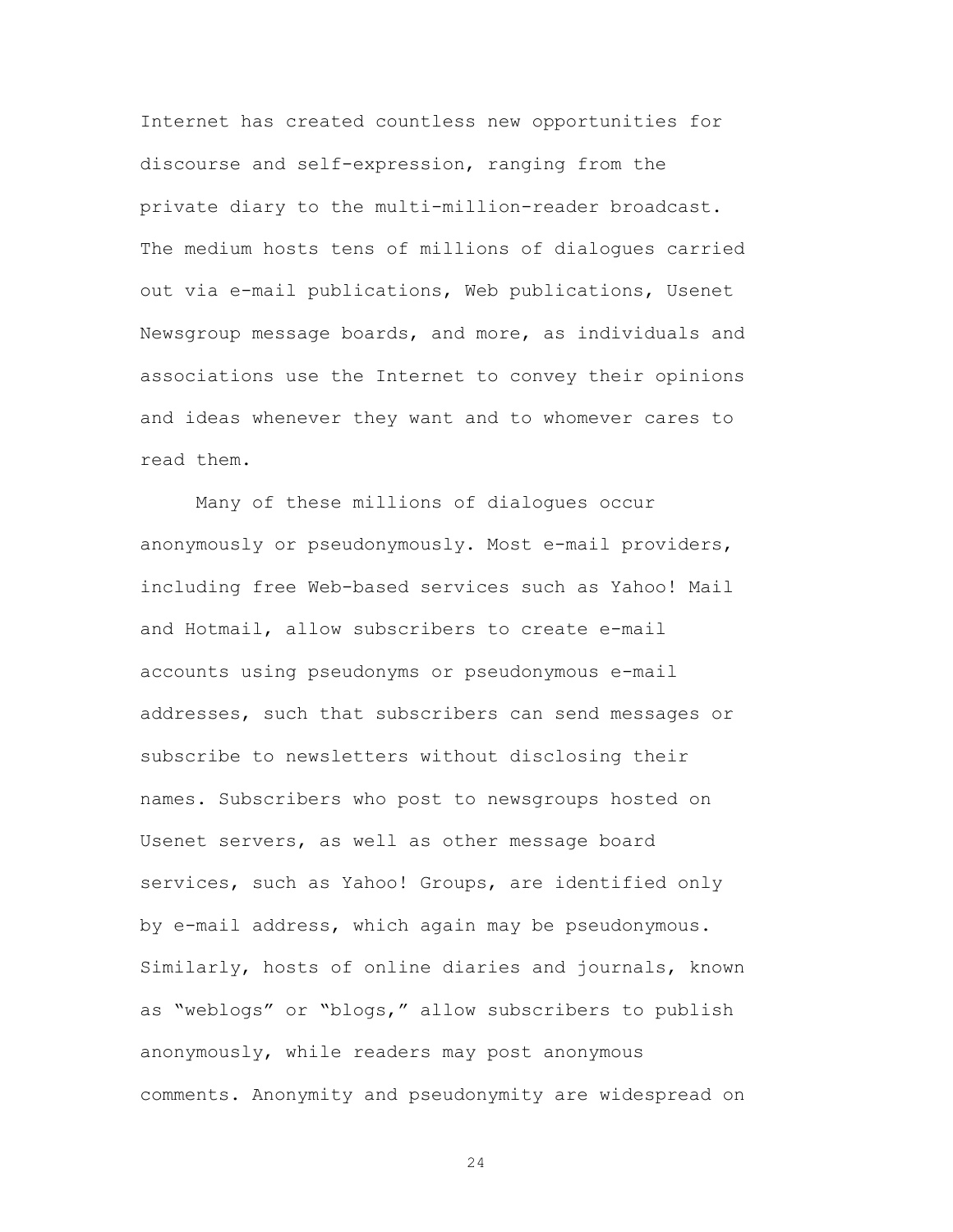the Internet, and crucial to its value as an expressive medium.

For these reasons, basic subscriber information, including anonymous IP addresses, implicate constitutional liberties that must be protected by this Court.

### **C. New Jersey Case Law and Statutes Have Recognized the Significance of ISP Information.**

1. State v. Evers Supports the Proposition that ISP Information Falls Under the Privacy Protections of the New Jersey Constitution.

In a decision that would seem appropriate under New Jersey search and seizure jurisprudence, the Sixth Circuit recently decided in Warshak v. U.S., -- F.3d --, 2007 U.S.App. Lexis 14297 (6<sup>th</sup> Cir. 2007), that people have a reasonable expectation of privacy in disclosures made to ISP where no human reviews the information transmitted across the ISP's portals. The same conclusion flows from this Court's decision in State v. Evers, 175 N.J. 355 (2003).

This Court's decision in Evers, specifically address the obtaining of ISP information. While decided against the defendant, the case actually provides support for suppressing the ISP information obtained in the present case. The Court accepted "that defendant has a privacy interest sufficient to invoke standing to challenge the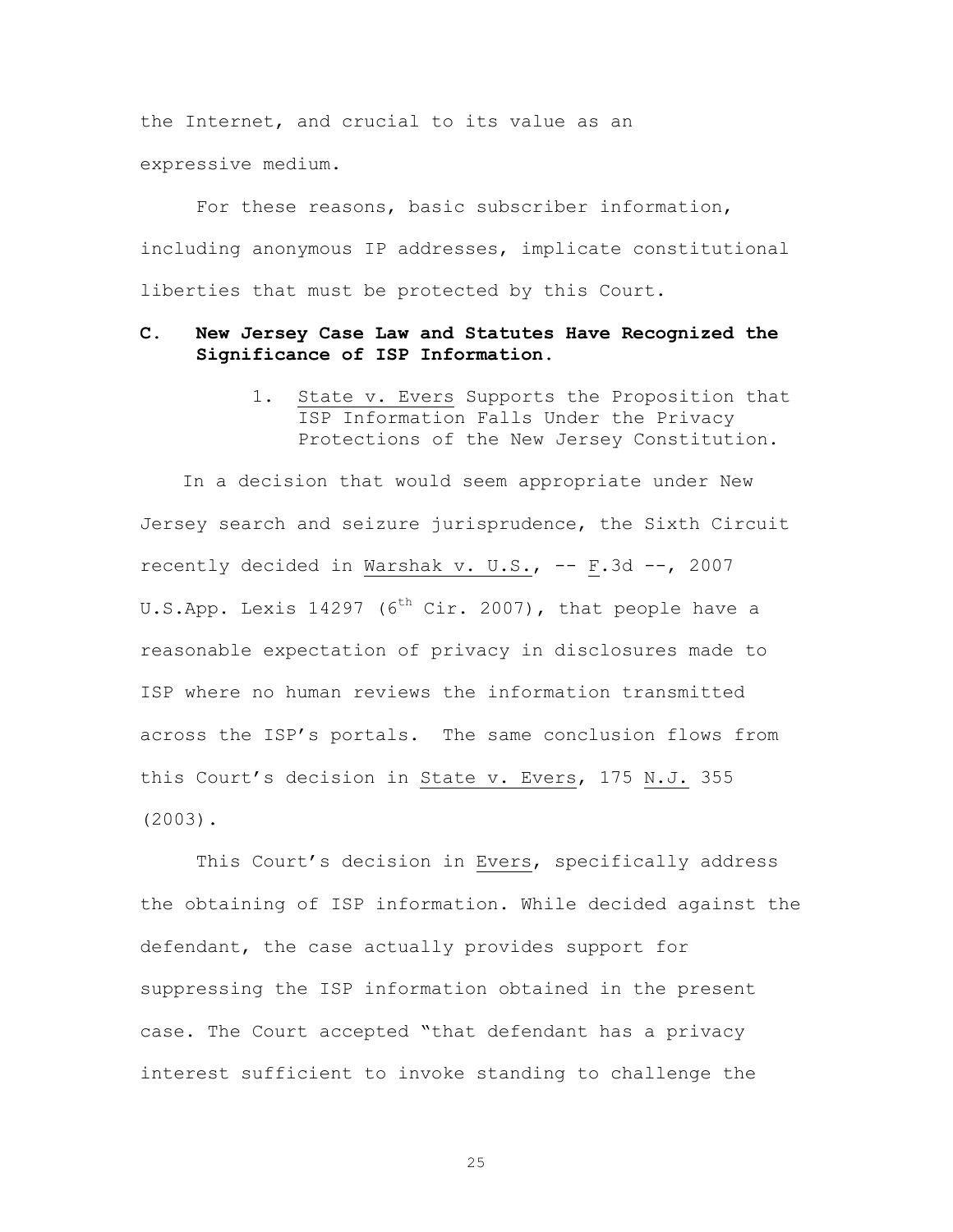constitutionality of the use of the subscriber information to procure a New Jersey warrant." Id. at 370 (internal citations omitted). It was only because the persons who obtained the information were not New Jersey government actors that this Court did not suppress the information. The Court wrote:

No purpose would be served by applying New Jersey's constitutional standards to people and places over which the sovereign power of the state has no power or control. *See State v. Mollica,* 114 *N.J.* 329, 347, 554 *A.*2d 1315 (1989) (holding "protections afforded by the constitution of a sovereign entity control the actions only of the agents of that sovereign entity"). Article I, Paragraph 7 of our State Constitution protects the rights of people within New Jersey from unreasonable searches and seizures by state officials, and its jurisdictional power extends to agents of the state who act beyond the state's borders in procuring evidence for criminal prosecutions in our courts. Our State Constitution has no ability to influence the behavior of a California law enforcement officer who does not even know that New Jersey has an interest in a matter he is investigating.

Id. The Court thus implied that a more stringent analysis would have been required if New Jersey officials engaged in the act of obtaining ISP information in which a "defendant has a privacy interest" -- as is the case currently before the Court. Id.

> 2. The New Jersey Legislature Recognized the Importance of Confidentiality of ISP Information When It Addressed Third Party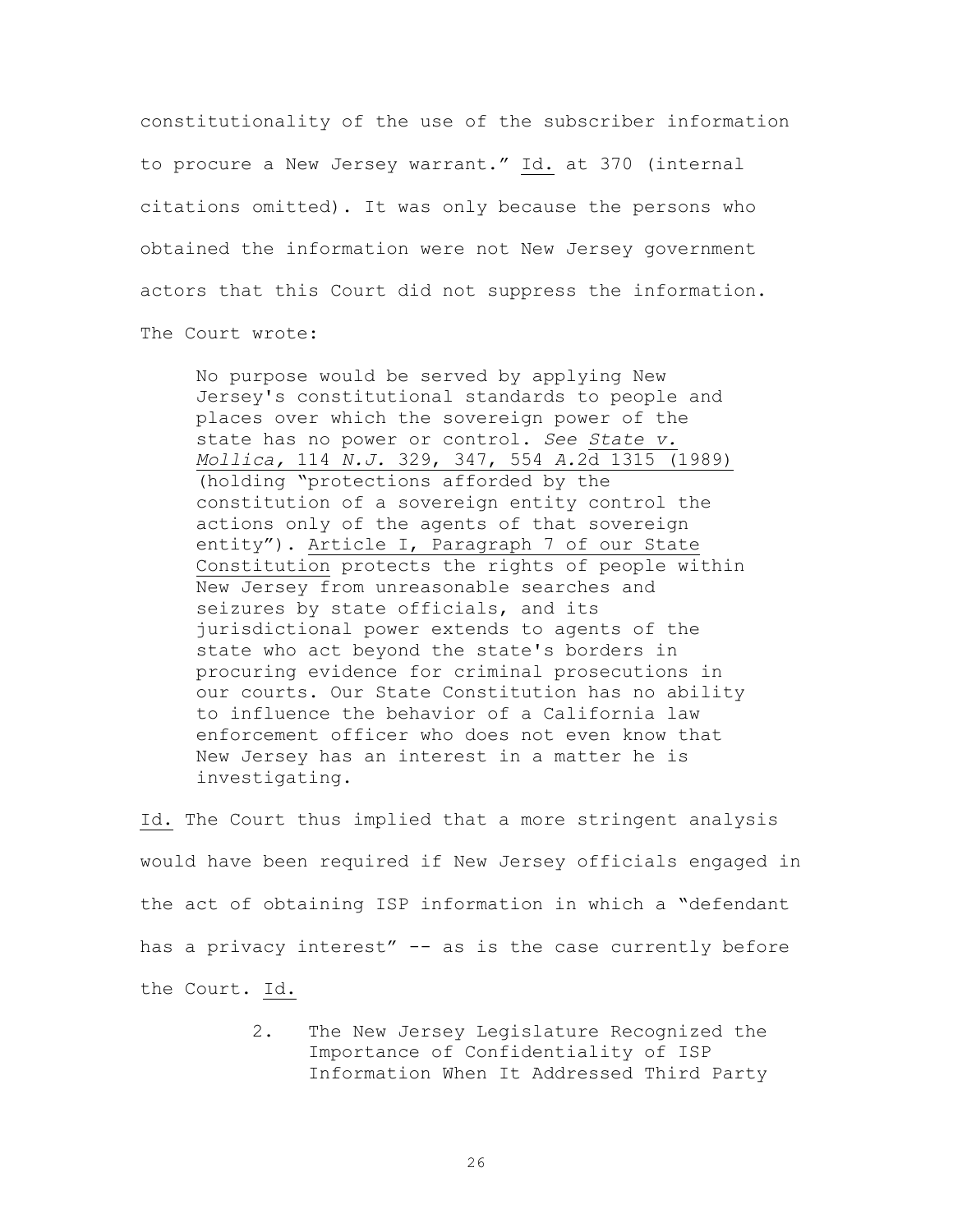Subpoenas for Investigations of Library Records.

A useful example of the nexus between privacy interests, First Amendment rights, and third-party subpoenas arises in the context of law enforcement investigations of libraries. Surprisingly often, libraries receive third-party subpoenas from law enforcement officers. In Hasbrouck Heights, New Jersey, for example, police excoriated a librarian who asked for a subpoena before releasing the name of a library patron. *See* "Library Chief Draws Cops' Ire," *Bergen Record* June 22, 2006. Local authorities in Ringwood asked a public library to monitor all computer users after someone used a public library computer to hack a website. *Bergen Record* July 5, 2001. Four librarians in Connecticut received National Security Letters and remained under a gag order until the USA Patriot Act was reauthorized in 2006. *New York Times*, April 13, 2006.

Libraries are a species of ISP because they provide Internet services to people who do not have computers at home. *See, e.g*., 47 U.S.C. §230(f)(2)(libraries recognized as ISPs). *See also* Zeran v. America Online, 129 F.3d 327, 330 (4th Cir. 1997), cert. denied, 524 U.S. 937 (1998). (This immunity provision of the Communications Decency Act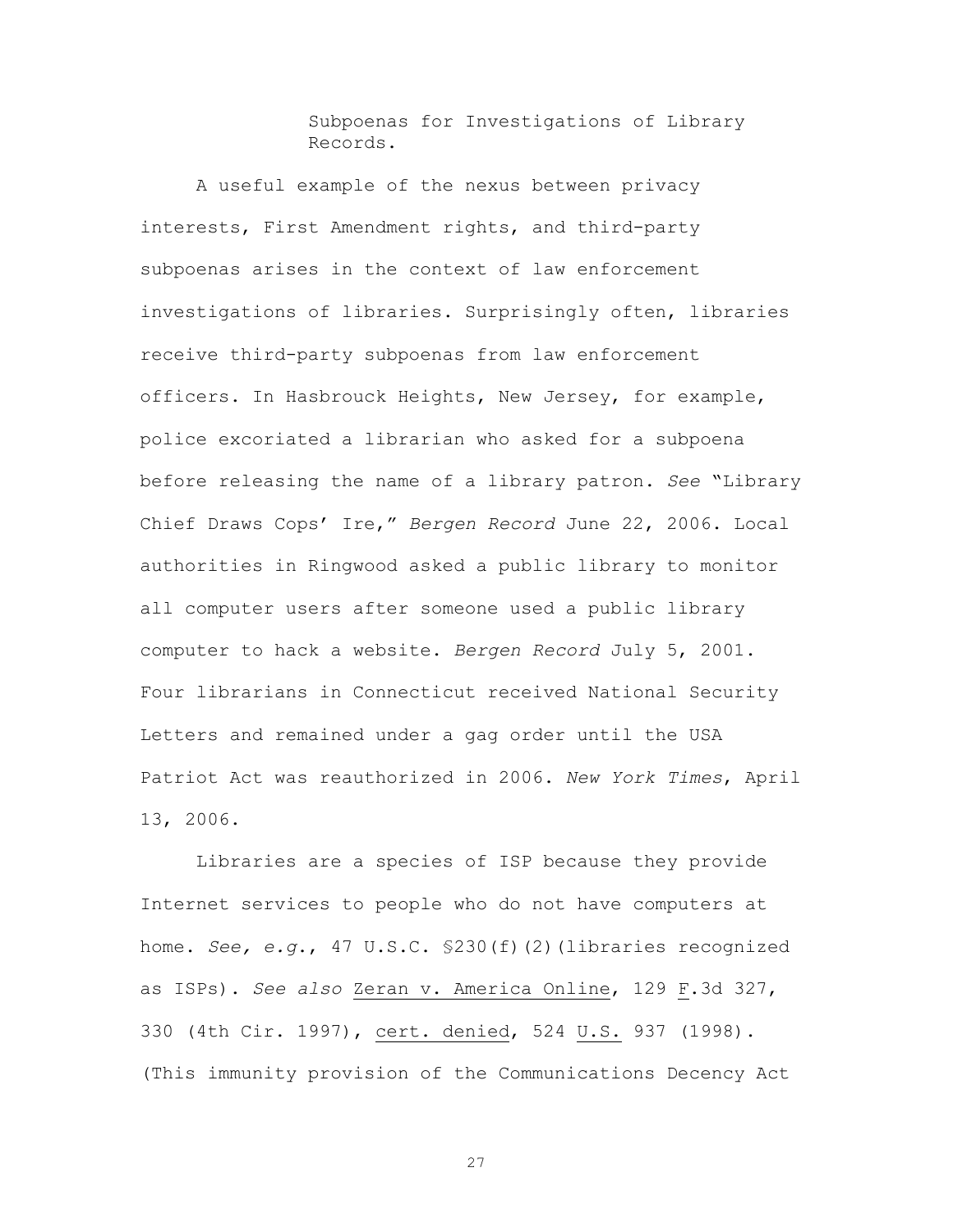was not challenged in Reno v. ACLU, 521 U.S. 844 (1997); it remains in full force and effect.)

By virtue of their mission to connect people with ideas, libraries embody First Amendment principles. Kreimer v. Morristown, 958 F.3d 1242 (3d Cir. 1992) (First Amendment right to use library materials).

The New Jersey Legislature specifically invested librarians with an obligation to challenge third-party subpoenas, for the purpose of vindicating the free speech rights associated with anonymity. The use of third-party subpoenas is specifically restricted by statute.

The library confidentiality statute, N.J.S.A. 18A:73- 43.1 to 18A:73-43.3, protects the right to read anonymously. In pertinent part, the statute provides:

Library records which contain the names or other personally identifying details regarding the users of libraries are confidential and shall not be disclosed except in the following circumstances:

- a. The records are necessary for the proper operation of the library;
- b. Disclosure is requested by the user; or
- c. Disclosure is required pursuant to a *subpoena issued by a court* or court order.

N.J.S.A. 18A:73-43.2 (emphasis added).

Under this law, libraries may not disclose records that contain names, addresses or other personally identifiable information about library customers. A library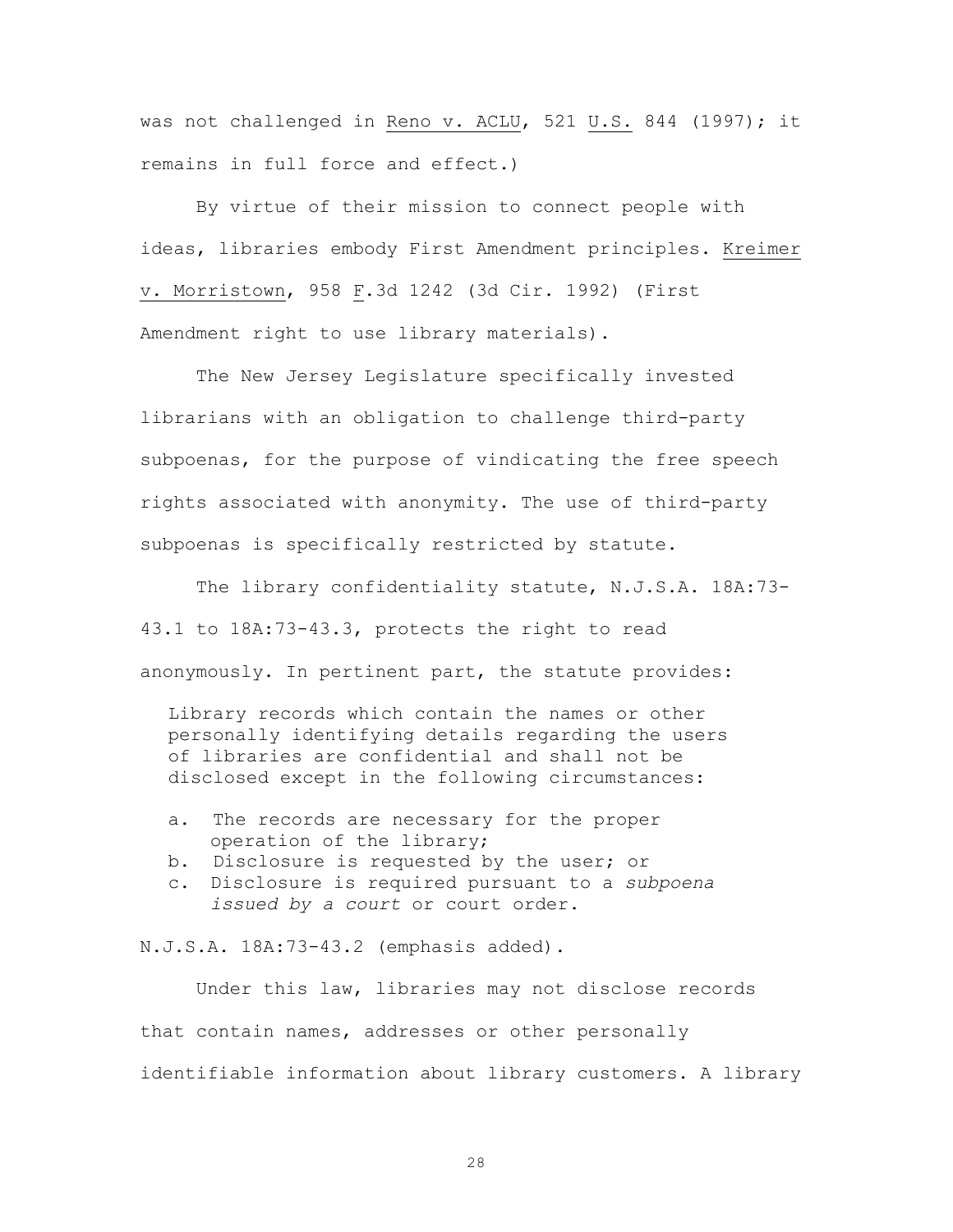record is defined under the statute as "any document ... the primary purpose of which is to provide for control of the circulation or other public use of library materials." N.J.S.A. 18A:73-43.1. This means that if the police want access to computers to check patrons' e-mail, review borrowing records, or track websites, the police must first get a "subpoena issued by a court" or court order.

The requirement that a subpoena be "issued by a court" explicitly requires a measure of judicial supervision of third-party subpoenas directed to libraries. This explicit statutory protection of anonymity in the library emphasizes the Legislature's determination to ensure that the people of New Jersey can count on valid subpoena process and a measure of judicial oversight to limit governmental investigations.

Ultimately, this is for the purpose of preserving the Internet as a robust medium of communication.

The free exchange of ideas on the Internet is driven in large part by the ability of Internet users to communicate anonymously. If Internet users could be stripped of that anonymity by a civil subpoena enforced under the liberal rules of civil discover, this would have a significant chilling effect on Internet communication and thus on basic First Amendment rights.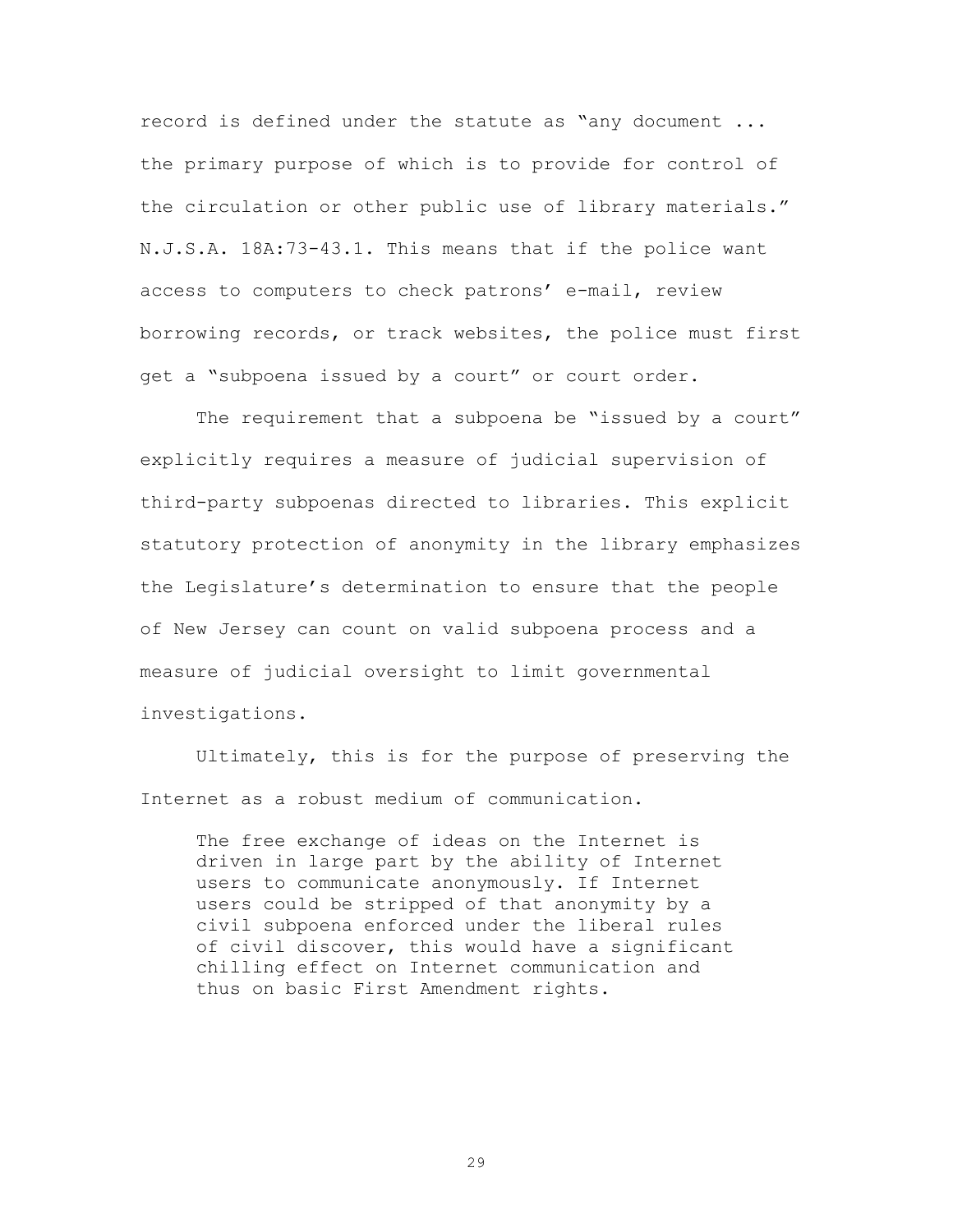Doe v. 2TheMart.com, 140 F.Supp.2d 1088, 1093 (W.D. Wa. 2001). Discovery requests seeking to identify anonymous Internet users should be subject to judicial oversight.

### **III. THIRD-PARTY SUBPOENAS THAT IMPINGE UPON CONSTITUTIONAL INTERESTS MERIT JUDICIAL SCRUTINY**

Abuse of the subpoena power is a grave concern. Properly limited, a subpoena does not constitute an unreasonable search or seizure, even when it compels production of evidence in which there is a privacy interest. *See, e.g.*, In re Addonizio, 53 N.J. 107, 118 (1968).

But the potential for abuse is acute when subpoenas are issued to third parties, such as ISPs. In principle, a subpoena can be challenged prior to the seizure of documents and things. R. 1:9-1. But third parties need not notify the target, and may have no incentive to challenge subpoenas by mounting motions to quash, even if the subpoenas are defective.

When non-governmental parties attempt to obtain identifying information from ISPs, courts have held that subpoenas for this information must meet heightened standards, such as providing notice to the target of the subpoena. *See, e.g.*, Dendrite Int'l, Inc. v. John Doe No. 3, 342 N.J. Super. 134 (App. Div. 2001). In criminal cases,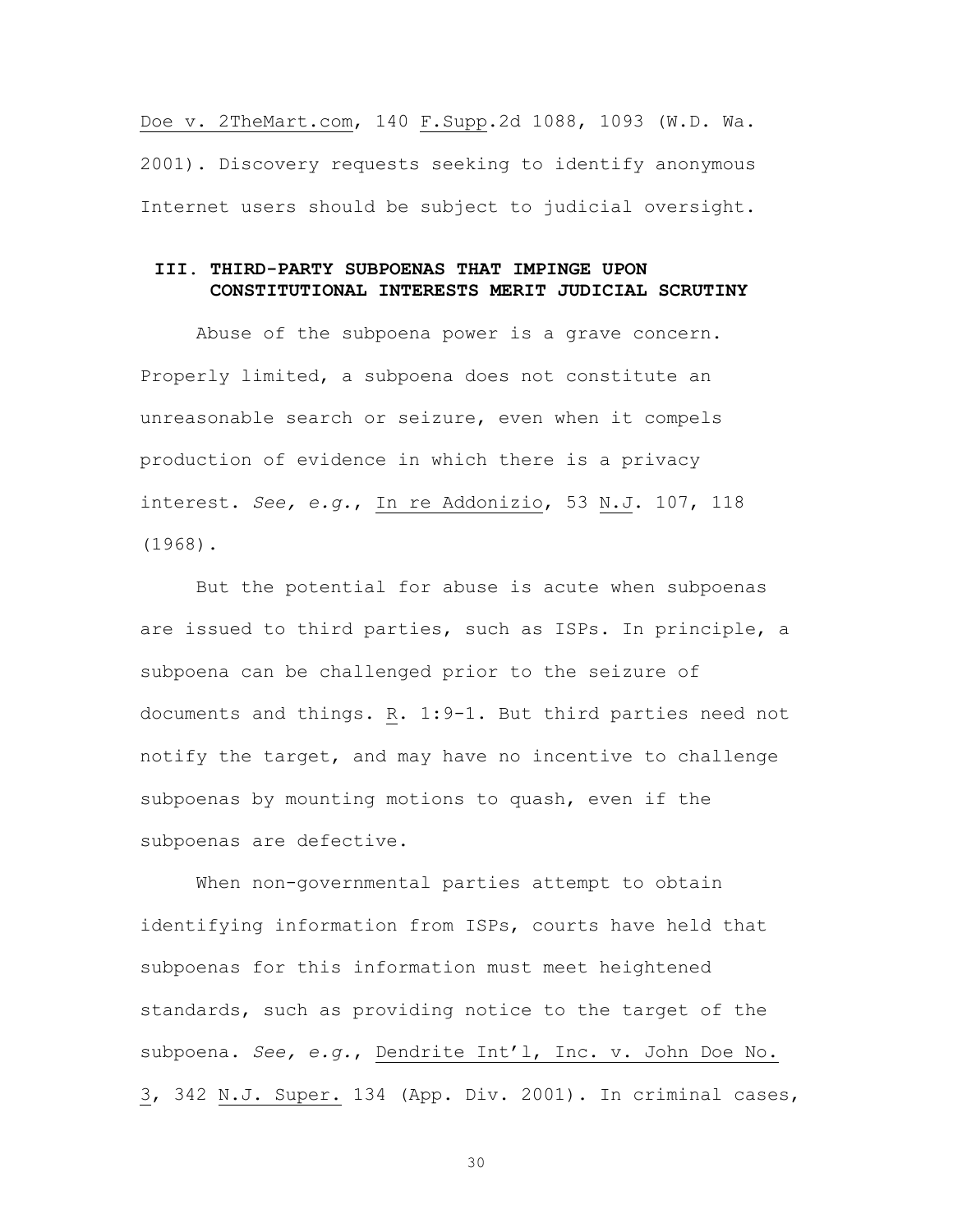the stakes are much higher. Piercing a speaker's anonymity, surreptitiously, by the police, with jail time as a possible consequence, demands a more critical assessment of the government's position.

This Court must require at least minimum standards for the government when it uses third party subpoenas and, where constitutional rights are at stake, a measure of judicial oversight. McAllister, 184 N.J. at 33. When the government issues subpoenas that compel third parties to reveal the identities of anonymous speakers, the government should meet standards at least as exacting as the standards required of non-governmental actors.

### **A. Judicial Oversight Is Required Where Constitutional Rights Are At Stake.**

Where third-party subpoenas compromise privacy interests secured by the state constitution, or impact the rights guaranteed by the First Amendment, the courts must scrutinize the subpoenas and hold the State to its promise to protect these constitutional rights.

Service providers like Comcast control users' access to the web, where great amounts of personal information may be contained. "If we fail to afford protection against governmental snooping in these files, our right of privacy will evaporate. Moreover, if we fail to protect the records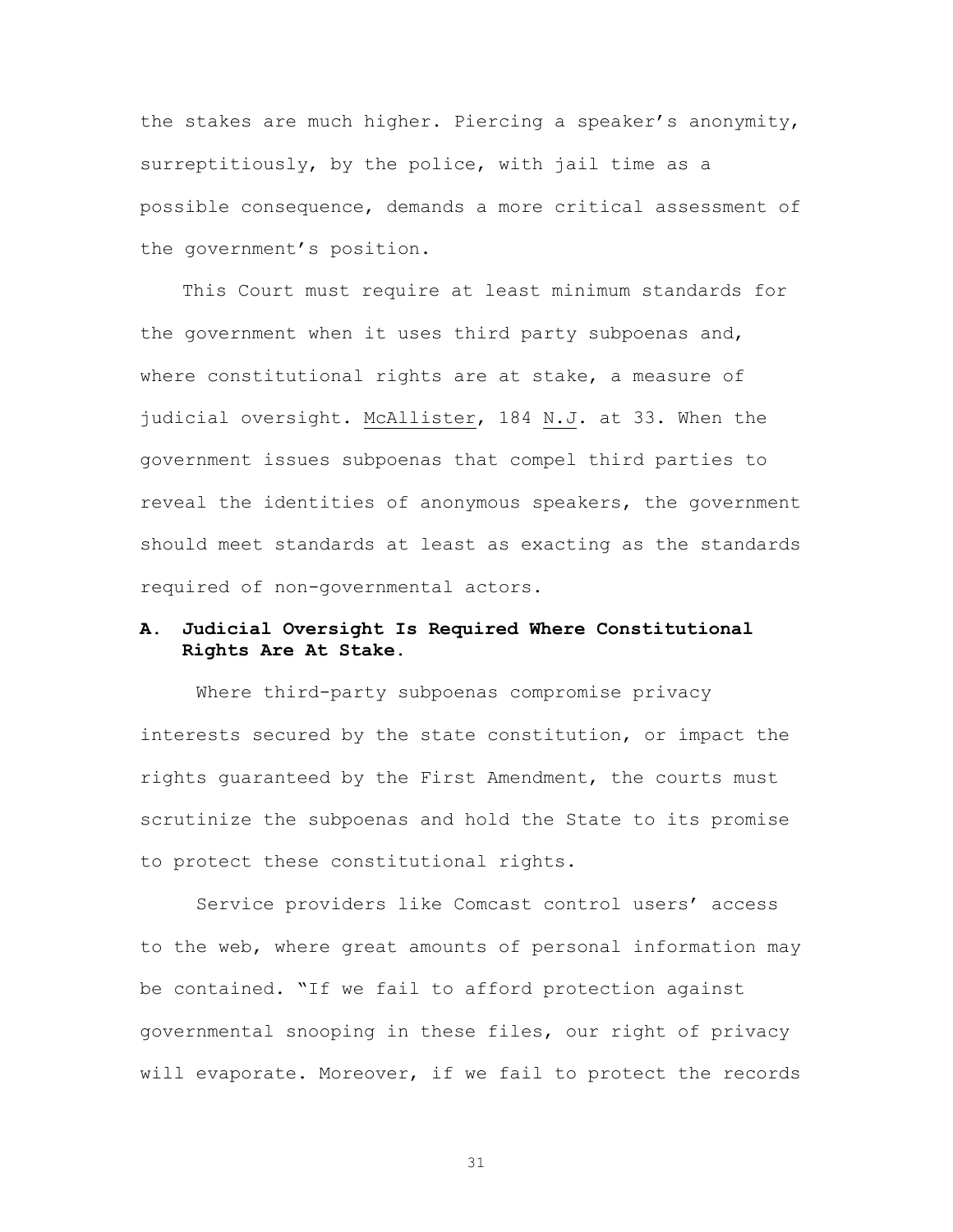of third-party providers, there will be a tremendous disincentive created against using these services." Deirdre K. Mulligan, Reasonable Expectations in Electronic Communications: A Critical Perspective on the Electronic Communications Privacy Act, 72 Geo. Wash. L. Rev. 1557, 1598 (2004).

In Dendrite Int'l, Inc. v. John Doe No. 3, 342 N.J. Super. 134 (App. Div. 2001), the Appellate Division established a framework for trial courts to use when considering whether an ISP should be compelled to disclose the identities of online speakers. The court recognized that lawsuits could easily be brought for the primary purpose of discovering the identities of individuals who were critical of a plaintiff, and not for the meritorious purpose of seeking legal redress.

Dendrite set forth a four-part standard: First, a trial court must require the plaintiff to undertake efforts to notify the anonymous posters that they are the subject of a subpoena. Second, the plaintiff "must identify and set forth the exact statements … the plaintiff alleges constitutes actionable speech." Third, the pleadings must establish a *prima facie* cause of action, and, fourth, the court must balance the defendant's First Amendment rights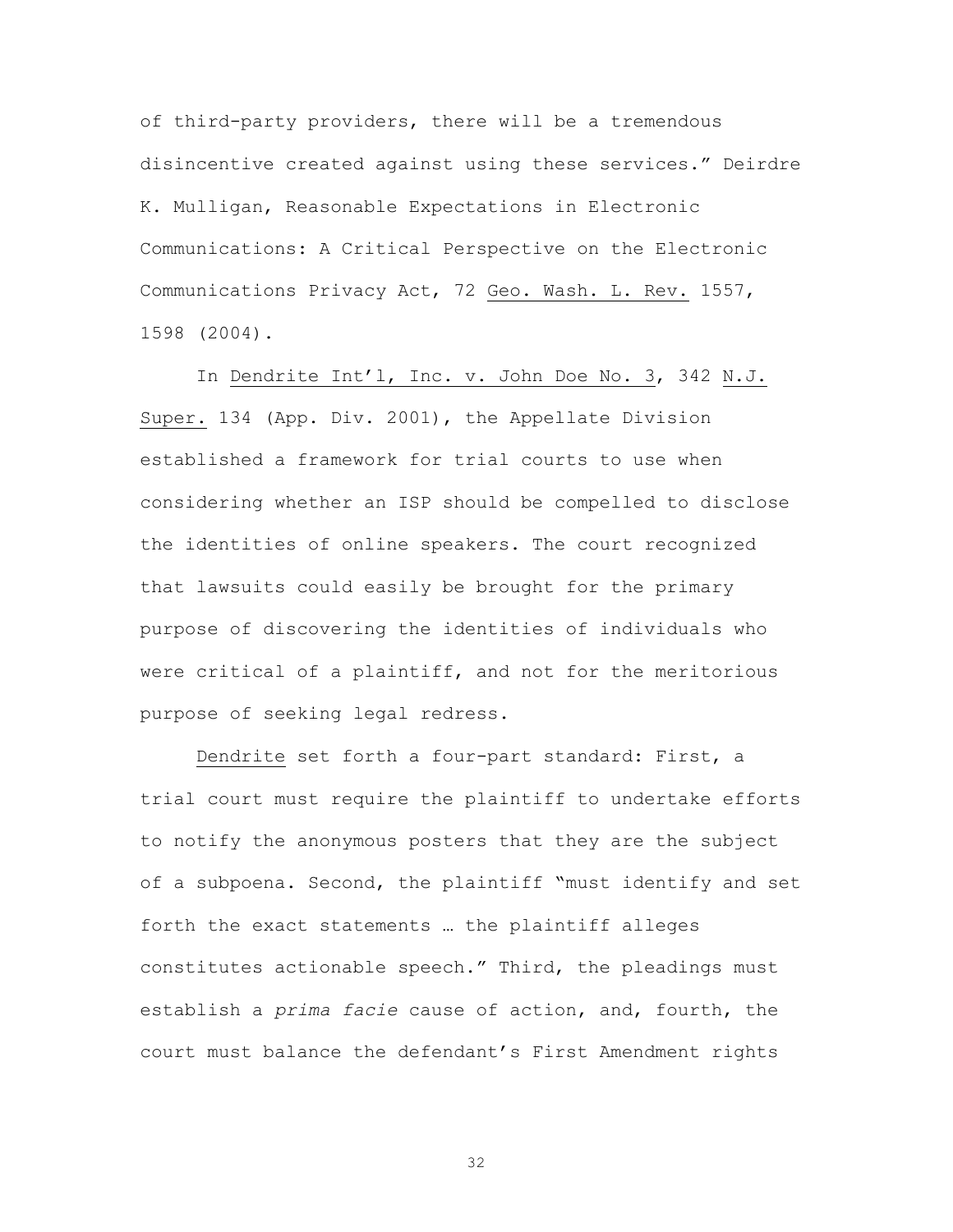of free speech against the strength of the *prima facie* case. Id. at 141.

Similarly, Doe v. 2TheMart.com, 140 F.Supp.2d 1088 (W.D.Wash. 2001), held that a subpoena for the identities of anonymous speakers required heightened standards to protect the right to speak anonymously. The court cited four factors to determine whether a subpoena can be issued:

the subpoena seeking the information [must be] issued in good faith and not for any improper purpose, (2) the information sought relates to a core claim or defense, (3) the identifying information is directly and materially relevant to that claim or defense, and (4) information sufficient to establish or disprove that claim or defense is unavailable from any other sources.

Id. at 1089-93. Other courts have articulated similar tests. *See, e.g.*, Columbia Ins.Co. v. Seescandy.com, 185 F.R.D. 573 (N.D.Cal. 1999). *See also* Immunomedics v. Doe, 342 N.J. Super. 160 (App. Div. 2001) (affirming trial court's denial of an anonymous poster's motion to quash a subpoena).

In civil cases like Dendrite, a plaintiff who obtains the identity of an anonymous speaker can subject the speaker to embarrassment, harassment and ridicule. For this reason, the Appellate Division adopted safeguards to prevent the chilling effect that unmeritorious suits would have on the freedom of speech. 342 N.J. Super. at 151. "The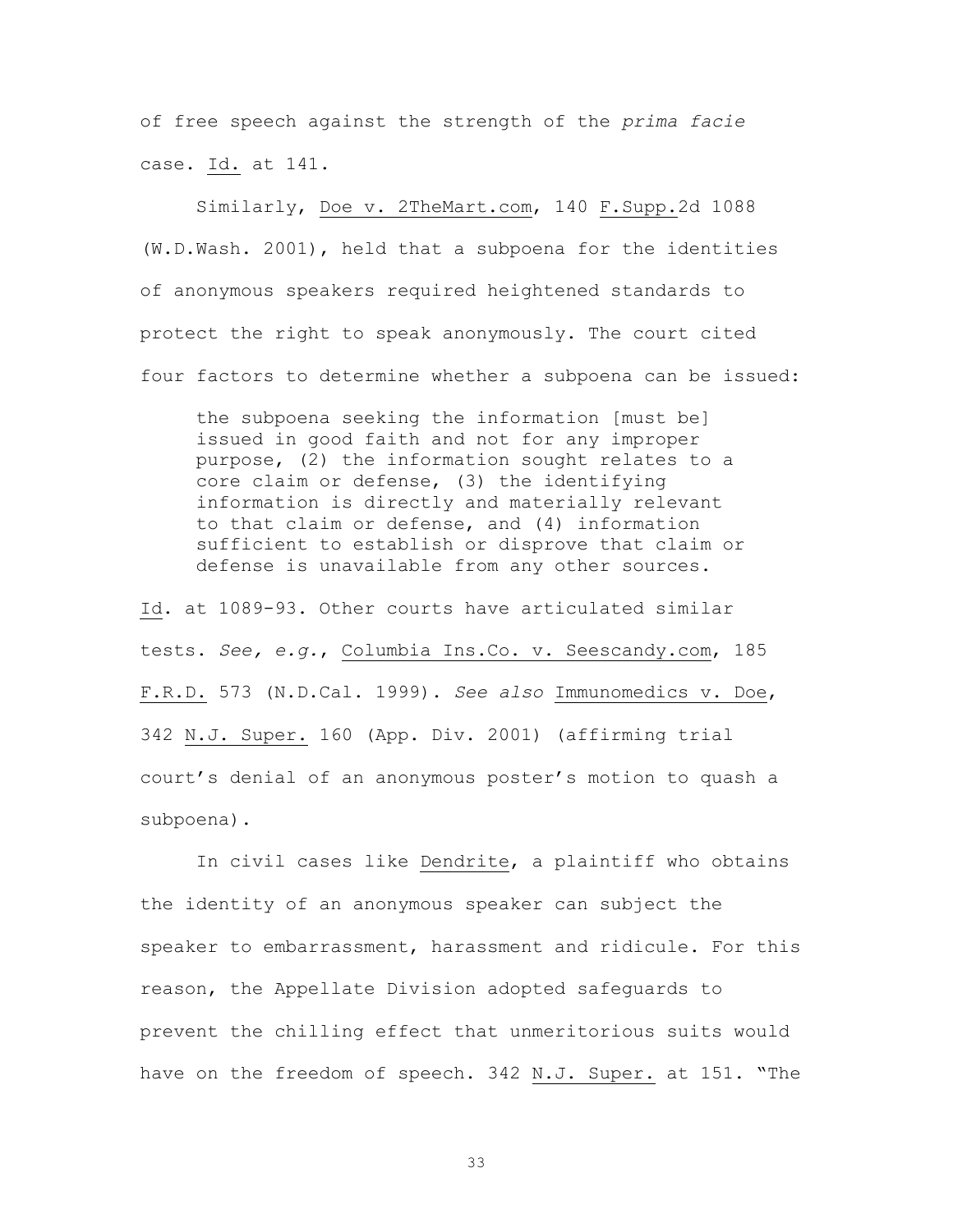guiding principle," the Appellate Division stated, "is a result based on a meaningful analysis and a proper balancing of the equities and rights at issue." Id. at 142.

The same principle must attach where criminal investigations touch rights that are constitutionally protected. Indeed, citizens are subject to even greater consequence (namely, potentially criminal consequences and a chill upon free speech) when it is the government seeking their information, and third-party entities like ISPs do not have the incentive to challenge the governmental request that the target of the request does.<sup>5</sup>

The criminal law implications are obvious. Simply put, in criminal cases, the stakes are much higher. Piercing a speaker's anonymity, surreptitiously, by the police, with jail time as a consequence, demands a more critical balancing of rights. See, e.g., State v. Hempele, 120 N.J. 182, 205 (1999) ("Although a person may realize

5 It cannot avail the State to invoke the rationale for *ex parte* warrant; such a rationale does not apply with respect to third-party subpoenas. For warrants, an *ex parte* procedure and the invasive search and seizure that follow are justified because of the exigencies of law enforcement and the practical reality that a suspect, if notified ahead of time, has a motive to destroy evidence or otherwise frustrate the search for particularly incriminating records. These exigencies do not attach to subpoenas, which must provide advance notice to allow for judicial intervention when motions are made to quash.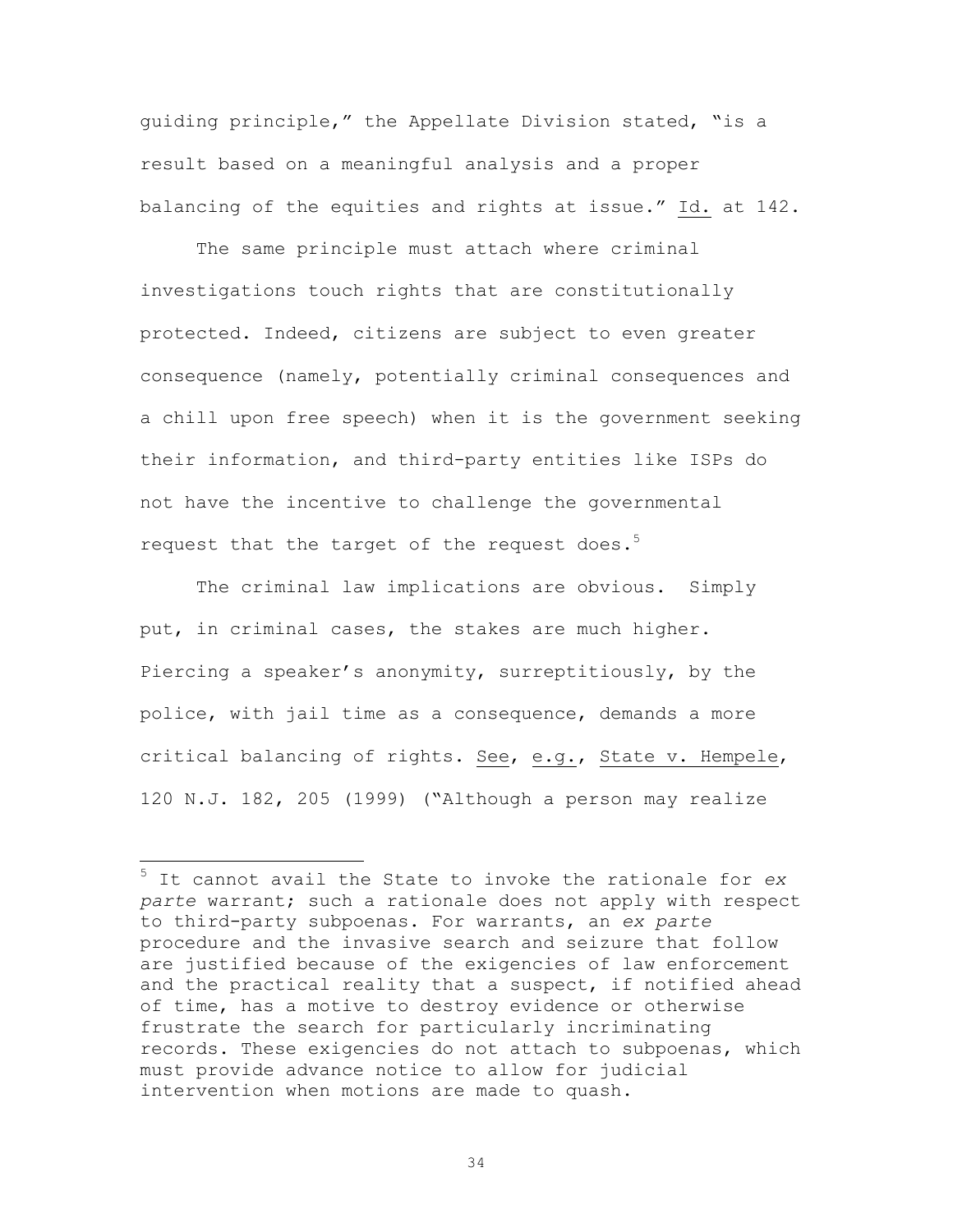that an unwelcome scavenger might sort through his or her garbage, 'such expectations would not necessarily include a detailed, systematized inspection of the garbage by law enforcement personnel'"). Before piercing the anonymity of online computer users, the government must therefore, at the very least, elicit appropriate judicial oversight or give notice to the target of the investigation.

This Court's decision in McAllister addressed the due process problems with relying merely on third-party subpoenas, without notice or judicial oversight. This Court explained that, generally, the issuance of a grand jury subpoena *duces tecum* based on a relevancy standard satisfies the constitutional prohibition against improper government intrusion. McAllister, 184 N.J. at 36. However, as further noted by this Court:

A problem arises, however, when the prosecutor executes a grand jury subpoena duces tecum on a third party, such as a bank. Although the bank can oppose the subpoena on the same procedural grounds as any other party under subpoena, the bank does not have available the arsenal of substantive arguments that the investigation's target could advance. Furthermore, as a practical matter, the bank simply does not have the same incentive to vigorously assert even its limited defenses against the State's request.

### McAllister, 184 N.J. at 38.

Where third-party subpoenas compromise privacy interests secured by the state constitution, or impact the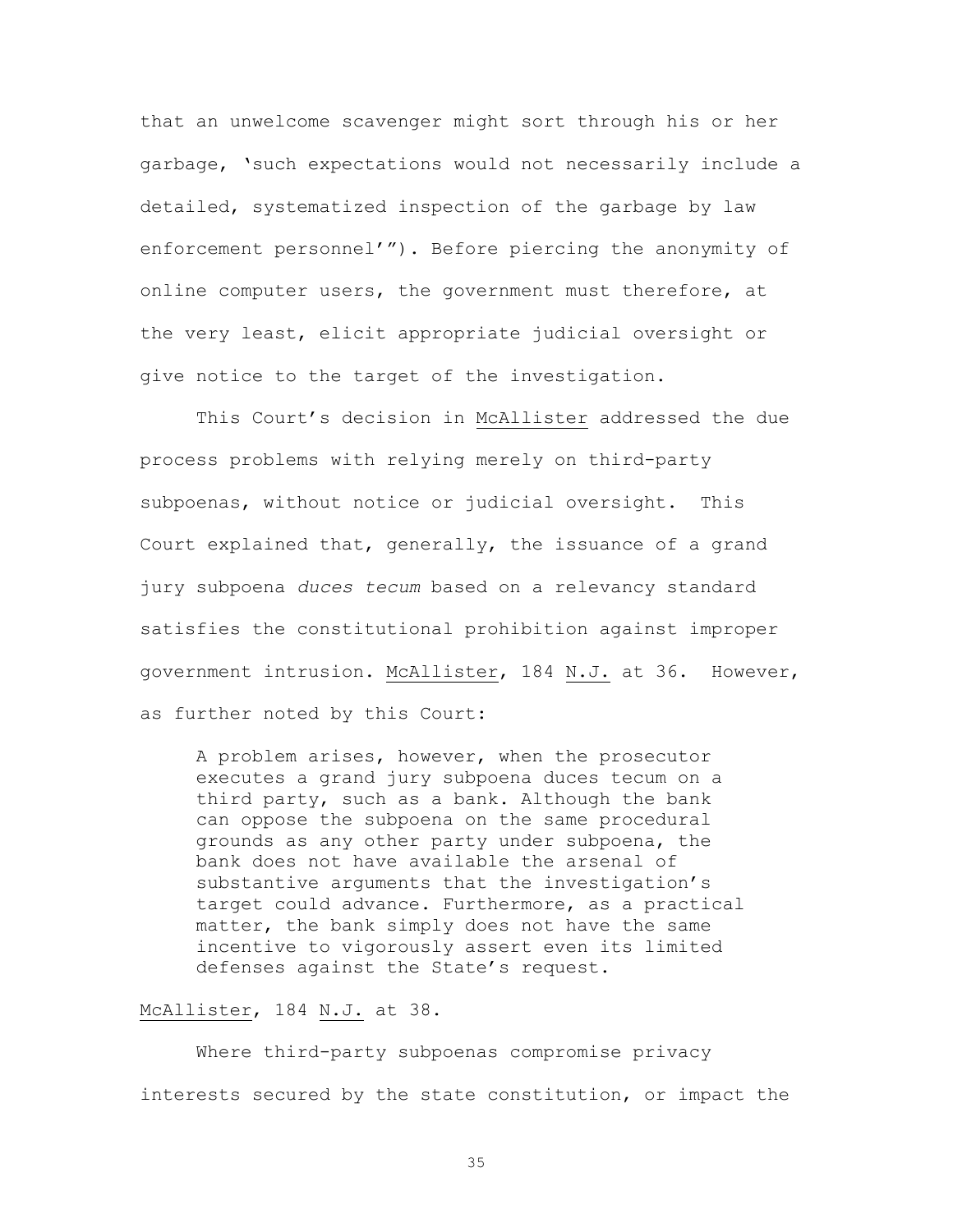rights guaranteed by the First Amendment, the courts must exercise judicial oversight so as to ensure the necessary protections and process.

Colorado Supreme Court applied this principle to an executable search warrant in Tattered Cover v. City of Thornton, 44 P.3d 1044 (2002). Police investigating a methamphetamine lab subpoenaed a bookstore to find out who had purchased a how-to book for manufacturing methamphetamine. Under the state constitution, the Colorado Supreme Court held that the bookseller was entitled to challenge the search warrant in an adversarial hearing, prior to the execution of the warrant.

The Tattered Cover case is particularly interesting because the court acknowledged that, otherwise, the police could have executed the subpoena before giving a court the opportunity to consider the constitutionality of the warrant. It cited the "grave concern" that a "chilling effect felt by the general public" would result from the very fact of governmental discovery of book-buying purchases. Id. at 1060.

Ultimately, the needs of law enforcement are not determinative; they must be balanced against the rights of the targets and the third parties. Here, the rights at issue touch upon the very right to speak anonymously.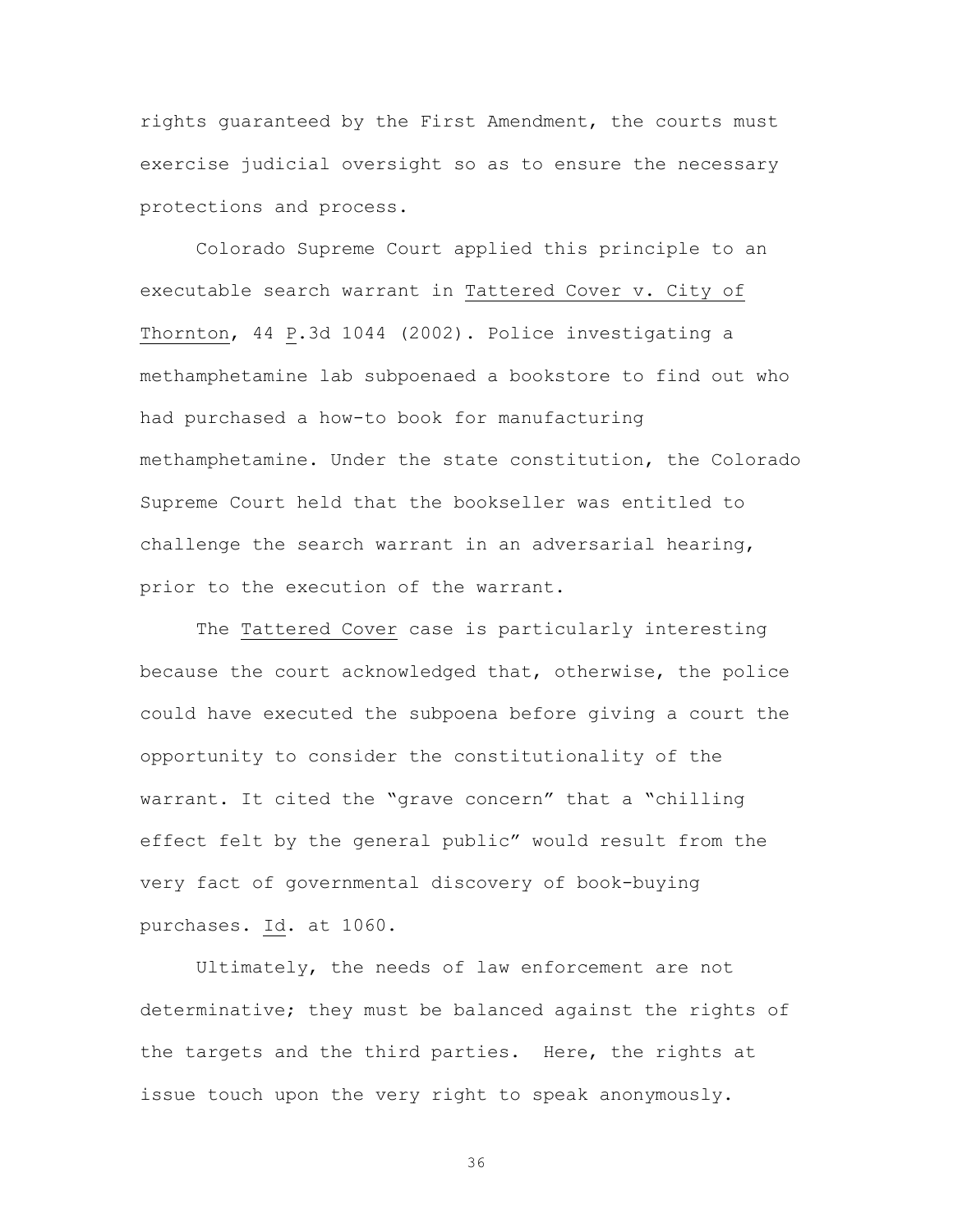## **B. When Government Acts Pursuant to Police Powers, the Judiciary Must Protect Against Prosecutorial Overreaching, as Part of the Democratic System of Checks and Balances**

This Court must exercise its institutional authority to ensure that Constitutional interests are preserved as new communications techniques emerge. The digital revolution has given modern law enforcement unprecedented power to conduct surveillance, surreptitiously obtain personal information, exercise unlimited discretion, monitor disfavored individuals, and engage in discriminatory profiling. These practices typically do not result from malicious intent or a desire for domination.

Justice Brandeis was prescient in his dissent in Olmstead v. United States, 277 U.S. 438 (1928). Not only did he predict that "[w]ays may some day be developed by which the Government, without removing papers from secret drawers, can reproduce them in court, and by which it will be enabled to expose to a jury the most intimate occurrences of the home." Id. at 474 (Brandeis, J., dissenting). He recognized the allure of technology to effect social control: "Experience should teach us to be most on our guard to protect liberty when the Government's purposes are beneficent. … The greatest dangers to liberty lurk in insidious encroachment by men of zeal, well meaning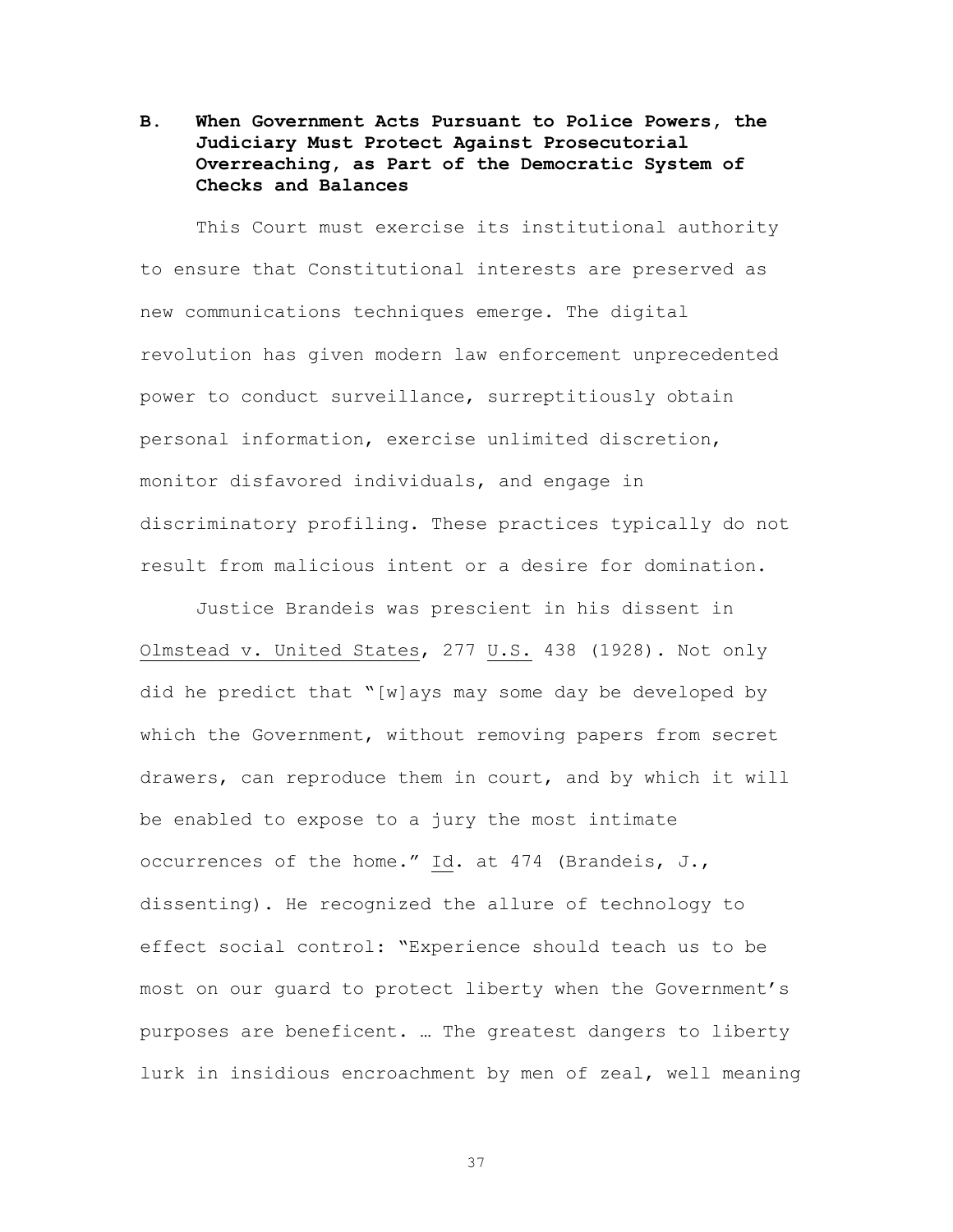but without understanding." Id. at 478 (Brandeis, J., dissenting)**.**

This Court is invested with the unique institutional competence to apply constitutional principles to police practices in New Jersey. As such, it is the protector of the trust of the people of this state to guard them against overreaching by law enforcement officers.

Trust enhances both the legitimacy of the democratic state and the ability of the government to carry out its responsibilities. Technological change is, or should be, accompanied by the expectation that the state will exercise a duty of care. This duty of care includes holding police practices to restraints that attached prior to the digital revolution, restraints that embody the principles of due process and limited government.

Law enforcement officials cannot, working alone, strike the balance between order and liberty. They experience tremendous pressure to capture criminals, solve notorious crimes, maintain control, and prevent acts of violence and terrorism. Absence of restraint is bound to characterize unchecked police power. *See e.g.,* State v. Soto, 324 N.J.Super. 66 (Law Div. 1996) (racial profiling); State v. Ballard, 331 N.J.Super. 529 (App. Div. 2000) (same). Accordingly, some measure of restraint must be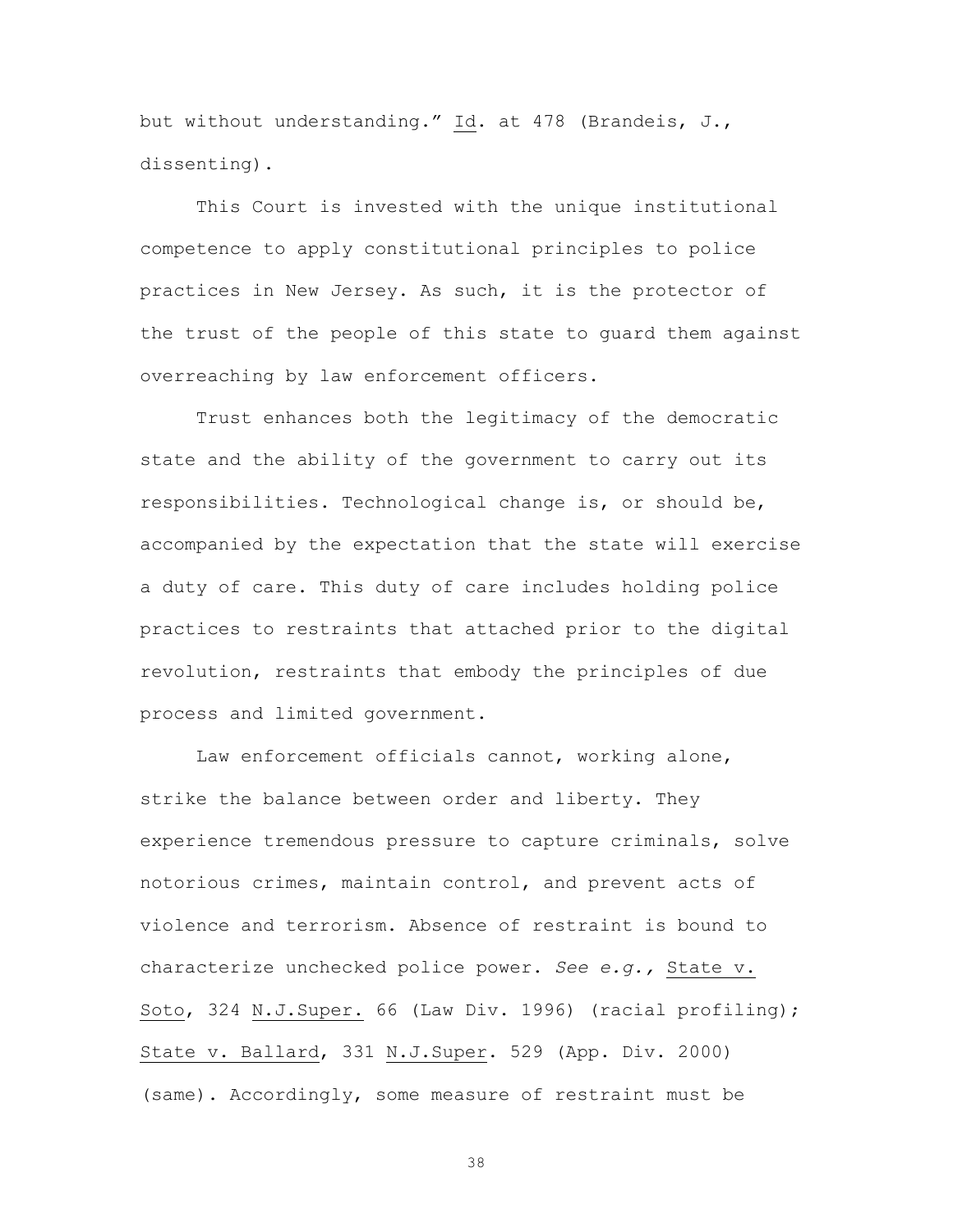imposed by the Judiciary as a coordinate branch of government.

One of the most crucial devices for limiting government power is the system of checks and balances. Writing about the separation of powers in *Federalist No.* 

*51*, Madison observed:

If men were angels, no government would be necessary. If angels were to govern men, neither external nor internal controls on government would be necessary. In framing a government which is to be administered by men over men, the great difficulty lies in this: You must first enable the government to control the governed; and in the next place, oblige it to control itself. A dependence on the people is no doubt the primary control on the government, but experience has taught mankind the necessity of auxiliary precautions.

Madison was acutely aware that the "parchment barriers" of the Constitution would fail to check government encroachments of power, and he explained how both the legislative and executive branches could overstep their bounds. *Federalist No. 48*.

Enveloped as they are in tremendous responsibilities, law enforcement officials cannot reasonably be expected to maintain an unbiased and balanced perspective. Just as the colonists despised writs of assistance because they authorized sweeping searches and seizures without any evidentiary basis, modern Internet users should not be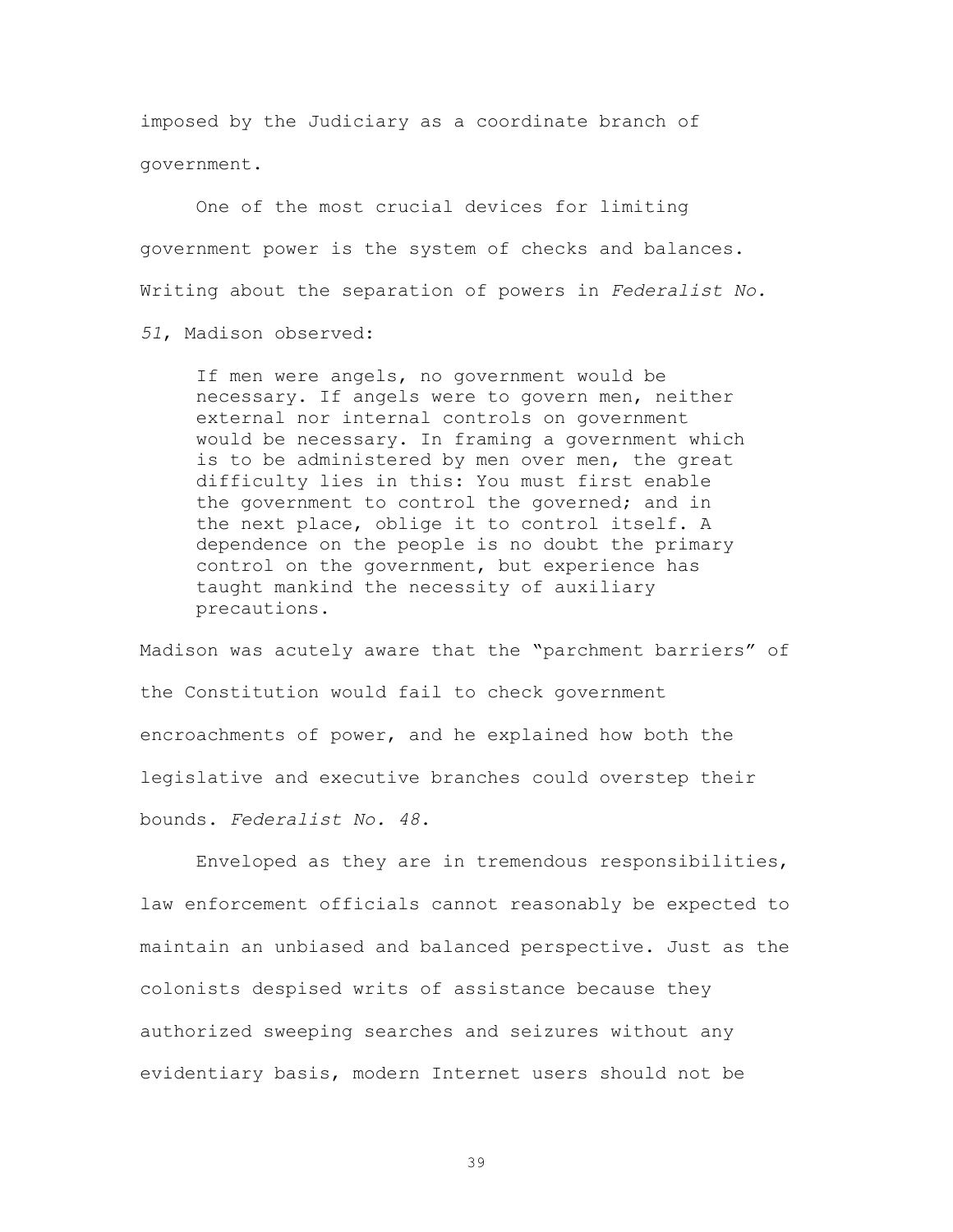expected to tolerate unchecked police surveillance of their computer use.

Trust has a rational basis. In government, it can thrive only when state actors perform their roles satisfactorily. Trust, in the police and in this Court, is vulnerable if these institutions discard or discount the minimum requirements for issuing a valid subpoena to investigate the likes of Shirley Reid.

### **IV. THE DOUBLY DEFECTIVE SUBPOENA FOR INFORMATION ABOUT REID VIOLATED STATE STATUTES**

The fact that the State used a municipal subpoena in violation of state statutes is not in dispute, State v. Reid, 389 N.J. Super. 563, 568 (App. Div. 2007); the question is whether the State may use the unlawfully acquired information.

The State's acquisition of defendant's information was doubly defective. A proper subpoena may only be used to obtain basic subscriber information, per N.J.S.A. 2A:156A-29f. Here, by contrast, the State demanded records of all activity associated with the IP address for a three-hour period,<sup>6</sup> information it was not empowered to obtain under section 29f.

6 The State sought "[a]ny and all information pertaining to [Ms. Reid's] IP address, which occurred on 08-24-04 between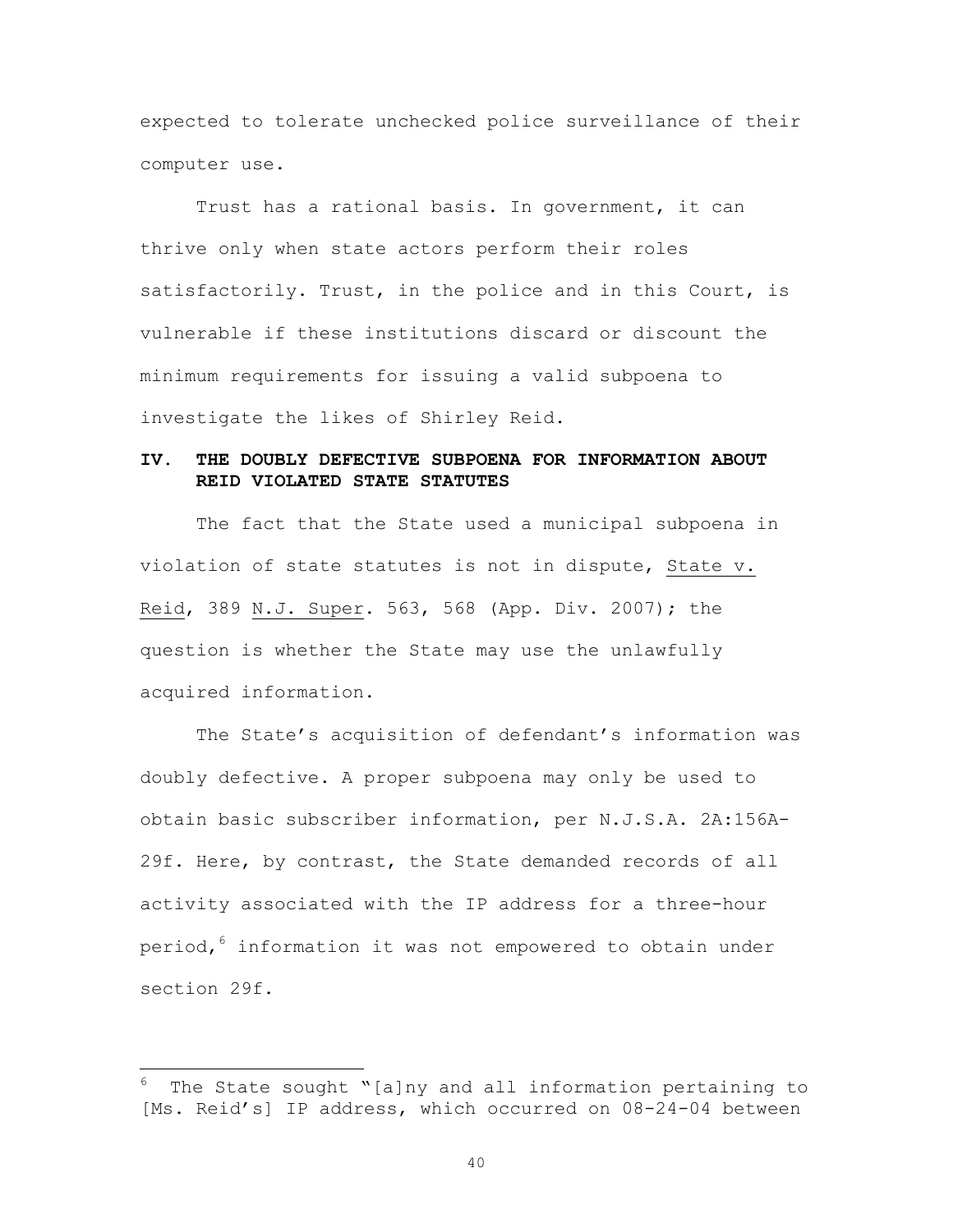The records it sought could not have been obtained by the State without at least a court order. N.J.S.A. 2A:156A-29c; id. at 29e (providing that such orders "shall issue only if the law enforcement agency offers specific and articulable facts showing that there are reasonable grounds to believe that the record or other information<sup>7</sup> pertaining to a subscriber or customer . . . is relevant and material to an ongoing criminal investigation."). Thus, not only did the State use an unauthorized subpoena, no subpoena could obtain the information it demanded, a three-hour window into the defendant's online life**.** As explained above, the data Comcast disclosed, while less than the State sought,

8:00 a.m. and 11:00 a.m. EST." State v. Reid, 389 N.J. Super. 563, 567 (App. Div. 2007)**.**

 $\overline{a}$ 

 $7$  This "other information" could have included: E-mail "headers" that contain addressing and routing information generated by the e-mail program, including the e-mail address of the sender and recipient(s), as well as information about when each email was sent or received and what computers they passed through while traveling over the Internet; the Web address of every Web page or site accessed; the IP address assigned to the subscriber by the ECSP, and the IP addresses of other Internet-connected computers that the subscriber sends to or receives from; the port number used, indicating the type of networking protocol used (e.g., HTTP, SMTP) and hence the type of communication (e.g., Web page, e-mail); web server logs showing the source (i.e., IP address) of requests to view a particular Web page; connection logs showing when the subscriber connects and disconnects to the Internet; time stamps showing the date and time when each communication is sent or received; the size in bytes of each communication.